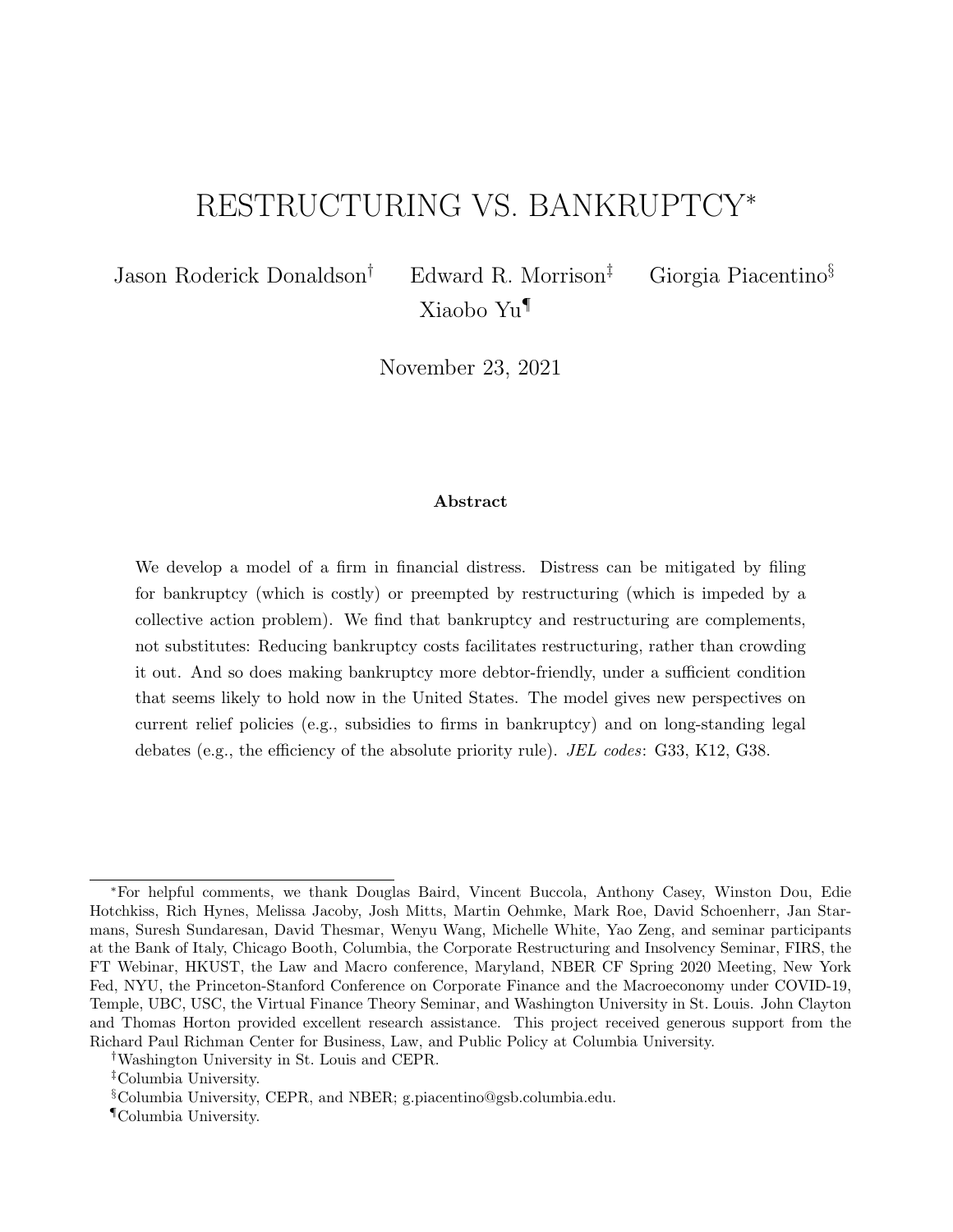# 1 Introduction

Policies targeting distressed firms often aim to avert liquidation and its associated costs, such as supply-chain and labor-market disruptions, and thereby avoid recessions. But these policies can help only insofar as private solutions fail. When a firm enters financial distress, there are generally two private solutions that could allow it to avoid liquidation. One is bankruptcy reorganization; the other is an out-of-court restructuring agreement with creditors. They are about equally common, each constituting about forty percent of corporate defaults (Moody's  $(2020)$ ).<sup>1,2</sup> Both reduce leverage by exchanging existing debt for new securities (debt or equity). Restructurings have the advantage of avoiding the costs of bankruptcy (e.g., legal fees and court delays), but they are inhibited by a collective action ("hold-out") problem among dispersed creditors (Bernardo and Talley (1996) and Gertner and Scharfstein (1991)).<sup>3</sup> In practice, restructurings typically take a specific form to circumvent this very problem: a "distressed exchange" of old debt for higher-priority new debt.<sup>4</sup> But even successful restructurings do not preclude a future bankruptcy case—more than a third are followed by a bankruptcy within the next three years (Altman and Kuehne (2020)).

Although restructuring and bankruptcy are well-understood individually, much of the literature conflates them or treats them as substitutes.<sup>5</sup> In this paper, we study a distressed firm but recognize that it could choose to file for bankruptcy even after a successful restructuring.

<sup>&</sup>lt;sup>1</sup>The remaining defaults are missed payments.

<sup>2</sup>Similarly, in their study of financially distressed firms during the period 1978-87, Gilson, John, and Lang (1990) find that about half resolved distress through an out-of-court restructuring.

<sup>3</sup>See, e.g., Latham & Watkins Capital Market Practice (2020) ("Bondholders who do not participate in the exchange offer are known as 'holdouts,' and the holdout issue is often the Achilles' heel of exchange offers...."), Moody's (2017) ("Even though distressed exchanges have many obvious advantages, they are not perfect solutions for all distressed companies. One of the challenges in distressed exchanges is the holdout problem, which occurs when one or more creditors have an incentive to reject a deal that collectively benefits all creditors."), and Antonoff (2013) ("Among the principal issues that arise in out-of-court restructurings are the problems of holdouts and free riders.").

<sup>4</sup>For example, AMC Entertainment, Envision Healthcare, J. Crew, Serta-Simmons, and SM Energy have recently exchanged junior bonds for senior bonds. In several of these restructurings, firms won publicized battles with hold-out creditors. Still, J. Crew is already in bankruptcy and AMC is on its precipice. See, e.g., "AMC Entertainment Restructures Debt, Easing Bankruptcy Worries"(Nasdaq.com, August 3, 2020), "J. Crew Holdouts Stumble in Debt-Exchange Lawsuit" (Wall Street Journal, April 26, 2018), "Judge Rejects Bid to Block Serta Simmons Restructuring, (Wall Street Journal, June 20, 2020), "Fitch Rates SM Energy 'CCC+' on Completion of Debt Exchange," (Fitch Ratings, June 22, 2020), "Envision Healthcare Announces Completion of Debt Exchange Transactions," (Bloomberg, May 1, 2020), and "AMC Theaters Considers Bankruptcy After Moviegoers Stay Home," (Bloomberg, October 13, 2020). See James (1995) for historical evidence on the importance of priority in resolving holdout problems among bondholders during restructurings.

<sup>5</sup>See, e.g., Asquith, Gertner, and Scharfstein (1994), Becker and Josephson (2016), Favara, Schroth, and Valta (2012), Franks and Torous (1994), Gertner and Scharfstein (1991), and Gilson, John, and Lang (1990). In some papers, such as Fan and Sundaresan (2000) and Hart and Moore (1994, 1998), bankruptcy serves as the outside option for renegotiation. These papers, however, typically do not model the bankruptcy choice, which is instead synonymous with liquidation.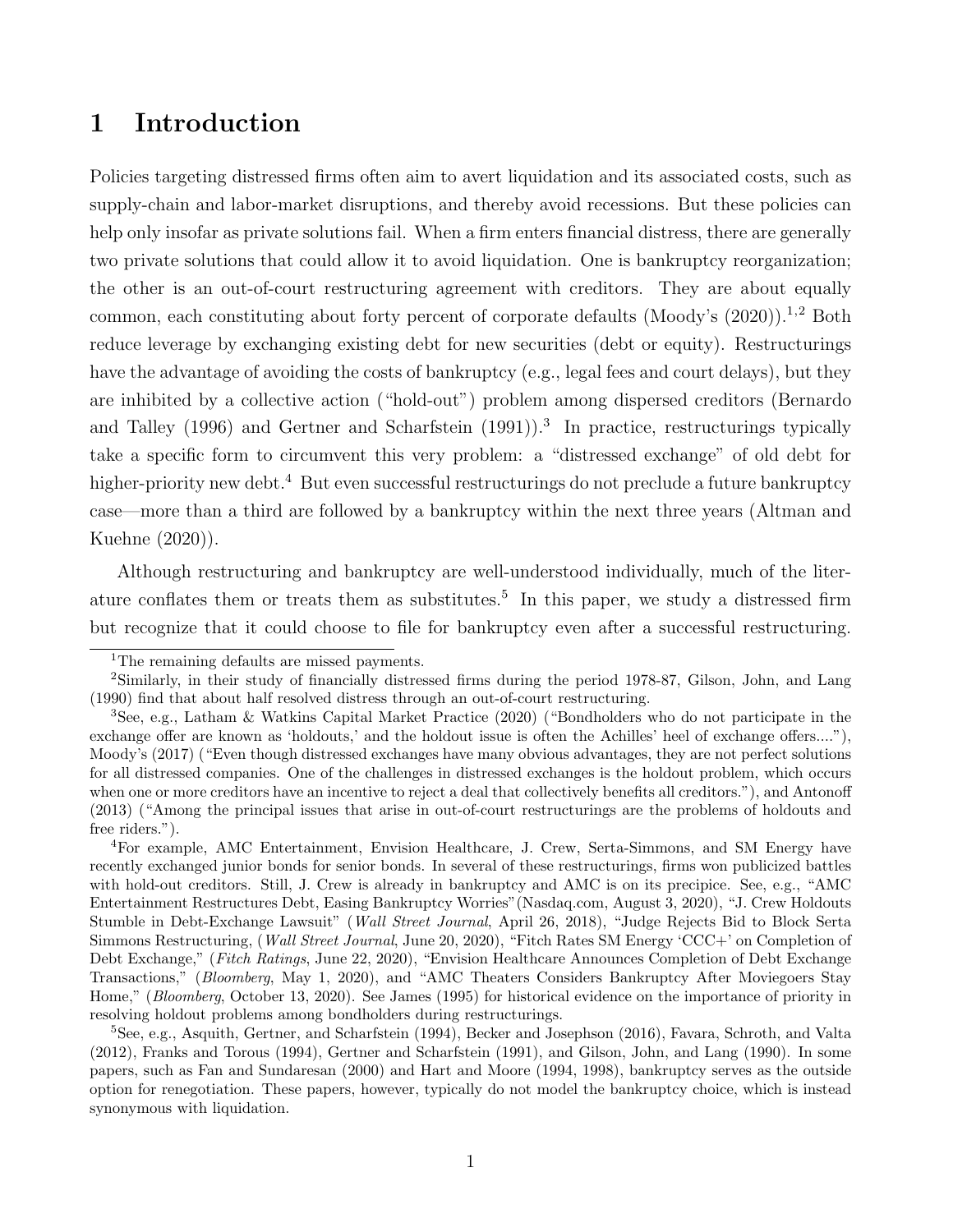This allows us to explore how restructuring and bankruptcy interact and to address the following questions: How do key parameters of the bankruptcy environment—its deadweight costs and the extent to which it is "creditor friendly"—affect the likelihood of an out-of-court restructuring? During a crisis, what are the optimal policies for mitigating corporate distress? In particular, how do policies that subsidize bankruptcy<sup>6</sup> (which allocate scarce resources to the firms in deepest distress) compare to policies that subsidize debt restructuring<sup>7</sup> (which prevent distress from arising in the first place)?

The model we develop casts doubt on conventional policy wisdom. We find that an efficient bankruptcy system increases the likelihood of out-of-court restructurings. Restructuring and bankruptcy are complements, not substitutes. Conversely, a creditor-friendly bankruptcy system can impede out-of-court restructuring, under a condition that we argue is likely to hold in the U.S. now. Turning to crisis policies, we find that subsidies to bankrupt firms can backfire, increasing the costs of bankruptcy in equilibrium. By contrast, subsidies to secured creditors including subsidies to secured creditors of firms in bankruptcy—can be socially optimal (though their benefits may ultimately be enjoyed entirely by equity holders).

**Model preview.** We model a firm in financial distress. It has risky assets v and debt  $D_0$  held by dispersed creditors. There are two dates. At date 0, before  $v$  is realized, the firm can propose a restructuring of its debt. At date 1,  $v$  is realized, and the firm has a choice: repay the debt or file for bankruptcy. We assume bankruptcy is costly in the sense that it generates deadweight costs  $(1 - \lambda)v$ . In bankruptcy, creditors bargain with equity holders to capture a fraction  $\theta$  of the value available for distribution  $(\lambda v)$ . This fraction  $\theta$  measures the "creditor friendliness" of bankruptcy, which depends on the legal environment. In this setup, a restructuring that reduces the firm's debt and thereby avoids bankruptcy's deadweight costs has the potential to make everyone better off, including creditors who have their debt written-down.

Two key assumptions underlie our results. The first is that when each creditor decides whether to accept a restructuring offer, it takes the decisions of other creditors as given. This is what we mean when we say creditors are "dispersed": They cannot act collectively. The second assumption is that the firm chooses whether to file for bankruptcy, and it can act strategically: The firm can choose to file in order to benefit from a debtor-friendly code  $(\theta < 1)$  even if it could repay its debt in full. These assumptions reflect practice: Dispersed creditors seem to be the main impediment to exchange offers (as discussed in footnote 3), and 98 percent of corporate bankruptcies are initiated by debtors, not forced by creditors (Hynes and Walt (2020)), including numerous well-known bankruptcies (e.g., Texaco) filed "strategically" by solvent corporations (Cole (2002); Moody's (2006)).

<sup>6</sup>See, e.g., DeMarzo, Krishnamurthy, and Rauh (2020).

<sup>7</sup>See, e.g., Blanchard, Philippon, and Pisani-Ferry (2020) and Greenwood and Thesmar (2020).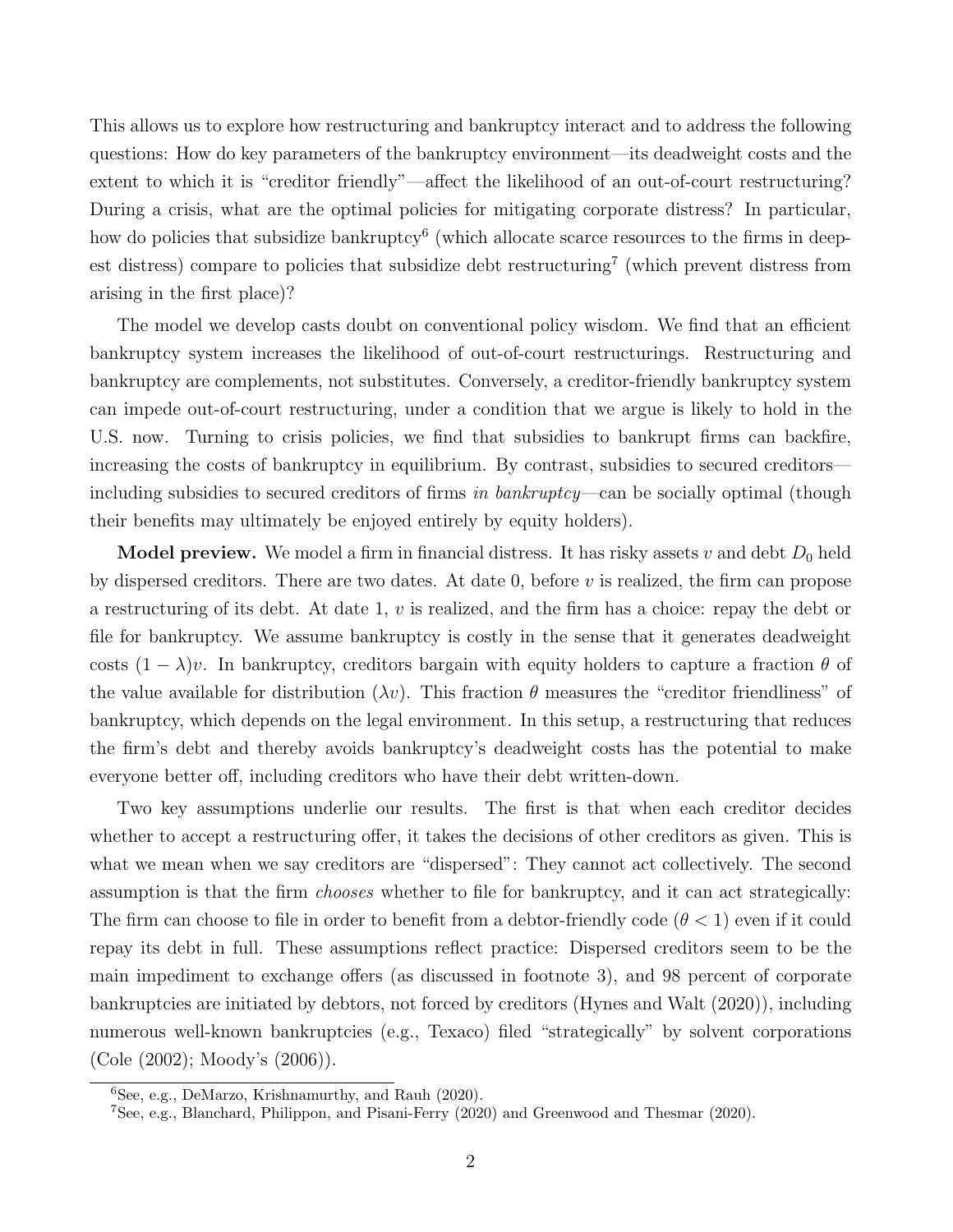Results preview. In our model, the hold-out problem dooms any restructuring involving an exchange of debt for equity or for equal-priority debt: An individual creditor knows that if others accept the offer, the firm will avoid distress and likely be able to pay its debt in full. Because creditors are dispersed, each has incentive to hold out. However, as in Bernardo and Talley (1996) and Gertner and Scharfstein (1991), the firm can restructure if it offers to exchange existing debt for higher-priority debt. Creditors accept a write-down in the face value of the debt (which decreases their payment if the firm does not file) in exchange for an increase in their priority (which increases their payment if it does file).

Each creditor accepts an exchange offer if priority in bankruptcy is valuable, conditional on others accepting. Priority is valuable if the creditor believes (i) bankruptcy is a meaningful possibility (otherwise priority is moot, because all debt is likely to be paid in full anyway) and (ii) its recovery in bankruptcy will be substantial (otherwise priority is useless, because recoveries will be small anyway). That is our first insight. Behind it is a new take on "bargaining in the shadow of the law" (Mnookin and Kornhauser (1979)). The bankruptcy (the law) serves not as an outside option in the event that restructuring (bargaining) fails, but rather as an "inside option" in the event that restructuring succeeds.

Our analysis hinges on a second insight as well: The probability of bankruptcy, and hence the value of priority, is determined by a strategic decision of the firm—whether to file. As is typical in the hold-out literature—in which bankruptcy is generally not a strategic decision—the firm in our model files for bankruptcy when its asset value  $v$  falls below a threshold, which we denote by  $\hat{v}$ . But, unlike in that literature,  $\hat{v}$  depends on the parameters of the bankruptcy environment: Bankruptcy is more attractive to the firm when bankruptcy costs are low  $(\lambda)$  is high) and when the Code is debtor-friendly ( $\theta$  is low). Hence, the bankruptcy filing threshold,  $\hat{v}$ , is increasing in  $\lambda$  and decreasing in  $\theta$ , all else equal. But all else is not equal, as these parameters also have an effect on creditors' decision to accept a restructuring offer—an effect that turns out not to be obvious.

This leads to our first main result: A decline in bankruptcy costs (an increase in  $\lambda$ ) facilitates restructuring. To see why, recall that restructuring is feasible only insofar as creditors are willing to accept write-downs in exchange for priority. And recall that the value of priority has two components (i) the probability of bankruptcy and (ii) the recovery value in bankruptcy. Both increase as  $\lambda$  increases: An increase in  $\lambda$  (i) makes it more attractive to the firm to file (an indirect effect) and (ii) increases recovery values for senior debt (a direct effect).

Our second main result is that an excessively creditor-friendly bankruptcy law (high  $\theta$ ) can deter out-of-court restructuring. Like  $\lambda$ , the optimal  $\theta$  should maximize the value of seniority. Unlike  $\lambda$ ,  $\theta$  must balance two effects. One is the direct effect we just saw: Increasing  $\theta$  increases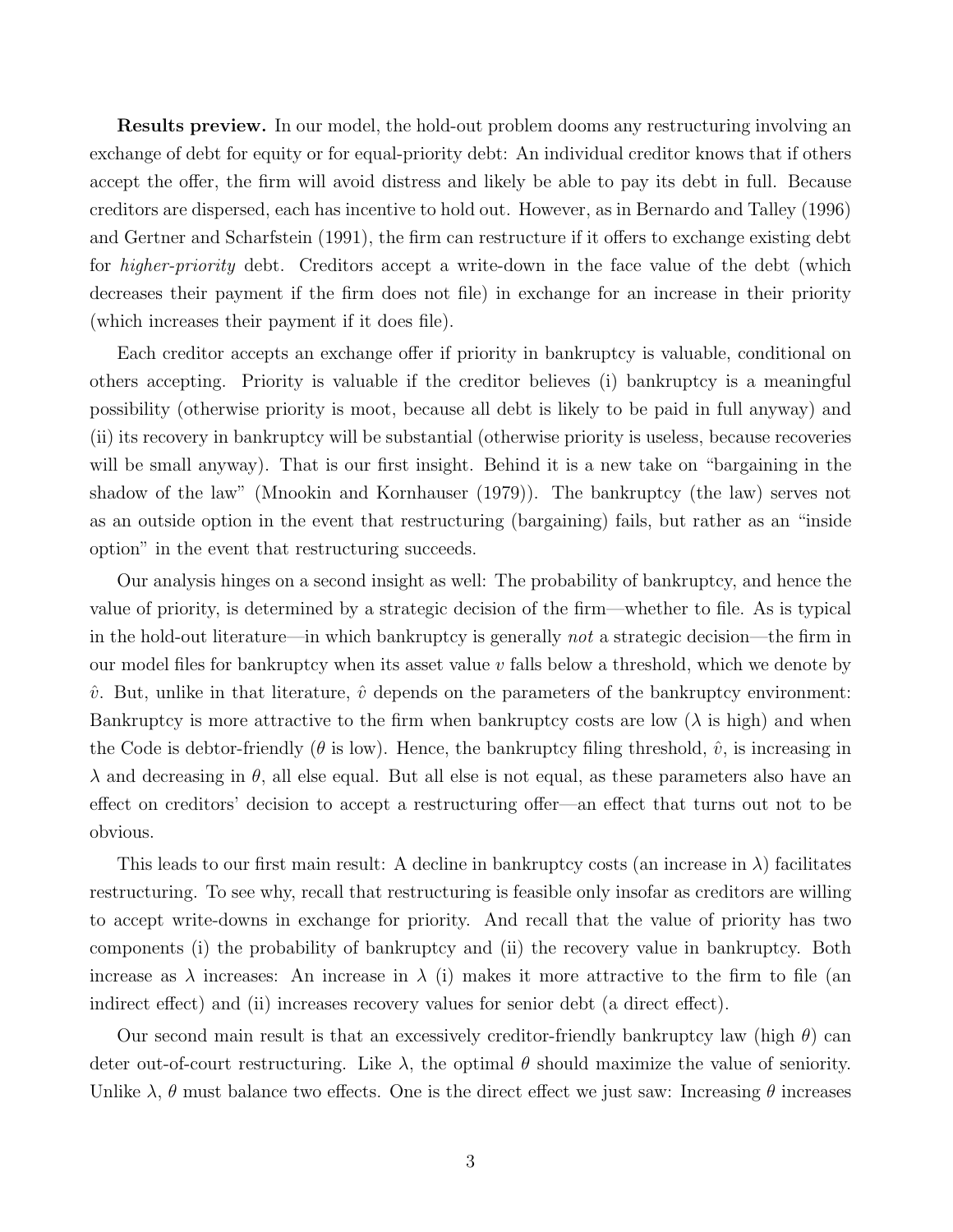recovery values for senior debt. But now there is a countervailing indirect effect: Increasing  $\theta$ makes filing for bankruptcy less attractive to the firm because more value is diverted to creditors at the expense of equity holders. As the likelihood of bankruptcy declines, the value of seniority in bankruptcy declines as well.

We derive a condition to test whether the creditor friendliness of bankruptcy is inefficiently high in the sense that a small decrease in  $\theta$  would make restructuring easier. Because the condition depends only on a few "sufficient statistics," not the whole distribution of  $v$ , we can apply it to off-the-shelf estimates in the literature. Our calculation suggests this condition is likely satisfied in the U.S. today: An increase in creditor friendliness is likely to have a minor effect on creditor recovery values, but a decrease could have a significant effect on the filing probability. The net effect is that restructurings, which avoid the deadweight costs of bankruptcy, would be more prevalent in the U.S. if bankruptcy laws were made less creditor friendly. This finding is consistent with intuition, expressed by leading bankruptcy attorneys, that the creditorfriendliness of U.S. law impedes out-of-court restructurings.<sup>8</sup>

We then use our model to evaluate how a utilitarian social planner should allocate its marginal dollar among a general set of subsidies, targeting each layer of the capital structure (equity, secured debt, and unsecured debt) inside or outside bankruptcy. This leads to our third main result: Subsidies to equity outside bankruptcy are equivalent to subsidies to secured debt (inside or outside it), and both are optimal. It does not matter whether the government creates incentives (i) for the firm not to file for bankruptcy ex post (effectively subsidizing it for repaying its debt) or (ii) for creditors to restructure debt ex ante (effectively subsidizing them for debt write-downs). Other subsidies backfire. Subsidies to equity in bankruptcy induce excessive filing ex post; subsidies to unsecured debt (inside or outside bankruptcy) induce hold-outs ex ante. Overall, our result underscores that policy interventions must complement private solutions for resolving distress—viz., restructurings—rather than substitute for them.<sup>9,10</sup>

The subsidies that we study nest many policies, including several implemented/proposed in response to the COVID-19 pandemic. We show how our result can be applied, off-the-shelf, to

<sup>&</sup>lt;sup>8</sup>See, e.g., Miller and Marcus (1989) ("It is only the leverage afforded by the possibility of resort to protection under the Code that, in certain cases, serves as a catalyst to the accomplishment of so-called 'out of court' restructurings. As resort to the formal reorganization process under chapter 11 of the Code becomes less of a deterrent to creditors, out of court restructurings are likely to become more infrequent or conclude upon terms which are more onerous to debtors—making subsequent bankruptcies and a greater number of liquidations more likely.")

<sup>&</sup>lt;sup>9</sup>These include, e.g., the Debtor-in-Possession Financing Facility (DIPFF) proposed by DeMarzo, Krishnamurthy, and Rauh (2020).

<sup>&</sup>lt;sup>10</sup>A caveat to this policy analysis, which takes the firm's initial debt  $D_0$  as given, is that anticipated policy interventions could affect how much the firm borrows in the first place. An ex post analysis seems especially appropriate for unanticipated crises like the COVID-19 pandemic. See, however, Appendix D in which we study how the firm's ex ante borrowing decision is affected by the bankruptcy environment.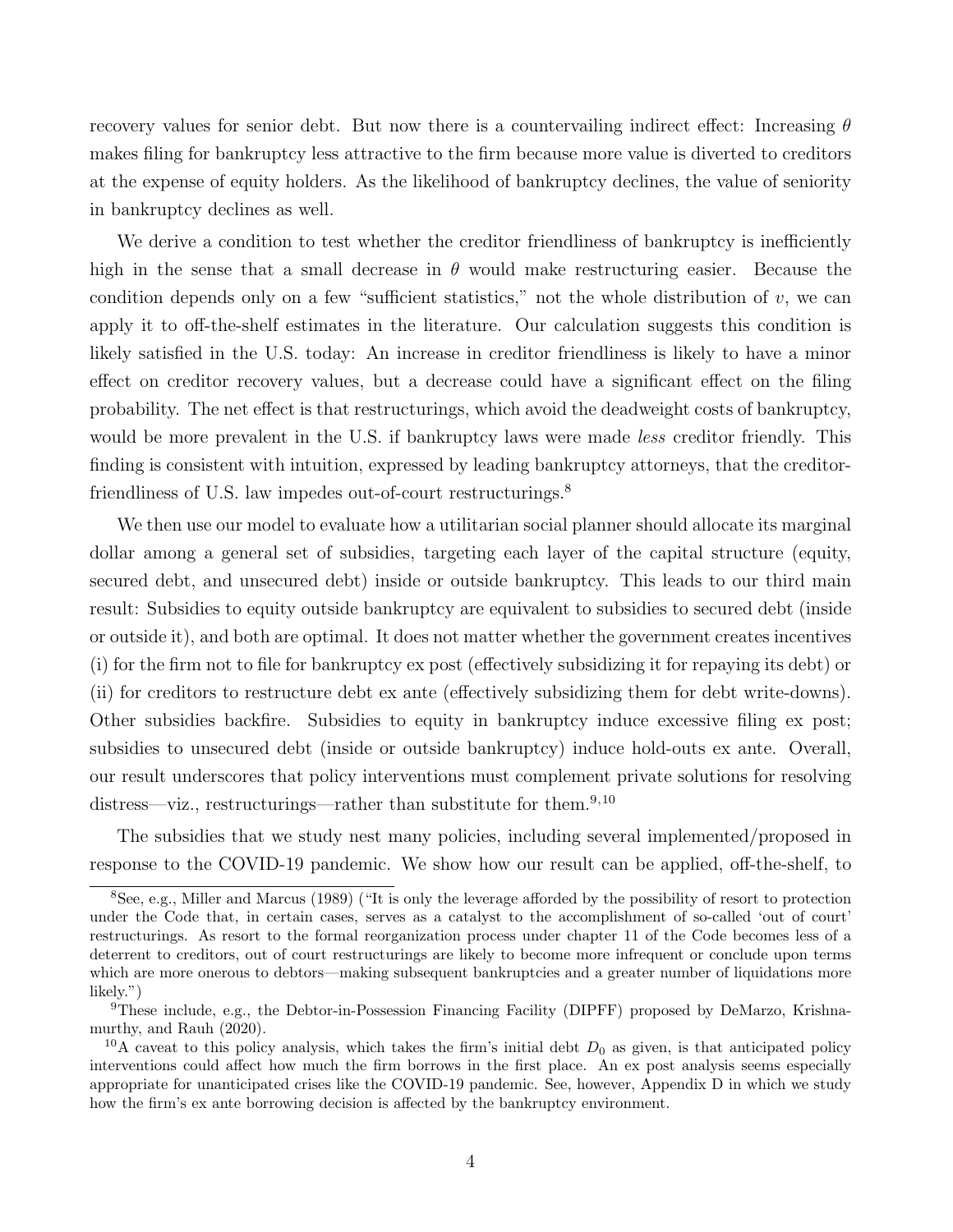show that grants and forgivable loans (which benefit unsecured debt) can impede restructuring.<sup>11</sup> Better are policies that either directly facilitate restructuring agreements<sup>12</sup> or that benefit secured debt in bankruptcy.

Extensions. We explore several extensions. (i) We show how secured creditors exercising control in bankruptcy process can either facilitate or deter restructuring, depending on how control is exercised. We also explore deviations from the absolute priority rule (APR), finding that those between senior and junior are never optimal, even though those between debt and equity can be. (ii) We include court congestion and show that this can generate financial instability in the form of multiple equilibria. We argue that bankruptcy policy thus matters for financial stability. (iii) We allow for ex ante costs of financial distress, arising from debt overhang or riskshifting, as well as ex post costs arising from, e.g., judicial errors or bargaining frictions. We find that, although these costs unambiguously increase the benefits of restructuring, their effect on the likelihood of restructuring is complex. (iv) Finally, we allow creditors to be concentrated as well as dispersed. We find that restructurings will include debt-for-equity swaps when creditors are sufficiently concentrated but only debt-for-debt swaps (swapping junior unsecured debt for senior secured debt) when they are dispersed.

Literature. Our paper bridges two strands of the bankruptcy literature. One focuses on the hold-out problem as an impediment to restructuring.<sup>13</sup> Roe (1987) was among the first to focus on this problem in the context of bondholders, whose inability to coordinate (exacerbated by federal law) can prevent efficient restructuring and render bankruptcy necessary.<sup>14</sup> Gertner and Scharfstein (1991) study the problem more formally, showing that a debtor can induce claimants to agree to a restructuring via an "exchange offer" that offers seniority to consenting creditors (and thereby demotes non-consenting creditors).<sup>15</sup> Bernardo and Talley (1996) show that the

 $11$ These include, e.g., the loan guarantees proposed by Blanchard, Philippon, and Pisani-Ferry (2020) and the Paycheck Protection Program (PPP). (E.g., United Airlines will receive a total of \$5 billion through the PPP. Of the \$5 billion the airline expects to receive, approximately \$3.5 billion will be a direct grant and approximately \$1.5 billion will be a low interest rate loan.)

 $12$ These include, e.g., the government support of restructuring proposed by Blanchard, Philippon, and Pisani-Ferry (2020) and Greenwood and Thesmar (2020) and some that have been implemented in the past directly via the tax code. (In 2012, for example, IRS Regulation TD9599 reduced the taxes that creditors owe upon restructuring. Campello, Ladika, and Matta (2018) show that this policy led bankruptcy risk to fall by nearly 20 percent and restructurings to double.)

<sup>&</sup>lt;sup>13</sup>Our paper complements papers studying other restructuring frictions, such as asymmetric information (Bulow and Shoven (1978), Giammarino (1989), and White (1980, 1983)). Our work departs from papers in which such frictions are absent and, as a result, Coasean bargaining among investors leads to efficiency (e.g., Baird (1986), Haugen and Senbet (1978), Jensen (1986), and Roe (1983)).

<sup>&</sup>lt;sup>14</sup>In corporate finance, this idea is also central to Grossman and Hart's (1980) model in which free-riding shareholders refuse efficient takeovers.

<sup>&</sup>lt;sup>15</sup>Roe and Tung (2016) also study exchange offers and show that a successful exchange can nonetheless be followed by a bankruptcy filing.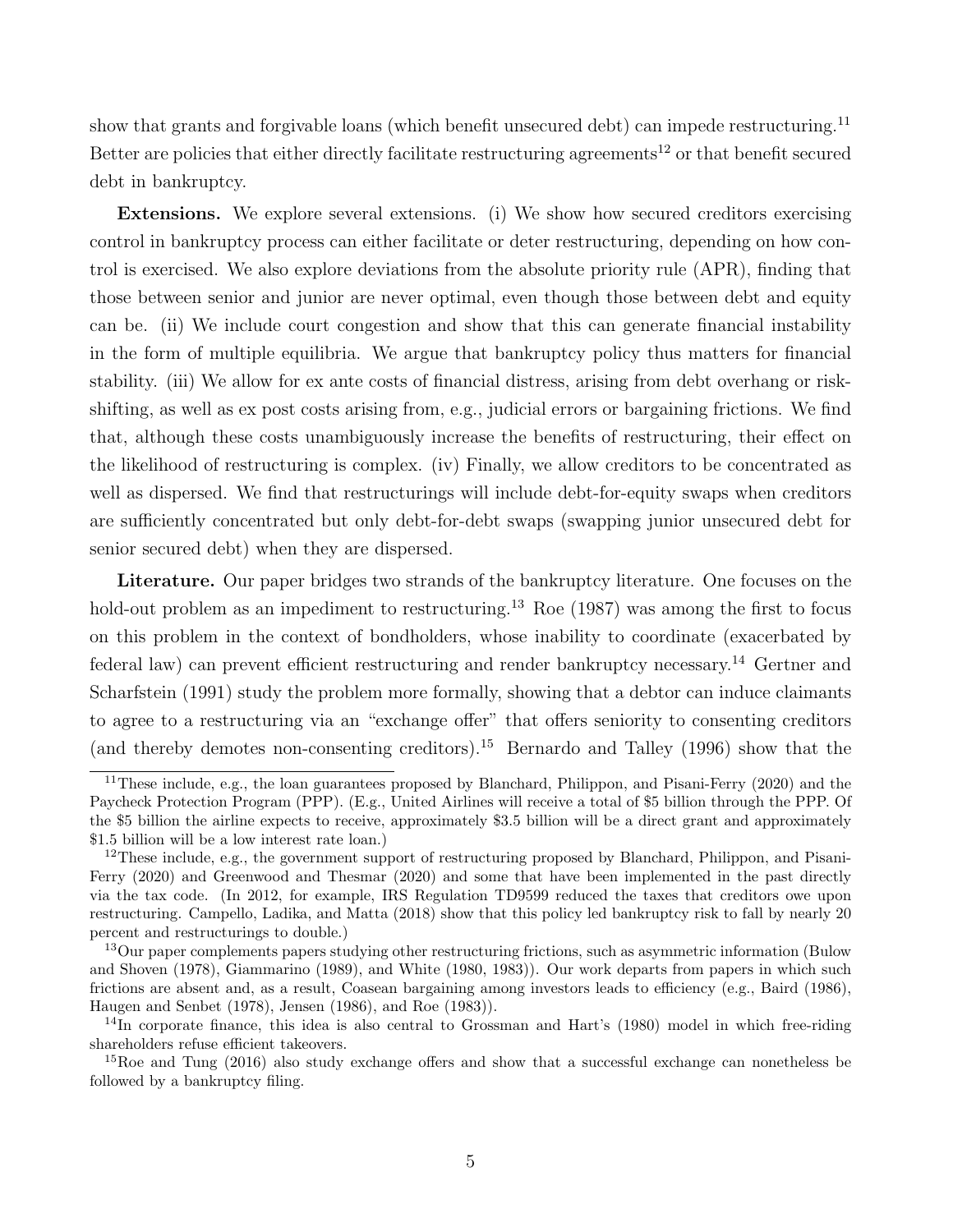ability to make such exchange offers can distort a firm's investment incentives.<sup>16</sup> In these papers, however, bankruptcy is not a choice; it is an automatic consequence of the firm's inability to pay its debts.

A separate strand of the literature focuses on the bankruptcy decision and explores the effects of bankruptcy rules, such as the APR, on this decision. Baird (1991) and Picker (1992), for example, assess whether these rules induce firms to enter Chapter 11 when doing so maximizes recoveries to dispersed unsecured creditors. Picker (1992) concludes that, because the filing decision is held by shareholders, optimal rules might permit violations of the APR in order to induce filings that maximize ex post recoveries. These papers, however, do not consider how rules affecting the bankruptcy filing decision also affect the likelihood of a successful restructuring ex ante.<sup>17</sup>

Our paper is also related to several other lines of research. A large literature studies the effects of creditor priority on bankruptcy outcomes and ex ante investment decisions (examples include Adler (1995) and Bebchuk (2002)). Recent work has focused on the optimal "creditor friendliness" of bankruptcy laws, showing that the optimal level depends on judicial ability in bankruptcy and the quality of contract enforcement outside of bankruptcy (see Ayotte and Yun (2009)) as well as on the extent to which default imposes personal costs on owners and managers (see Schoenherr and Starmans  $(2020)$ ).<sup>18</sup> Our work contributes to this literature because we show how creditor friendliness in bankruptcy (ex post) affects the restructuring decision ex ante.

Our paper also contributes to research on the determinants of debt structure (recently surveyed by Colla, Ippolito, and Li (2020)) and the drivers of debt renegotiation (e.g., Roberts and Sufi (2009)).

Layout. Section 2 presents the model. In Section 3, we characterize the equilibrium and show that restructuring is feasible only insofar as priority is valuable. Section 4 studies the effects of the bankruptcy environment on restructuring and derives the first two main results. In Section 5, we analyze policies for alleviating financial distress. Section 6 explores extensions. In Section 7, we conclude with a discussion of the model's broader implications. All proofs and omitted derivations appear in the Appendix along with several additional microfoundations and robustness exercises.

<sup>&</sup>lt;sup>16</sup>Haugen and Senbet (1988) discuss ways to solve the coordination problem contractually (though some of the solutions could run afoul of the Trust Indenture Act). For example, the indenture could permit the firm to repurchase the bonds at any time at a specified price (e.g., the price quoted in the most recent trade).

<sup>&</sup>lt;sup>17</sup>Another strand of the literature is exemplified by Mooradian  $(1994)$ , Povel  $(1999)$ , and White  $(1994)$ , who view bankruptcy as a screening device that can induce liquidation of inefficient firms and the reorganization or restructuring of efficient firms.

<sup>18</sup>Sautner and Vladimirov (2017) also study optimal creditor friendliness, showing that greater creditor friendliness can facilitate ex ante restructuring when the firm has a single creditor who is unsure about firm cash flows during restructuring but sure about them in bankruptcy.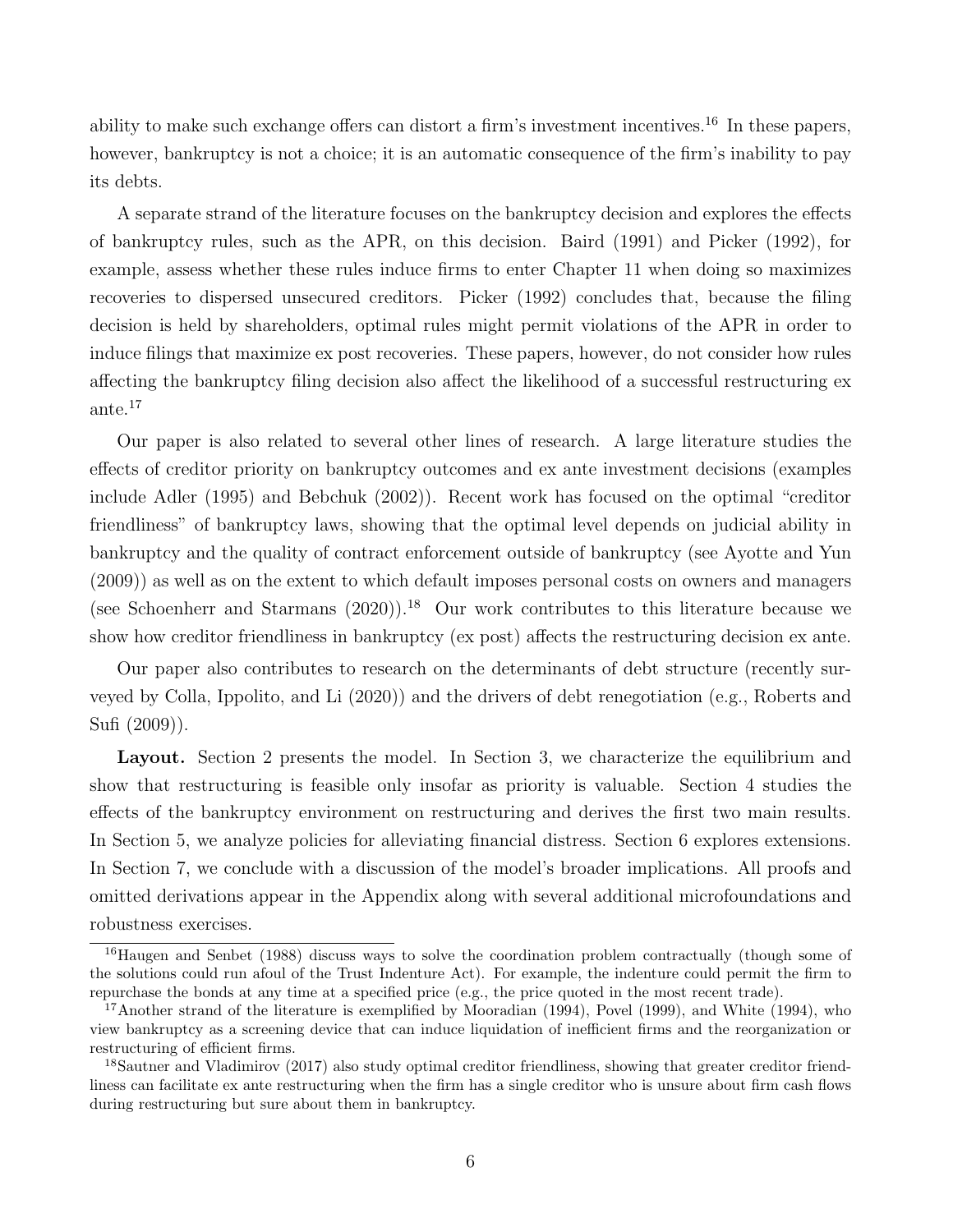# 2 Model

We study a two-date model of a single firm. It has assets with random positive value  $v \sim F$  and initial debt  $D_0$  owed to a continuum of identical, risk-neutral creditors.<sup>19</sup> The firm is controlled by risk-neutral equity holders (or managers and directors acting in their interest).

### 2.1 Restructuring

The firm could avoid distress by deleveraging ("restructuring") to  $D < D_0$  at date 0.<sup>20</sup> To do so, it makes a take-it-or-leave-it offer to exchange each creditor's debt for new claims.<sup>21</sup> We focus on the most common claims in real-world restructurings: equity and debt (Gilson, John, and Lang  $(1990)$ ; see, however, Appendix G on more general claims).<sup>22</sup>

The main friction in the model is that there is a collective action problem among creditors. Each decides whether to accept the offer taking others' decisions as given. Although we study a firm with dispersed creditors, this hold-out problem exists even with a small number of creditors (even just two) because no creditor internalizes fully the benefit of its write-down on the default probability. Distress costs are another friction, which we define next.

### 2.2 Financial Distress: Bankruptcy

We capture financial distress by the costs of bankruptcy that arise when the firm does not repay its debt D at date 1. Bankruptcy leads to deadweight costs  $(1 - \lambda)v$ , which may derive from professional fees; inefficient judicial decisions; separations from suppliers, trade creditors,

<sup>&</sup>lt;sup>19</sup>See Appendix D on the determination of  $D_0$ .

<sup>20</sup>Restricting attention to restructuring at date 0 turns out to be w.l.o.g.; see Appendix B, in which we study restructuring at date 1.

 $21$ We are assuming that the restructuring takes the form of an exchange offer, as is typical for corporate bonds in the U.S., where any restructuring is subject to the Trust Indenture Act (TIA). The TIA prohibits modifications to the face, coupon, or maturity of existing bonds without unanimous consent, something generally deemed infeasible (see, e.g., Hart (1995), Ch. 5 on why). Similar prohibitions commonly appear in syndicated bank loans, as discussed in Sufi (2007).

In practice, however, some exchange offers are conditioned on acceptance by a minimum percentage of creditors; without that acceptance, the deal is off. These provisions make no difference to our baseline analysis with a continuum of creditors, but they could with a finite number of creditors (cf. Bagnoli and Lipman (1988) and Section 6.4).

 $22$ We abstract from the possibility that outstanding debt has covenants that could impede new senior debt issuance, such as so-called "negative pledge covenants." This is a reasonable first approximation because, unlike core bond terms, such covenants typically can be removed via "exit consents" as long as a simple majority of bond holders accept (Kahan and Tuckman (1993)). Moreover, such covenants offer only weak protection against dilution via new secured debt anyway (Bjerre (1999)), notwithstanding that they sometimes can deter issuance (Donaldson, Gromb, and Piacentino (2020a)).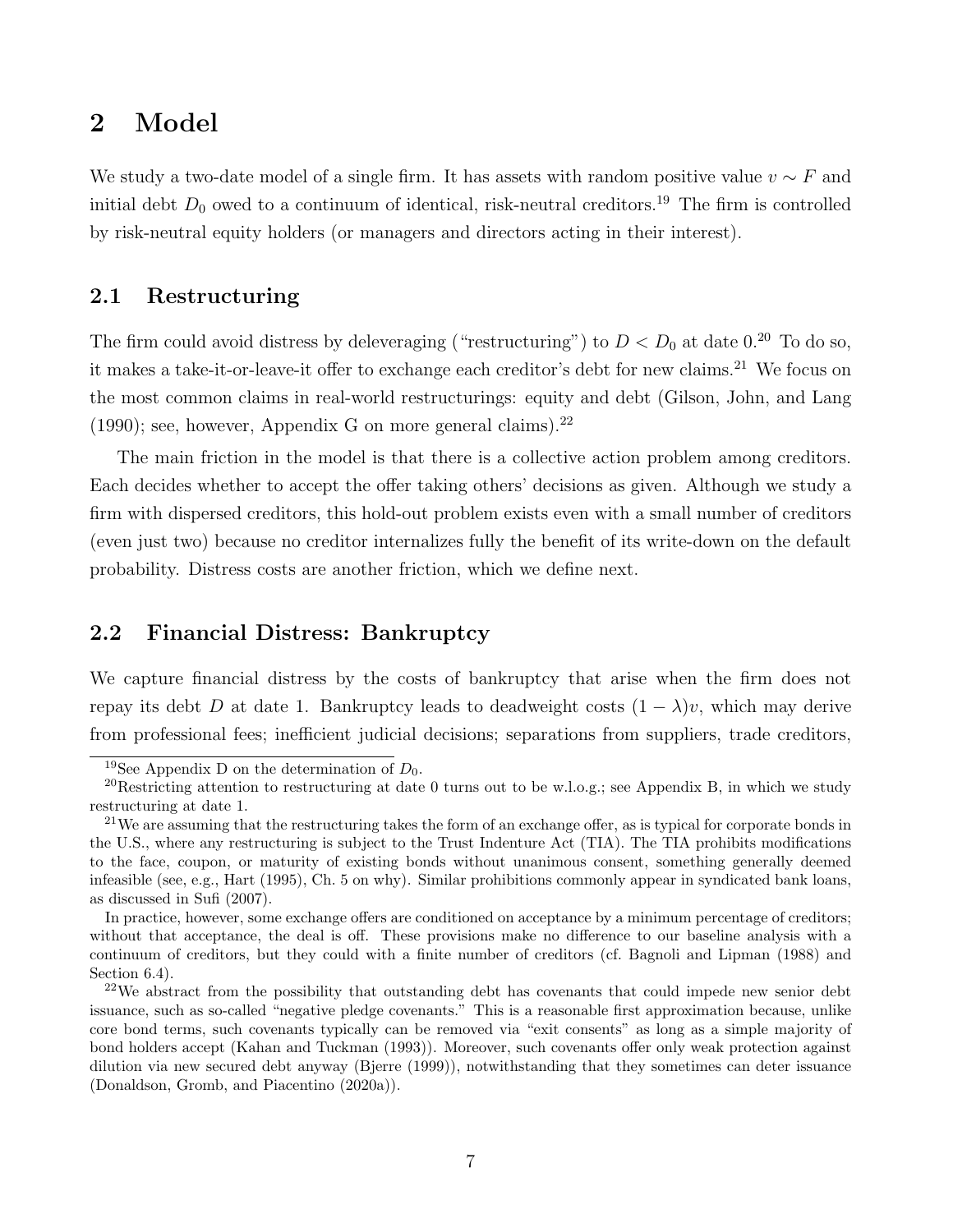or customers; and other factors (e.g., Titman  $(1984)$ ).<sup>23</sup> Here, D denotes the firm's debt at the end of date 1, i.e., the outcome of a restructuring (if one has taken place) or the initial debt  $D_0$ (if not).

If the firm pays D in full, creditors get D and equity holders get the residual  $v - D$ . But the firm need not repay; it can file for bankruptcy instead. In this case, creditors get a fraction  $\theta$  of the bankruptcy value  $\lambda v$ . We refer to  $\theta$  as the "creditor friendliness" of the bankruptcy system, which captures creditors' bargaining power in bankruptcy (as modeled explicitly in Appendix A). If  $\theta$  < 1, then equity receives something in bankruptcy even if creditors are not paid in full.<sup>24</sup> Thus, total payoffs to equity holders and creditors are:

equity payoff 
$$
= \begin{cases} v - D & \text{if repayment,} \\ (1 - \theta)\lambda v & \text{if bankruptcy,} \end{cases}
$$
 (1)

and

$$
\text{debt payoff} = \begin{cases} D & \text{if repayment,} \\ \theta \lambda v & \text{if bankruptcy.} \end{cases} \tag{2}
$$

Observe that we focus on asset values, not cash flows. The reason is that, for the type of firms the model captures—those with dispersed debt holdings—solvency problems (low asset values) are likely a necessary condition for financial distress. Liquidity problems (low cash flows) are insufficient because such firms are likely to be able to raise capital to meet liquidity problems for at least three reasons: (i) They are likely to be owned by deep-pocketed equity holders who will inject capital to preserve going-concern value if asset values are high (as in, e.g., Black and Cox (1976) and Leland (1994)); (ii) they are likely to have access to capital markets, and creditors will lend against collateral if asset values are high (see, e.g., Chaney, Sraer, and Thesmar (2012)); and (iii) they are likely to be able to sell capital, and buyers will pay high prices if asset values are high (see, e.g., Asquith, Gertner, and Scharfstein (1994)).

<sup>23</sup>We focus on ex post/direct costs of distress in our baseline model; we extend it to include ex ante/indirect costs in Section 6.3. See, e.g., Davydenko, Strebulaev, and Zhao (2012) and Dou et al. (2020) for estimates of such costs.

<sup>&</sup>lt;sup>24</sup>Such deviations from the APR in favor of equity over debt are not uncommon (see Eberhart, Moore, and Roenfeldt (1990), Franks and Torous (1989), and Weiss (1990)).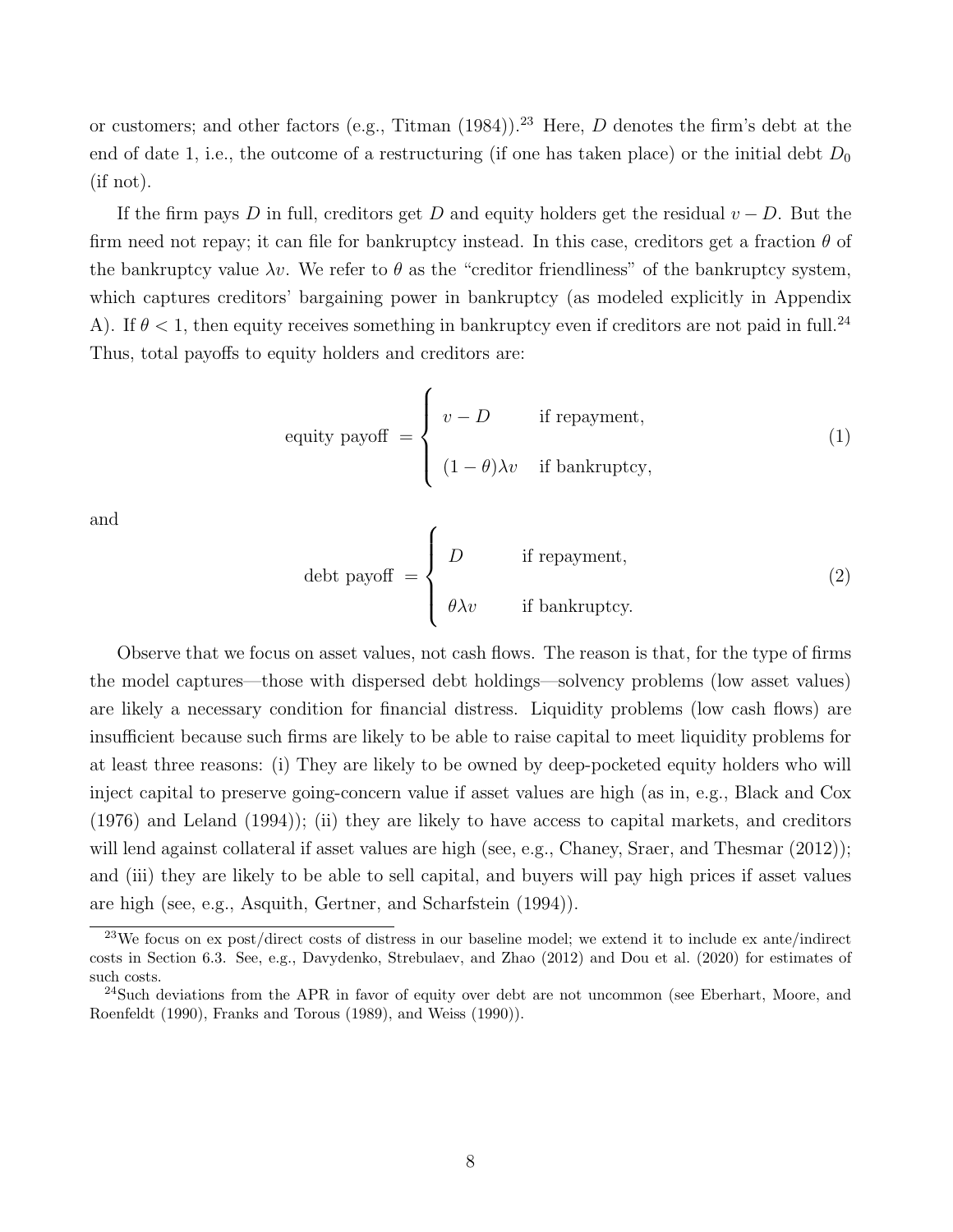### 2.3 Timeline

In summary, the timing is as follows: At date 0, debt can be restructured or not. At date 1, the asset value  $v$  is realized and, then, the firm repays its debt or files for bankruptcy.

# 3 Equilibrium Characterization and the Value of Priority

Here, we use backward induction to characterize the symmetric pure-strategy subgame-perfect equilibrium of the model. The key results in this section are that (i) restructuring is subject to a hold-out problem that is resolved by exchanging old debt for new debt with higher priority and (ii) the feasible write-down in a restructuring is increasing in the value of priority in bankruptcy.

### 3.1 Default and the Bankruptcy Filing Decision

Solving backwards, we start with the firm's choice between repayment and filing for bankruptcy, given assets v and debt D at date 1. Given the equity payoffs in equation (1), the firm files when the payoff from filing,  $(1 - \theta)\lambda v$ , is higher than the payoff from repaying,  $v - D$ , or the asset value v is below a threshold, which we denote by  $\hat{v}(D)$ :

$$
v < \hat{v}(D) := \frac{D}{1 - (1 - \theta)\lambda}.\tag{3}
$$

Notice that, if the deadweight costs of bankruptcy destroy all value  $(\lambda = 0)$  or the bankruptcy system is perfectly creditor friendly  $(\theta = 1)$ , firms will file for bankruptcy only when the value of the firm's assets v is less than its debt  $D$  (i.e., when the firm is "insolvent"). But if bankruptcy preserves at least some value ( $\lambda > 0$ ) and yields some payoff to equity ( $\theta < 1$ ), a firm may file even when it is solvent  $(v > D)$ . The more debtor friendly the law is, the more likely the firm is to file when it is solvent.<sup>25</sup>

### 3.2 Restructuring

Restructuring can reduce debt and therefore avoid the deadweight costs of bankruptcy. However, as we show next, a hold-out problem prevents efficient restructurings (debt-to-equity exchanges). Other, typically less-efficient, restructurings (debt-to-debt exchanges) are feasible, but only when old debt is exchanged for new debt with higher priority.

 $25$ Consistent with this observation, Adler, Capkun, and Weiss (2012) find that as the law has become more creditor friendly, the asset quality of filing firms has deteriorated (relative to the face value of their debt).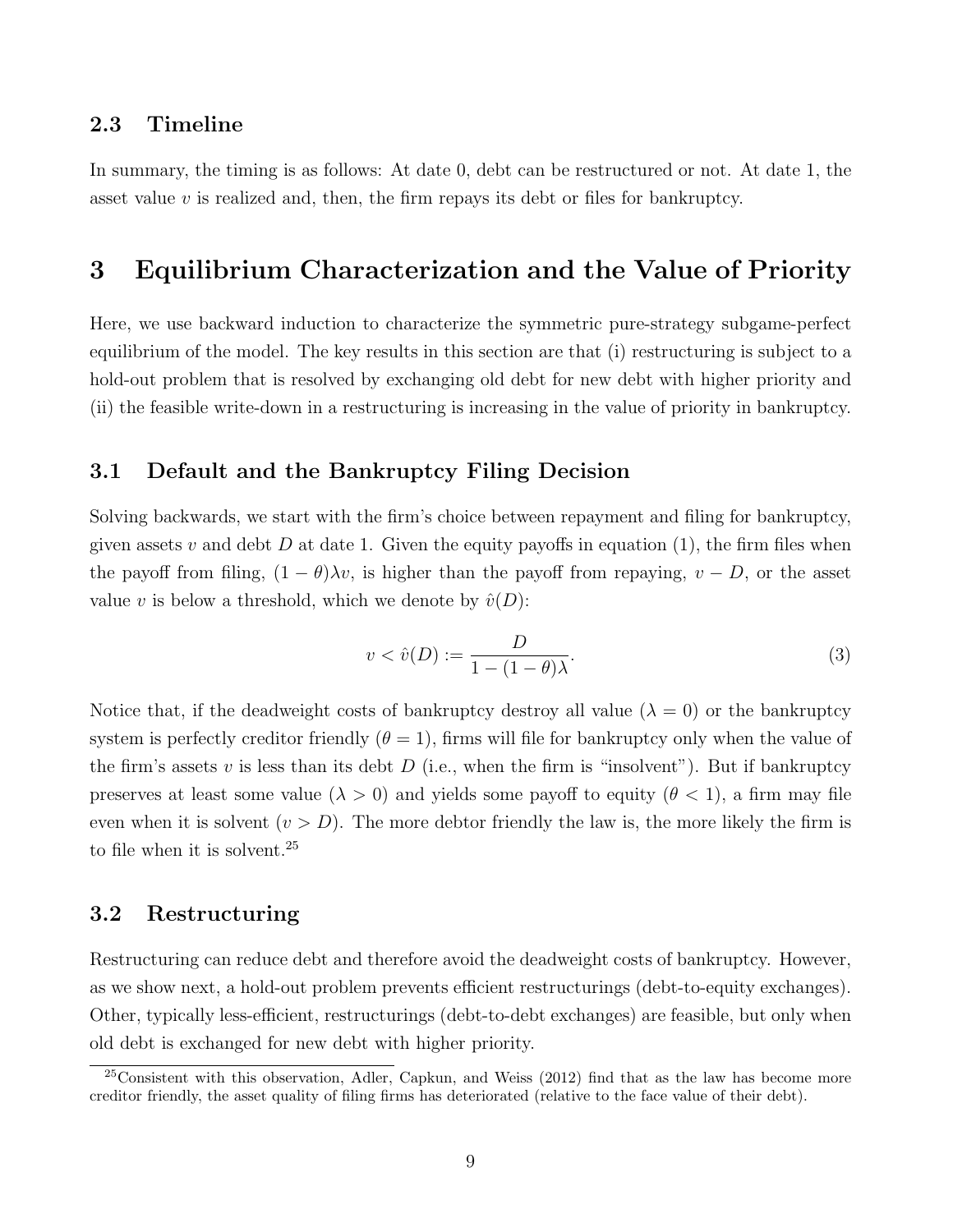## 3.2.1 The Hold-out Problem: Restructuring to Equity or Pari Passu Debt Is Infeasible

The inefficiency in the model is debt-induced financial distress, which restructuring to equity would eliminate:

#### **Lemma 1.** For any  $\alpha$  such that

$$
\frac{\mathbb{E}\left[v-\mathbf{1}_{\{v\geq \hat{v}\}}D_0-\mathbf{1}_{\{v< \hat{v}\}}\lambda\theta v\right]}{\mathbb{E}[v]}>\alpha > \frac{\mathbb{E}\left[v-\mathbf{1}_{\{v\geq \hat{v}\}}D_0-\mathbf{1}_{\{v< \hat{v}\}}\lambda\theta v\right]-(1-\lambda)\mathbb{E}\left[\mathbf{1}_{\{v< \hat{v}\}}v\right]}{\mathbb{E}[v]},\tag{4}
$$

restructuring debt to equity worth a fraction  $1-\alpha$  of the assets makes the firm and creditors both strictly better off.

This result recalls the Coase Theorem: Inefficiencies can be avoided by an appropriate assignment of property rights. However, the collective action problem can make it hard to agree on an assignment. Even though a restructuring to equity can eliminate all inefficiencies (distress costs), creditors might not accept it: They accept what makes them better off individually, which may not coincide with what makes them better off collectively.

Lemma 2. There is no ex ante restructuring of debt to equity that (uncoordinated) creditors are willing to accept and the firm is willing to offer.

Intuitively, a hold-out problem makes equity restructuring too expensive for the equity holders. Because creditors are dispersed and cannot coordinate, each makes its restructuring decision independently, taking the decisions of other creditors as given.

To see why, consider the vantage point of a single creditor. If all other creditors consent to a restructuring, this creditor knows the firm will become solvent and able to pay this creditor's debt in full. So the creditor holds out, witholding consent to the restructuring, unless the restructuring offers an equity stake that is at least as valuable as payment in full. Because all creditors reason identically, all will hold out and the only restructuring that will succeed is one that leaves equity holders no better off than if the firm did not restructure at all.

The same problem afflicts a restructuring that exchanges existing debt for new debt with lower face value  $D < D_0$  but the same priority as the original debt ("pari passu"): Deleveraging would decrease distress costs for all creditors<sup>26</sup> but each creditor takes the decisions of other creditors as given, conditions its decision on a successful deleveraging, and therefore has incentive to hold out. As a result, no restructuring to equal-priority debt is feasible:

 $^{26}$ It may be useful to illustrate how a marginal decrease in debt can make all creditors better off: It can be better to receive less with a higher probability than more with a lower one. Creditors with debt  $D_0$  are better off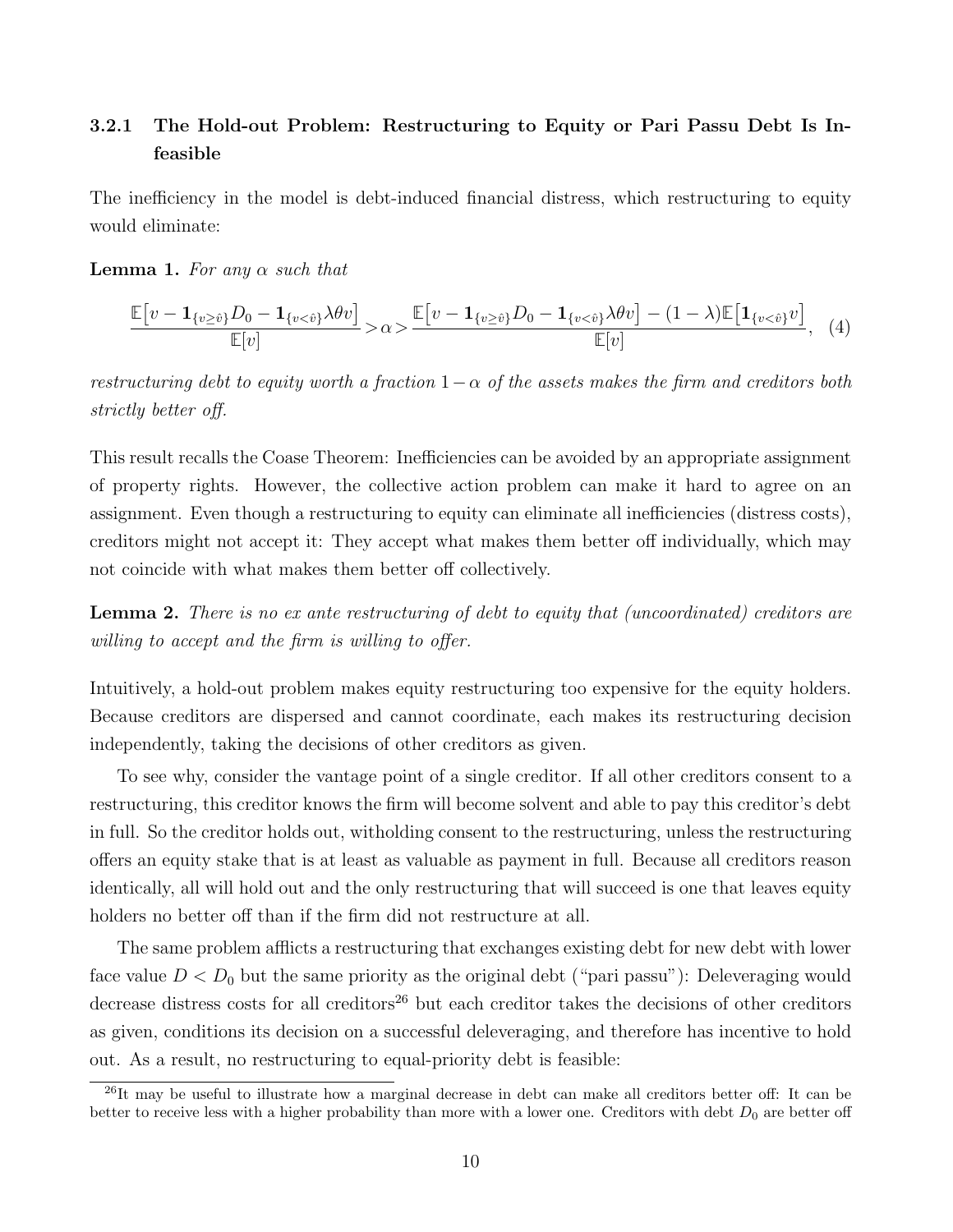Lemma 3. There is no ex ante restructuring of debt to equal-priority debt that creditors are willing to accept and the firm is willing to offer.

#### 3.2.2 Solving the Hold-out Problem: Restructuring to Senior Debt

The firm has another option: Offer to exchange existing debt for senior debt, which must be paid ahead of the existing debt in bankruptcy. Because such an exchange punishes hold-outs by diluting ("priming") the existing debt, it makes restructuring to  $D < D_0$  feasible.<sup>27</sup>

An individual creditor will accept this restructuring if the value of senior debt with face value D is greater than the value of junior debt with face value  $D_0$ , conditional on the restructuring being successful (so the filing probability, unaffected by a single infinitesimal creditor's decision, is  $F(\hat{v}(D))$ :

$$
(1 - F(\hat{v}(D))) D + F(\hat{v}(D)) \mathbb{E} [\theta \lambda v | v < \hat{v}(D)] \ge (1 - F(\hat{v}(D))) D_0.
$$
 (5)

The left-hand side is a creditor's expected payoff from accepting the offer: If there is no future bankruptcy, it gets  $D$ ; if there is one, it gets a unit share of the recovery (each creditor has a claim with the same face value). The right-hand side is its expected payoff from holding out: If there is no future bankruptcy, it gets  $D_0$ ; if there is, it gets zero. The reason the bankruptcy payoff is zero is that the firm cannot pay all debt in full (for all  $v \leq \hat{v}$ ,  $D > \theta \lambda v$  by equation (3)) and all other debt is senior (by virtue of the restructuring), making the payoff to junior debt zero.<sup>28</sup>

Rearranged, inequality (5) describes the feasibility of a restructuring that reduces debt by

decreasing debt if

$$
\frac{\partial}{\partial D}\bigg|_{D=D_0}\Bigg(\Big(1-F(\hat{v}(D)\Big)\Big)D+F(\hat{v}(D))\mathbb{E}\Big[\lambda\theta v\,\big|\,v<\hat{v}(D)\Big]\Bigg)<0
$$

or, computing,

$$
\frac{1-F(\hat{v}(D_0))}{f(\hat{v}(D_0))\hat{v}(D_0)} < \frac{1-\lambda}{1-(1-\theta)\lambda}.
$$

Let us make two observations. (i) The condition can be satisfied only if  $\lambda$  is sufficiently small: If  $\lambda = 1$ , there are no bankruptcy costs to avoid by reducing debt, so creditors are always better off with more debt. (ii) It can be satisfied more easily when  $f(\hat{v}(D_0))$  is large—that is, when a small reduction in debt from  $D_0$  has a significant impact on the probability of default. At any rate, restructurings always increase total surplus in our model, even if they do not implement Pareto improvements.

<sup>27</sup>Optimal "dilutable debt" also appears in Diamond (1993), Donaldson, Gromb, and Piacentino (2020b, 2020a), Donaldson and Piacentino (2020), and Hart and Moore (1995).

<sup>28</sup>We are assuming that senior debt is always paid ahead of junior debt. That is, there are no deviations from the APR that favor junior creditors at the expense of senior creditors. Although this assumption appears to be a good approximation of reality (Bris, Welch, and Zhu (2006)), we relax it in Section 6.1. Moreover, we show that deviations favoring junior creditors at the expense of senior debt are suboptimal from a welfare point of view.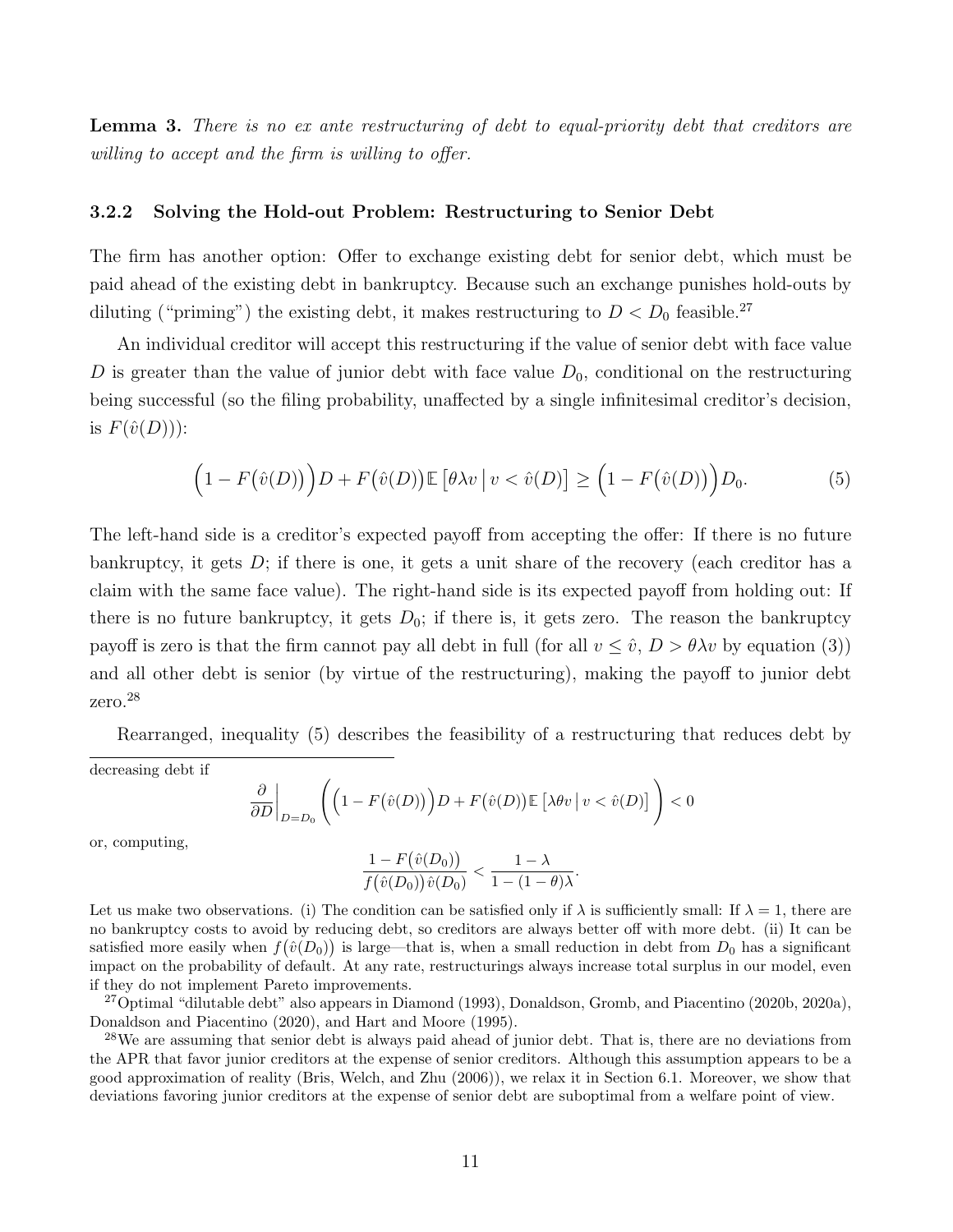$D_0 - D$ :

Proposition 1. RESTRUCTURING TO SENIOR DEBT: For any  $D$  such that

$$
D_0 - D \le \frac{F(\hat{v}(D))}{1 - F(\hat{v}(D))} \mathbb{E} \left[ \theta \lambda v \, \middle| \, v < \hat{v}(D) \right],\tag{6}
$$

restructuring the initial debt  $D_0$  to senior debt with face value  $D < D_0$  is accepted by creditors and makes the firm strictly better off.

The right-hand side of inequality (6) illustrates how the write-down  $D_0 - D$  increases with both (i) the likelihood of a bankruptcy filing  $F(\hat{v})$  and (ii) creditors' recovery value in default  $\mathbb{E}[\theta \lambda v \mid v \leq \hat{v}(D)].$  These two ingredients, which underlie the rest of our analysis, reflect the value of priority afforded by senior debt: (i) If a firm never goes bankrupt, priority has no value (even the most junior creditor is paid in full) and (ii) if total recovery value is sufficiently low, priority has little value (even the senior debt is paid little).

A restructuring increases total efficiency by decreasing leverage and thereby decreasing distress costs. It implements a Pareto improvement if distress is sufficiently costly, in which case creditors benefit more from avoiding it than they suffer from write-downs (per footnote 26). Otherwise, it constitutes a so-called "coercive exchange" in which creditors accept a restructuring that makes them worse off because they want to avoid being diluted by new senior debt.<sup>29</sup> Such coercive exchange need not be a concern for policy makers: It has no deadweight costs and creditors can demand compensation ex ante for the foreseeable risk of such an exchange. (To be sure, the risk could distort the flow of credit to firms. We show, however, that incorporating this margin into our model does not materially alter our conclusions; see Appendix D.)

### 3.3 Write-downs and Secured Credit Spreads

The feasible write-down  $D_0 - D$  (inequality (6)) can be expressed in terms of observable yields. Doing so helps show that our model accords with reality.

To do this, we rewrite the condition for a feasible write-down (inequality (5)) in terms of continuously compounded yields-to-maturity,  $y^s$  and  $y^u$ , conditional on the write-down:

$$
De^{-y^s} \ge D_0 e^{-y^u}.
$$
\n(7)

 $^{29}$ In corporate restructurings, this so-called "hold-in" problem could be more of a theoretical possibility than a practical reality, as it seems restructurings tend not to harm creditors (Chatterjee, Dhillon, and Ramãrez (1995)). It seems to be the opposite in sovereign restructurings, in which bankruptcy is not an option Donaldson, Kremens, and Piacentino (2021).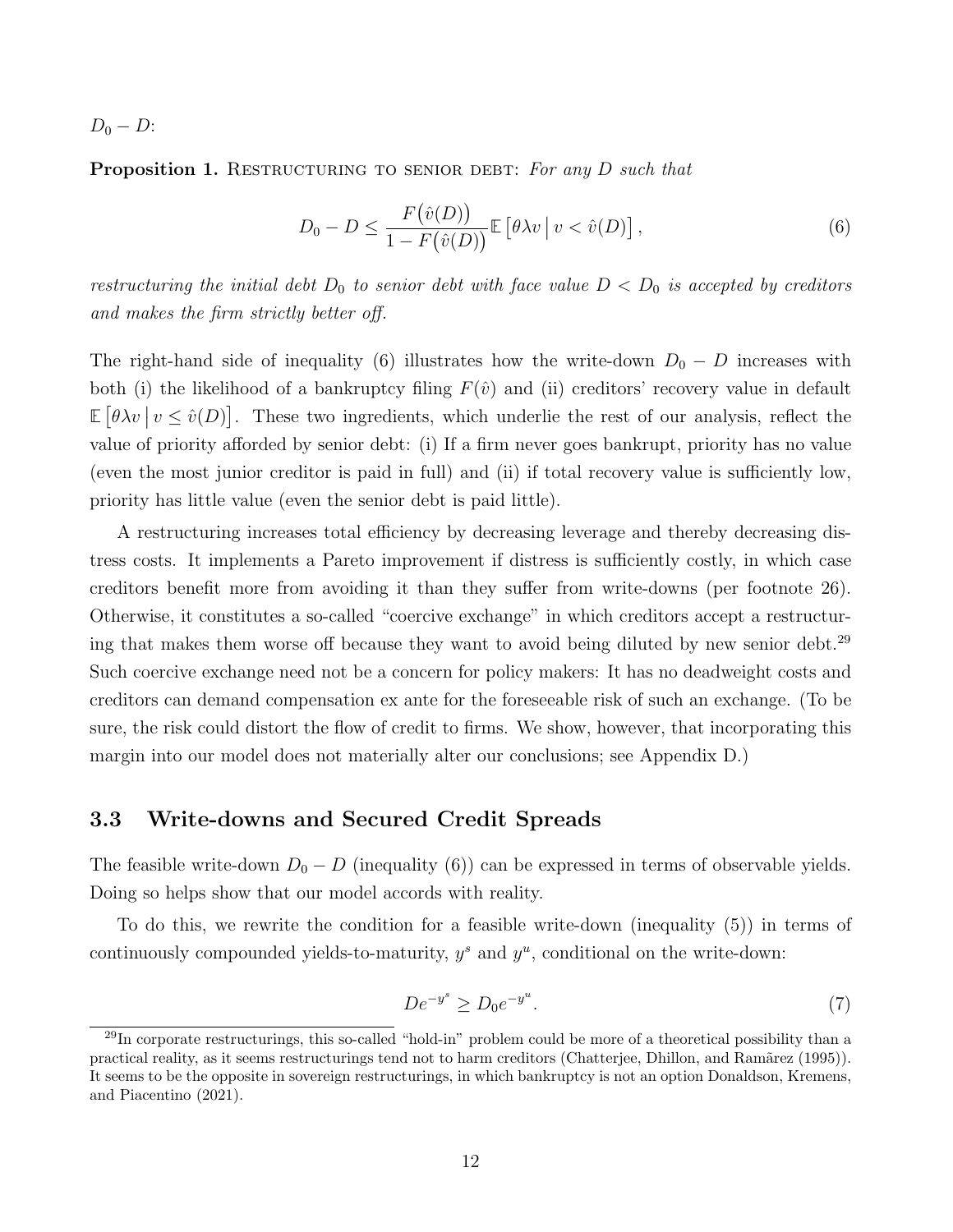Here,  $y^s$  is the yield on senior (secured) debt (which creditors receive in a restructuring);  $y^u$  is the yield on junior (unsecured) bonds (which they exchange). Noting that the inequality will bind in equilibrium (the firm chooses the lowest feasible debt level  $D$ ), rearranging, and approximating, we obtain:<sup>30</sup>

$$
\% \text{ write-down } \approx \text{ secured credit spread.} \tag{8}
$$

This illustrates how priority helps solve the hold-out problem: Creditors are willing to accept write-downs only to the extent that seniority is valuable (as measured by the secured credit spread).

As the quantities on each side of equation (8) are observable, we can use it to compare our model to the real world.<sup>31</sup> Estimates in Benmelech, Kumar, and Rajan  $(2020)$  suggest that, for distressed (low-rated) firms, the (unannualized) secured credit spread spread  $y^u - y^s$  is about 42 percent (about six percent, annualized, for bonds with maturity of about seven years). Equation (8) says this should equal the percentage write-down in a restructuring, which seems to accord with the data: Studying distressed exchanges of unsecured for secured debt, Mooradian and Ryan (2005) find a mean write-down of 44 percent.

## 4 Analysis of the Bankruptcy Environment

Here we present our main insights, which follow from comparative statics on the condition for an individual creditor to accept a restructuring—inequality (6). We focus on the key parameters of the bankruptcy environment: deadweight costs  $(1 - \lambda)$  and creditor friendliness  $(\theta)$ .

### 4.1 How the Costs of Bankruptcy Affect Restructuring

Define an individual creditor's gain from accepting the restructuring relative to holding out, given others accept, as  $\Delta$ . Using inequality (5), we can write it as:

$$
\Delta := \left(1 - F(\hat{v}(D))\right)(D - D_0) + F(\hat{v}(D))\mathbb{E}\left[\theta\lambda v \,|\, v < \hat{v}(D)\right].\tag{9}
$$

$$
\log\left(\frac{D_0}{D}\right) = -\log\left(1 - \frac{D_0 - D}{D_0}\right) \approx \frac{D_0 - D}{D_0}.
$$

 $31$ Although, to be precise, the spread must be conditional on successful restructuring. Additionally, to measure the spread in practice, the firm must have some other debt that is not restructured.

<sup>&</sup>lt;sup>30</sup>The details are as follows: First suppose inequality (7) binds and rearrange to write  $\log(D_0/D) \leq y^u - y^s$ . The left-hand side is approximately the proportion of debt that can be written down  $(D_0 - D)/D_0$ . The right-hand side is the spread between secured and unsecured credit. Using the approximation  $log(1-x) \approx -x$ , re-write the left-hand side: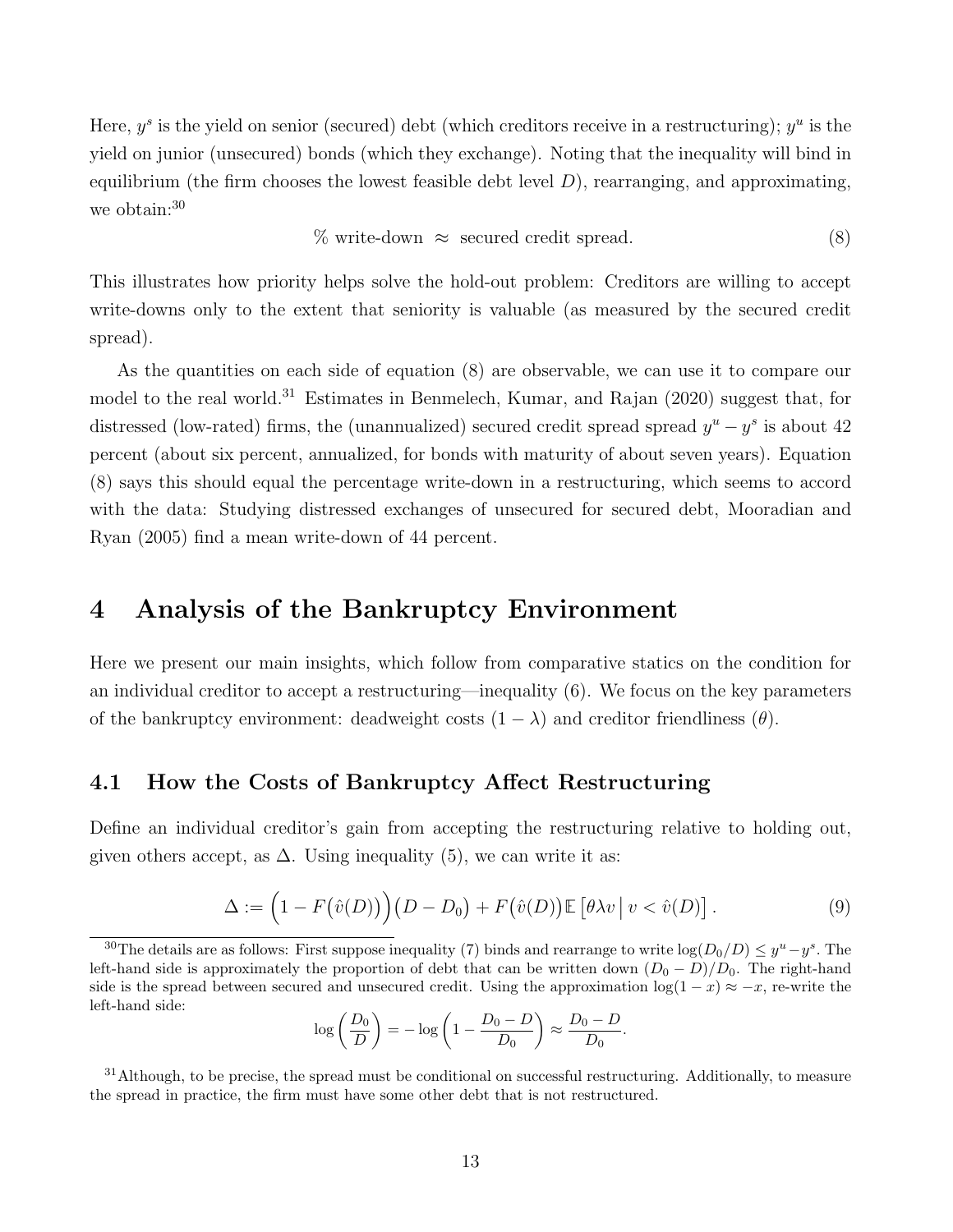The equilibrium write-down, or lowest face value  $D^*$ , corresponds to  $\Delta = 0$ , i.e., to creditors' incentive constraint (IC) binding (inequality (5)). Differentiating  $D^*$  with respect to  $\lambda$ , we obtain the next result:

**Proposition 2.** BANKRUPTCY COSTS: Reducing bankruptcy costs (increasing  $\lambda$ ) facilitates restructuring in the sense that the maximum write-down  $D_0 - D^*$  is increasing in  $\lambda$ .

This is a central result of our paper: Restructuring and bankruptcy are complements, not substitutes. This is true for two reasons, which echo the ingredients that make priority valuable (see Proposition 1):

- (i) The more efficient bankruptcy is, the more likely the firm is to file, and priority in bankruptcy is more valuable when it is more likely.
- (ii) The more efficient bankruptcy is, the more creditors recover in bankruptcy, and priority in bankruptcy is more valuable when recovery values are higher.<sup>32</sup>

In other words, as bankruptcy costs fall, priority in bankruptcy becomes more valuable, which increases the likelihood that creditors will accept write-downs in exchange for priority. Hence, contrary to common intuition, policies that reduce bankruptcy costs actually facilitate out-ofcourt restructuring. This adds support to Brunnermeier and Krishnamurthy's (2020) conclusion that "reducing the cost of bankruptcy is unambiguously beneficial to society" (p. 6).

Schoenherr and Starmans (2020) provide some evidence consistent with our finding that a reduction in bankruptcy costs will facilitate restructuring. They find that the number of outof-court restructurings, as well as the share that are successful, increased after a reform that reduced the deadweight cost of bankruptcy.

Finally, Proposition 2 is consistent with several stylized facts about bankruptcy practice. As Bratton and Levitin (2018) explain, bankruptcy costs have declined during the past two decades as firms have increasingly filed "prepackaged" cases in which a majority of creditors have already consented to a reorganization plan. Other innovations during the past two decades, such as restructuring support agreements, may also have reduced bankruptcy costs, as Casey, Tung, and Waldock (2020) show. During the same decades that bankruptcy costs have declined, distressed exchanges have become a more common solution to corporate default (see Moody's (2017)). This is what our theory predicts.

 $32$ To see why, recall, from the IC in inequality (5), that creditors accept a restructuring only if the payoff in bankruptcy from accepting senior debt is high relative to the payoff in bankruptcy from holding out, which, conditional on others accepting, is equal to zero. Thus, as senior creditors' payoff in bankruptcy increases, so does the write-down creditors are willing to accept.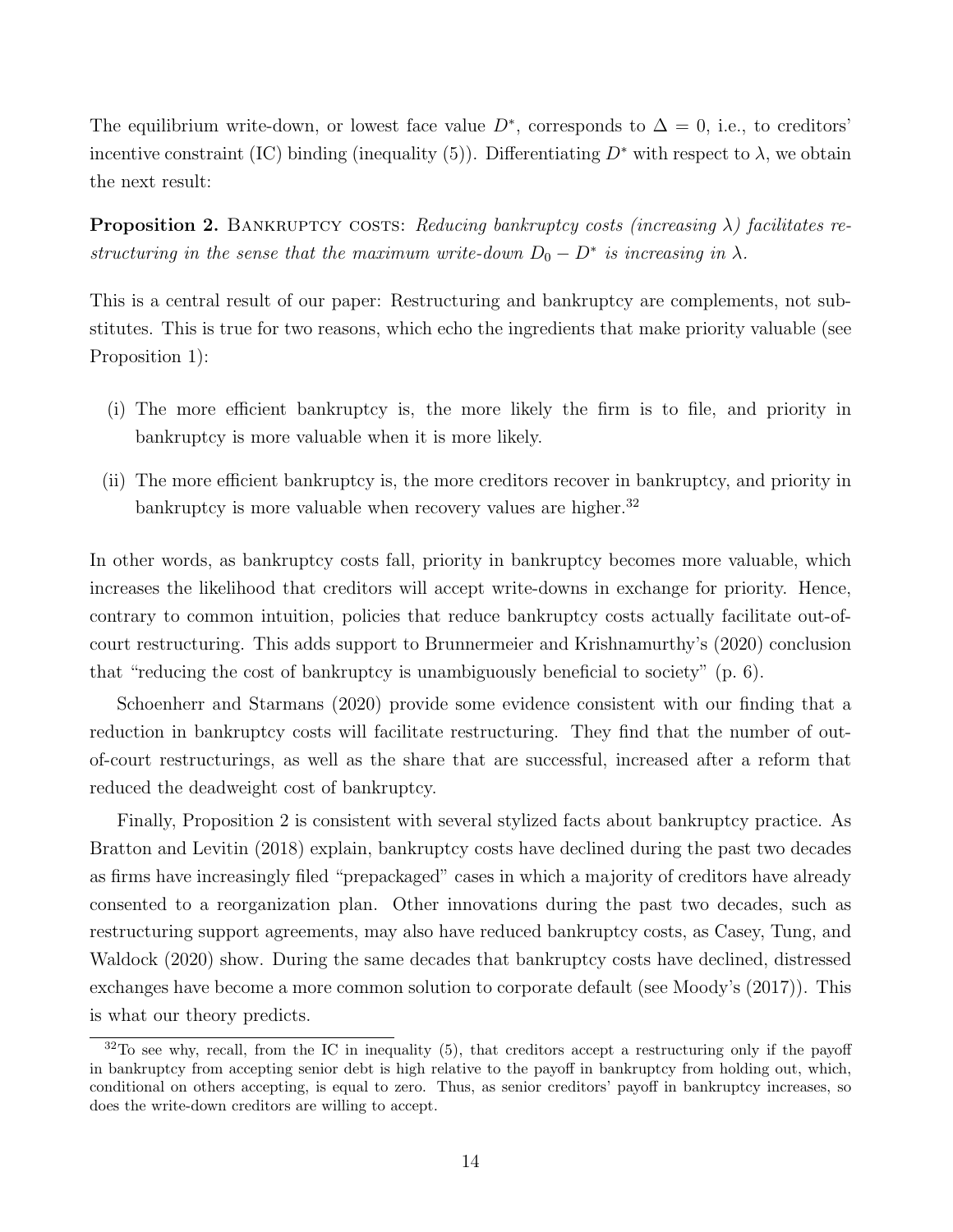# 4.2 How the Creditor Friendliness of Bankruptcy Affects Restructuring

The feasibility of a restructuring also depends on the creditor friendliness of the bankruptcy system. Here, we differentiate the equilibrium face value  $D^*$  with respect to  $\theta$  to obtain our next result:

**Proposition 3.** CREDITOR FRIENDLINESS: An increase in creditor friendliness  $(\theta)$  facilitates restructuring, in the sense that the maximum feasible write-down  $D_0 - D^*$  increases, if and only if  $\partial \Delta/\partial \theta$  is positive (see equation (74) in the Appendix). Moreover, if

$$
\frac{1 - F(D_{\theta=1}^*)}{D_{\theta=1}^* f(D_{\theta=1}^*)} < \lambda,\tag{10}
$$

where  $D_{\theta=1}^*$  denotes the solution to  $\Delta=0$  with  $\theta=1$ , then there is an interior level of creditor friendliness  $\theta^* \in (0,1)$  that maximizes the feasible write-down.

The ambiguity in this result stems from the fact that, although restructuring is facilitated when priority in bankruptcy becomes more valuable, creditor friendliness has two effects on the value of priority, which again echo the ingredients that make priority valuable (see Proposition 1):

- (i) By increasing what creditors receive in the event of bankruptcy, creditor friendliness makes priority more valuable.
- (ii) By reducing the payoff to equity holders, creditor friendliness reduces their incentive to file for bankruptcy, which makes priority less valuable.

Condition (10) tells us that, when creditor friendliness is high ( $\theta$  is near 1), further increases in  $\theta$  reduce the size of the write-down in a successful restructuring (as illustrated in Appendix C via an explicitly solved example). This implies that the optimal level of creditor friendliness is less than  $1 \ (\theta^* \ < 1)$ . In other words, the optimal bankruptcy system does not maximize creditor recoveries. <sup>33</sup> This means that violations of debt-equity priority can be optimal. We show below, however, that the opposite is true for violations of secured-unsecured priority: They make restructuring harder (Section 6.1).

This finding hinges on our assumption that firms *choose* to file for bankruptcy. If bankruptcy were automatic, as is typical in the hold-out literature but at odds with practice, effect (ii) listed above—the effect of the filing decision on the value of priority—would be absent. Only effect

<sup>33</sup>Bisin and Rampini (2005) uncover a related downside of creditor friendliness: By discouraging filings, low bankruptcy payoffs to equity can make it hard for a bank to enforce exclusive contracts.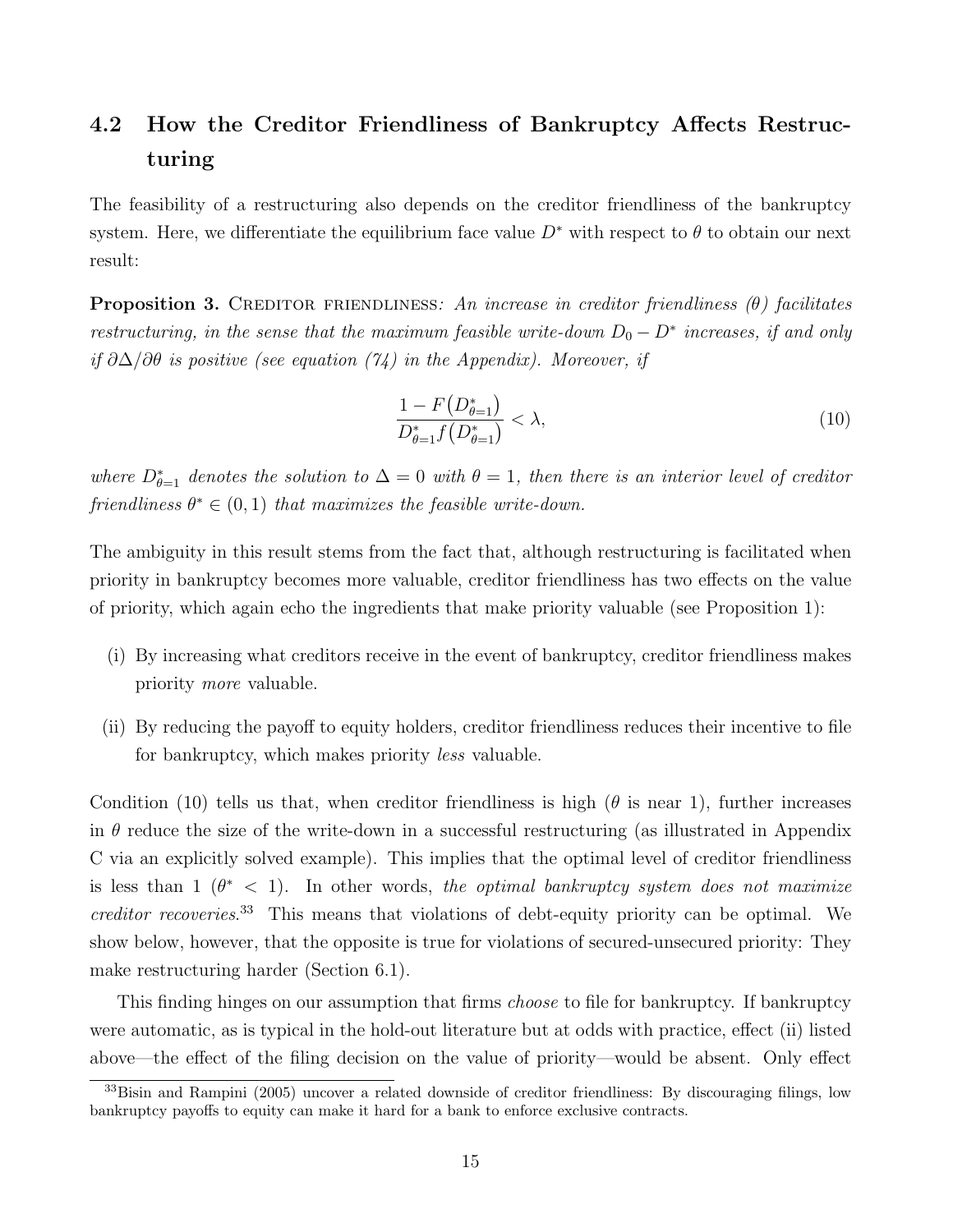(i)—the effect of the recovery value—would be relevant and, as a result, an increase in creditor friendliness would always facilitate restructurings.

## 4.3 Is the U.S. Bankruptcy Code Too Creditor Friendly?

We can use our model to assess whether existing laws are too creditor friendly in the sense that a marginal reduction in creditor friendliness would increase the feasibility of restructurings.

To do this, we make two additional assumptions, both of which seem relatively weak. The first is that  $D^*$  is a continuous function of  $\theta$  with a unique local minimum.<sup>34</sup> Under this assumption, a bankruptcy system is excessively creditor friendly if an increase in creditor friendliness  $\theta$  decreases the size of the attainable write-down:

$$
\frac{\partial D^*}{\partial \theta} > 0. \tag{11}
$$

The second assumption is that  $vf(v)$  is increasing in the bankruptcy region  $[0, \hat{v}]$ .<sup>35</sup> Under this assumption, as we show in Appendix I, a sufficient condition for the system to be too creditor friendly (inequality (11)) is

$$
\frac{D^*}{D_0} \le \frac{1 - \lambda(1 - \theta)}{2 - \lambda(2 - \theta)}.\tag{12}
$$

Condition (12) captures the horse race between the two effects of an increase in  $\theta$  on the value of priority—making it (i) more valuable by increasing the recovery value in bankruptcy  $\theta \lambda v$  and (ii) less valuable by decreasing the likelihood of a bankruptcy filing  $F(\hat{v})$ . The right-hand side is increasing in  $\theta$ , revealing that effect (i) is dominant when  $\theta$  is low, but (ii) is dominant when  $\theta$ is high. The reason is that recovery values matter only insofar as bankruptcy happens, so they matter for low  $\theta$ , when the firm is likely to file, but not for high  $\theta$ , when it is unlikely to.

We can use  $(12)$  to assess whether U.S. bankruptcy law is too creditor friendly. The empirical literature offers approximations for each term in the condition:

- $\bullet \; \lambda$ : This term captures the direct costs of bankruptcy. In studies of corporate reorganizations (mostly involving large corporations), the literature consistently estimates  $\lambda > 90$  percent. (See Hotchkiss et al. (2008), Table 1, for a summary of twelve studies.)
- $\bullet$   $\theta$ : A number of papers investigate the value retained by equity holders in bankruptcy. They suggest that  $\theta > 85$  percent is a conservative lower bound. In most cases, creditors are paid in full before equity is paid anything. (See Hotchkiss et al. (2008), Section 5.1, for a summary of estimates.)

 $34$ This holds for the commonly-used distributions we have analyzed, such as the uniform; see Appendix C.

<sup>&</sup>lt;sup>35</sup>As long as f is unimodal, it suffices that the bankruptcy threshold  $\hat{v}$  is below its mode, or, e.g., that bankruptcy is a tail event.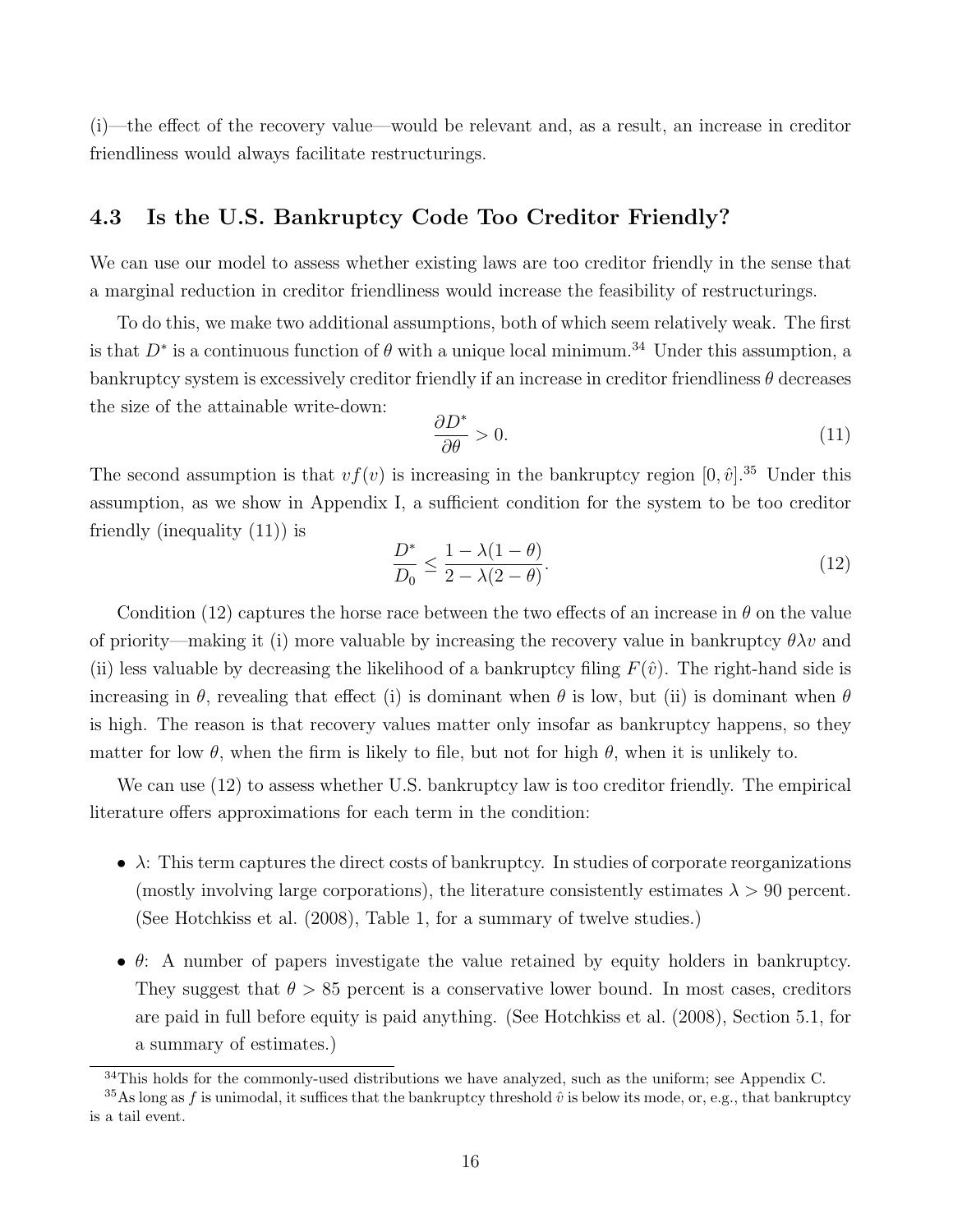•  $D^*/D_0$ : As mentioned above, Mooradian and Ryan (2005) find a mean write-down of 44 percent.

Taking these numbers at face value, condition (12) becomes

$$
56\% \le \frac{1 - 90\% \times (1 - 85\%)}{2 - 90\% \times (2 - 85\%)} \approx 90\%,\tag{13}
$$

which is satisfied. Note that this condition is sufficient, but far from necessary, and that the estimates from the literature are conservative. This leads us to believe that current law is likely too creditor friendly.

Giambona, Lopez-de Silanes, and Matta (2019) provide evidence supporting this conclusion. They find that an exogenous increase in creditor protection led to an increase in bankruptcy filings. This finding could be surprising because nearly all bankruptcies are initiated by debtors (Why should they file bankruptcy more often when they expect less in bankruptcy?). The finding is, however, consistent with our calculations, which show that creditor-friendly bankruptcy rules can impede restructuring, resulting in more bankruptcies.

## 5 Relief Policy

We now turn to the policy implications of our model. We take the vantage point of a social planner choosing how to allocate a marginal dollar ("subsidy") to maximize (utilitarian) welfare. We first analyze the effects of subsidies to each layer of the capital structure, inside and outside of bankruptcy, taking into account their "direct effects" on financial distress and "indirect effects" on restructuring. We then apply the results to specific policies, including some initiated in response to the COVID-19 pandemic.

### 5.1 Planner's Problem for a Marginal Dollar

We consider a planner with a budget  $\varepsilon$  that can be spent on subsidies, denoted by vector  $s \geq 0$ , with associated (expected) costs q. We assume the planner has no other instruments at its disposal and therefore must respect creditors' IC, shown in inequality (5) (equivalently,  $\Delta(s)$  = 0). The planner therefore minimizes the expected deadweight costs of bankruptcy (the only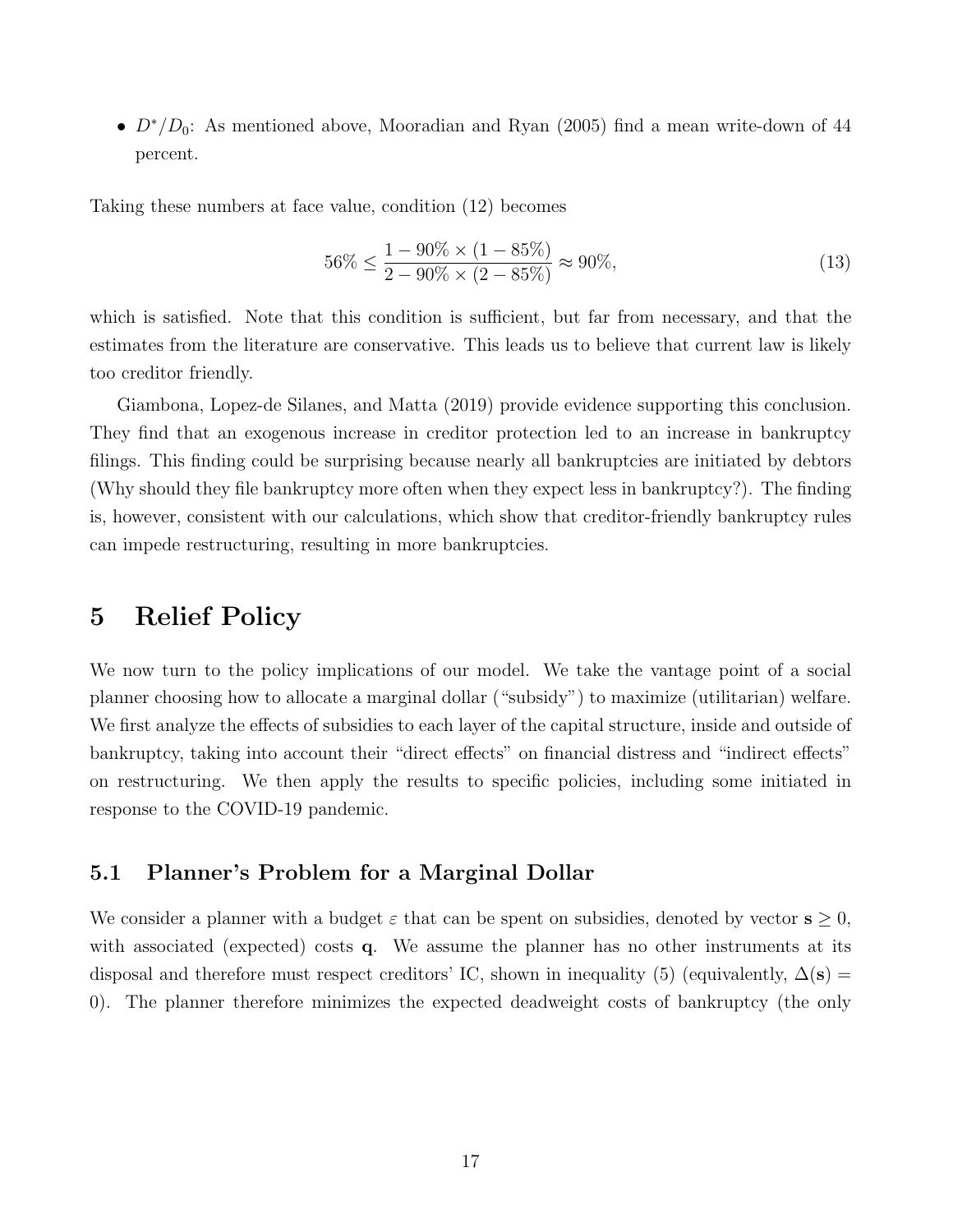inefficiency in the model) subject to creditors' IC and its own budget constraint:

$$
\begin{cases}\n\min \quad F(\hat{v}(\mathbf{s})) \mathbb{E} \left[ (1 - \lambda) \hat{v}(\mathbf{s}) \, \middle| \, v \le \hat{v}(\mathbf{s}) \right] \\
\text{s.t.} \quad \Delta(\mathbf{s}) = 0 \\
\& \mathbf{q} \cdot \mathbf{s} = \varepsilon\n\end{cases} \tag{14}
$$

over feasible subsidies s.

We can simplify the planner's problem in two ways. First, because policies **s** affect the objective only through the filing threshold  $\hat{v}$ , the planner's objective is equivalent to minimizing  $\hat{v}$ . Second, because we assume the planner's budget is small,  $\varepsilon \to 0$ , only the marginal effect matters. Thus, the planner minimizes

$$
\left. \frac{\mathrm{d}\hat{v}}{\mathrm{d}\varepsilon} \right|_{\varepsilon=0} = \sum_{i} \frac{\partial \hat{v}}{\partial s_i} \frac{\mathrm{d}s_i}{\mathrm{d}\varepsilon} \Big|_{\varepsilon=0} = \sum_{i} -\frac{\partial \Delta/\partial s_i}{\partial \Delta/\partial \hat{v}} \frac{1}{q_i} \Big|_{\varepsilon=0},\tag{15}
$$

having used the chain rule to differentiate along each constraint.<sup>36</sup> The terms in the sum have an economic interpretation: Each is the product "policy efficacy"  $\times$  "bang for the buck."

### 5.2 General Policies

We start with a general set of subsides: We allow the planner to subsidize each layer of the capital structure—equity  $(E)$ , unsecured debt  $(U)$ , and secured debt  $(S)$ —conditional on the firm being either inside bankruptcy (B) or outside it (O). With these indices,  $\mathbf{s} = (s_E^B, s_U^B, s_S^B, s_E^O, s_U^O, s_S^O)$ .

With these policies, the creditors' IC changes. Creditors prefer restructuring only if secured debt with face value D (plus subsidy  $s_S^O$  outside bankruptcy and subsidy  $s_S^B$  inside it) is worth more than unsecured debt with face value  $D_0$  (plus subsidy  $s_U^O$  outside bankruptcy and  $s_U^B$  inside it):

$$
(1 - F(\hat{v}(\mathbf{s}))\left(D + s_S^O\right) + F(\hat{v}(\mathbf{s}))\mathbb{E}\left[\theta\lambda v + s_S^B\right] \geq \left(1 - F(\hat{v}(\mathbf{s}))\left(D_0 + s_U^O\right) + F(\hat{v}(\mathbf{s}))s_U^B\right). \tag{16}
$$

We assess the policies using the objective in equation (15). Note that each policy's cost  $q_i$  is the probability it is paid—a dollar subsidy inside bankruptcy has expected cost  $q_i = F(\hat{v})$  and one outside bankruptcy  $q_i = 1 - F(\hat{v})$ . This leads to our next result.

Proposition 4. The welfare-effect of subsidies is summarized in Table 1. Subsidies to equity

<sup>&</sup>lt;sup>36</sup>The expression for  $\frac{\partial \hat{v}}{\partial s_i}$  comes from the IC and for ds<sub>i</sub>/dε from the budget constraint.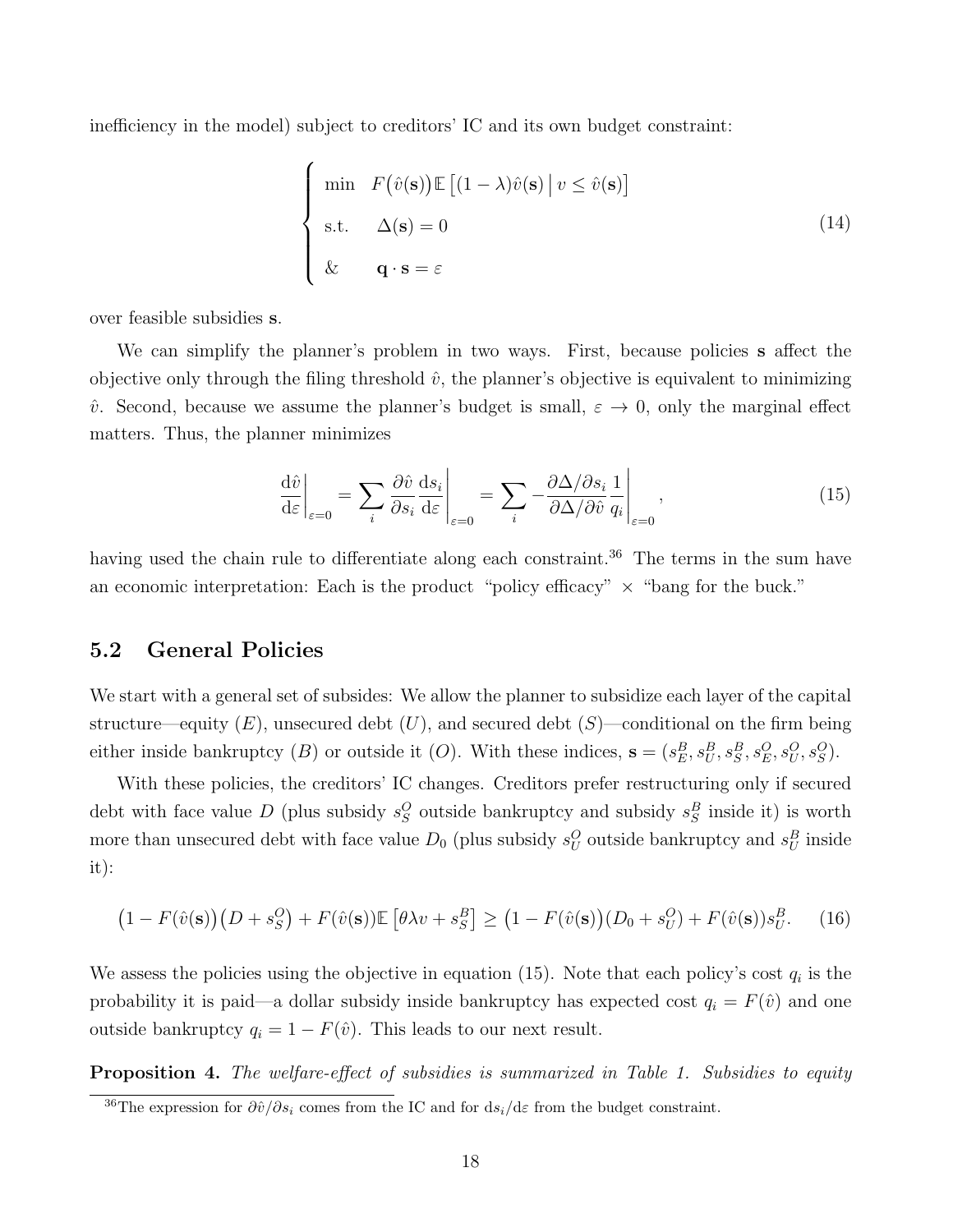outside bankruptcy and to secured debt inside or outside bankruptcy (and combinations thereof) are welfare-equivalent and optimal. All other subsidies backfire, decreasing welfare.

The moral is that as long as the whole subsidy is used to deter bankruptcy, it does not matter how the subsidy is allocated: It can be used to discourage the firm from filing ex post (by bribing equity holders with  $s_E^O$  not to file) or to incentivize creditors to restructure ex ante (by bribing creditors with  $s_S^B$  or  $s_S^O$  to participate in a distressed exchange).<sup>37</sup> But policies that subsidize equity in bankruptcy backfire: They incentivize excessive filing ex post.<sup>38</sup> Subsidies to unsecured debt also backfire: They disincentivize restructuring ex ante.

| $s_i$                                                                                                                | $^{\sigma}E$                                                       | o q | $\circ_E$ |  |
|----------------------------------------------------------------------------------------------------------------------|--------------------------------------------------------------------|-----|-----------|--|
| $d\hat{v} \, \partial \Delta$<br>$\overline{\mathrm{d}\varepsilon} \, \overline{\partial \hat{v}}$<br>$\epsilon = 0$ | $\hat{r}$<br>$\overline{\phantom{0}}$<br>$\langle \hat{v} \rangle$ |     |           |  |

Table 1: Welfare effect of general subsidies. (Lower values correspond to higher welfare; see equation (15), but note that we multiply by the denominator  $\partial \Delta / \partial \hat{v}$  for brevity, as it is the same for all policies.)

### 5.3 Specific Policies

Some of these general subsidies correspond to real-world policies and recent proposals. Subsidies to equity in bankruptcy  $(s_E^B)$  include policies that permit shareholders to retain ownership interests during a bankruptcy reorganization. For example, the U.S. Congress recently amended small-business bankruptcy laws to permit reorganization plans that allow owners to retain their interests, as discussed in Morrison and Saavedra (2020). Proposition 4 suggests that, in our model, policies like this are inferior to a policy that subsidizes secured creditors in bankruptcy, e.g., by extending them new credit at below-market rates, as in DeMarzo, Krishnamurthy, and Rauh's (2020) proposed DIPFF.

But many other policies are combinations of the general subsidies considered above. We can apply Proposition 4 to them as well.

1. Asset subsidies. A policymaker can inject cash to increase the firm's asset value. The incidence of the subsidy depends on whether the firm files for bankruptcy. If it does, the

<sup>&</sup>lt;sup>37</sup>The optimal policies induce the same bankruptcy threshold. They differ only in the allocation of value between the firm and its creditors. But it would be wrong to think that subsidies to equity do not benefit debt (they can by reducing the filing probability) or that subsidies to debt do not benefit equity (they can by facilitating debt reduction).

 $38$ Such a subsidy to equity in bankruptcy also facilitates restructuring ex ante—incentivizing filing increases the value of priority. But it also induces bankruptcy costs, something other policies that facilitate restructuring—i.e., subsidies to secured debt—do not.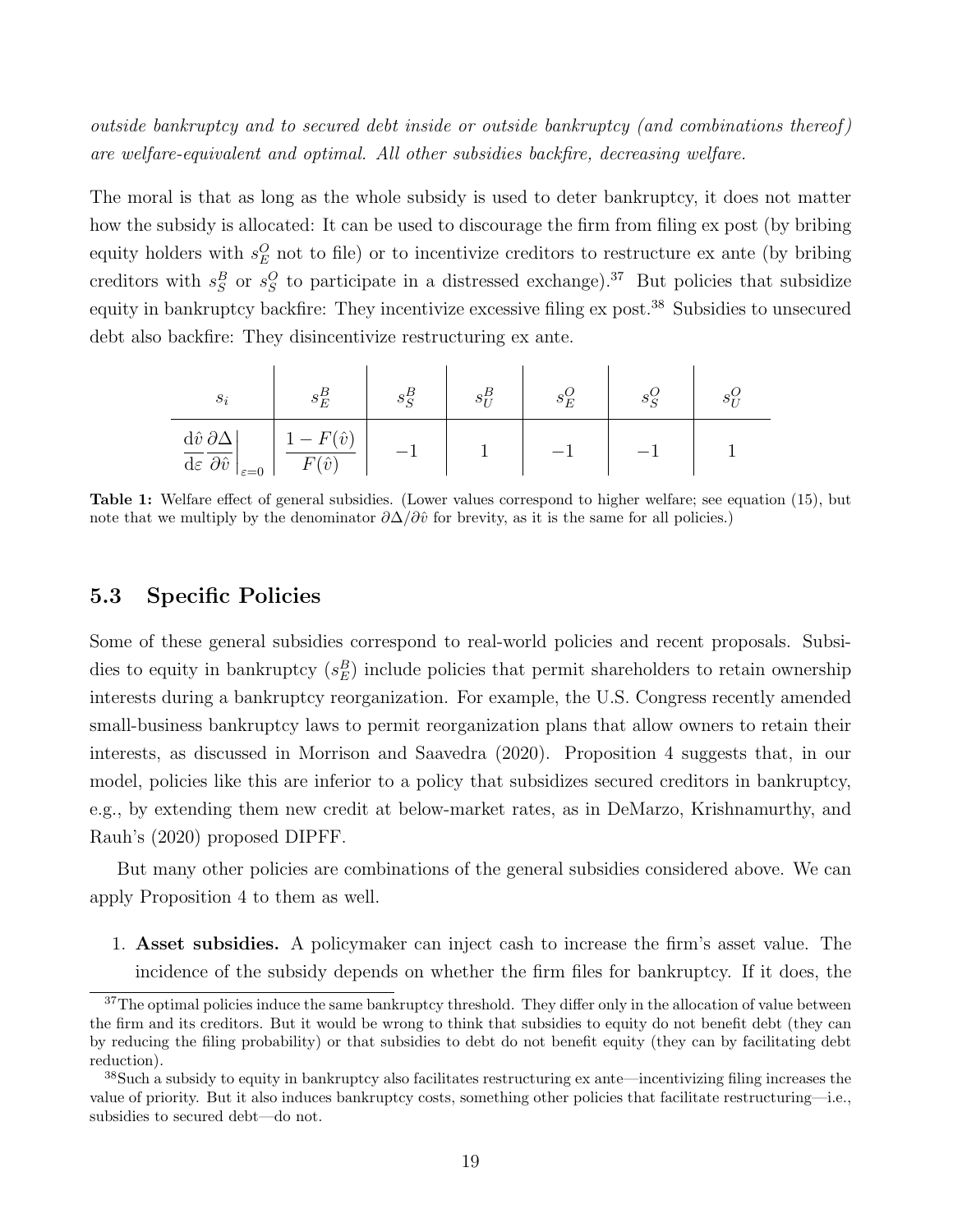subsidy is split: A fraction  $1 - \theta$  goes to equity and a fraction  $\theta$  to secured debt. If it does not, all debt is repaid and the subsidy goes to equity. A dollar subsidy  $(q \cdot s = 1)$  therefore corresponds to  $s_E^B = 1 - \theta$ ,  $s_S^B = \theta$ , and  $s_E^O = 1$  (and  $s_i = 0$  otherwise).

- 2. Asset subsidies to firms in bankruptcy. If the asset subsidy only benefits firms in bankruptcy, a fraction  $1 - \theta$  will go to equity in bankruptcy and a fraction  $\theta$  to secured debt. A dollar subsidy therefore corresponds to  $s_E^B = (1 - \theta)/F(\hat{v})$  and  $s_S^B = \theta/F(\hat{v})$  (and  $s_i = 0$  otherwise).
- 3. Restructuring subsidies. A policy maker can "bribe" creditors to accept a restructuring, paying them conditional on participating in the exchange offer. One way to do this is to alter the tax consequences of restructurings, as discussed in Campello, Ladika, and Matta (2018). Another is for the government to announce that it will effectively subsidize lenders who write-down their loans, as discussed in Blanchard, Philippon, and Pisani-Ferry (2020). In our model, this corresponds to a subsidy to secured debt both in and out of bankruptcy. Thus, a dollar subsidy corresponds to  $s_S^B = 1$  and  $s_S^O = 1$  (and  $s_i = 0$  otherwise).
- 4. Debt purchases (and forgiveness). A policymaker can purchase debt in the market and write it off, effectively paying a fair price to reduce the firm's debt. This bears some resemblance to quantitative easing programs in which central banks purchase corporate debt, with the twist that the central bank does not enforce repayment on the purchased debt. In our model, such a decrease in unsecured debt, which is paid nothing in bankruptcy, is equivalent to a subsidy to secured debt outside bankruptcy, so a dollar subsidy corresponds to  $s_S^O = 1/(1 - F(\hat{v}))$  (and  $s_i = 0$  otherwise).<sup>39</sup>

This analysis, summarized in Table 2, reveals that asset subsidies are suboptimal, because they include subsidies to equity in bankruptcy, which distort the filing decision. Restructuring subsidies and debt purchases are optimal policies.

| S                                                              | Blanket assets   Assets in bankruptcy   Restructuring   Debt purchases |  |
|----------------------------------------------------------------|------------------------------------------------------------------------|--|
| $d\hat{v}\,\partial\Delta$<br>d $\varepsilon \partial \hat{v}$ | $\sqrt{2}$                                                             |  |

**Table 2:** The welfare effects of specific subsidies: The entries correspond to  $\nabla \hat{v} \cdot \mathbf{s}$  for each policy s described in Section 5.3.<sup>40</sup>

 $39$ To see this, re-write the IC in equation (16), with only the secured-debt-out-of-bankruptcy subsidy positive  $(s_S^O > 0 \text{ and } s_i = 0 \text{ otherwise}),$  and rearrange to get:  $F(\hat{v}) \mathbb{E} [\theta \lambda v] \ge (1 - F(\hat{v}) (D_0 - s_S^O - D),$  which is tantamount to a reduction in  $D_0$ .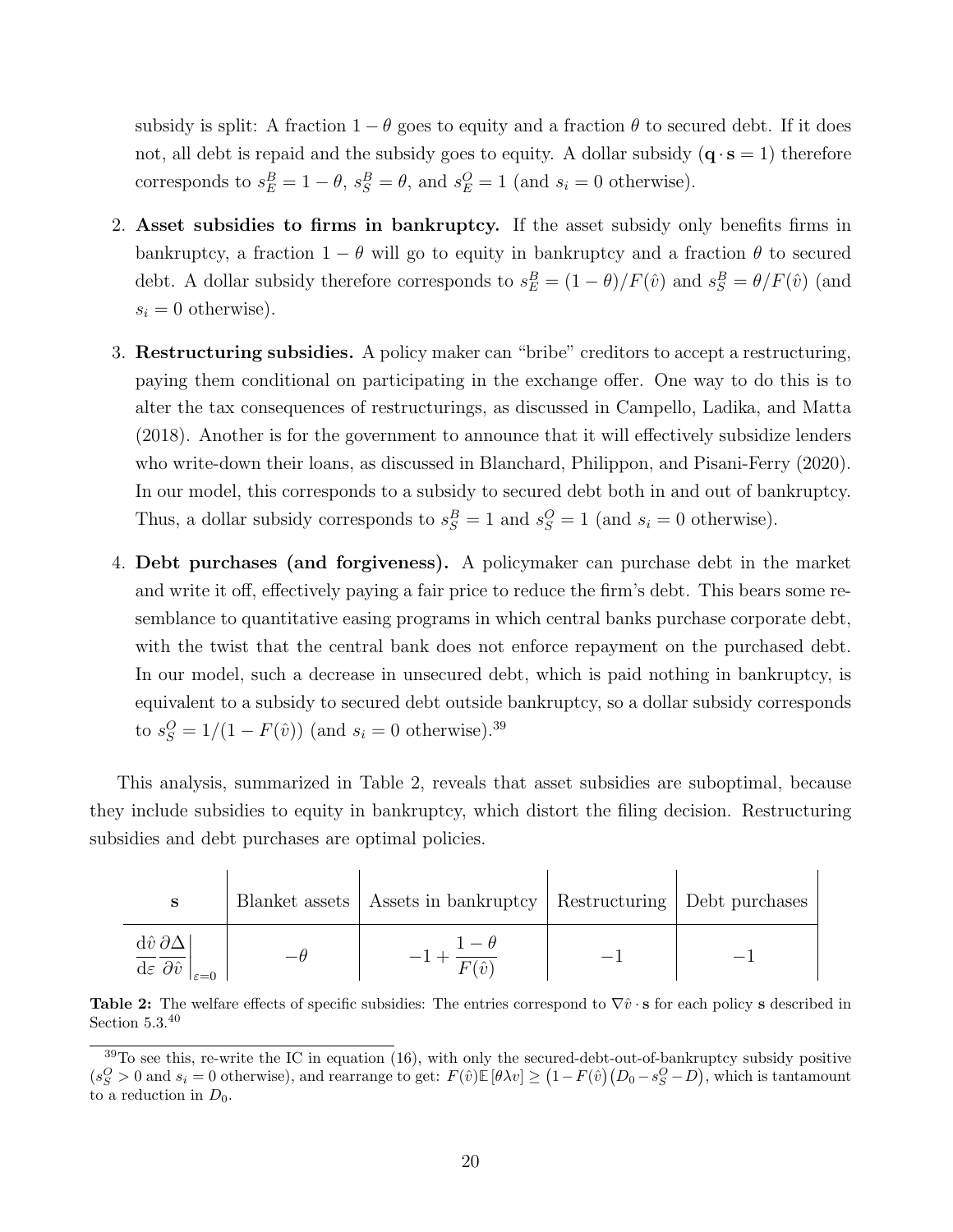## 6 Extensions

We now relax several of our baseline assumptions, namely that (i) APR was respected between classes of debt, (ii) filing had no externalities on other firms, (iii) costs of debt arose solely in bankruptcy, and (iv) creditors were dispersed.

### 6.1 Secured Creditor Power and Priority Rules

We have assumed thus far that senior debt is paid strictly before junior debt in bankruptcy. In other words, there are no APR deviations that favor unsecured creditors at the expense of secured creditors. Although this is a good first approximation, in practice the division of surplus between secured and unsecured creditors depends on post-filing decisions, such as the decision to liquidate or reorganize. Liquidation is likely to favor secured creditors who seek quick payouts, whereas reorganization is likely to favor unsecured creditors who want to gamble on the going concern.

Here, we extend the model to capture different levels of secured creditor power, which we denote by  $\rho$ . Specifically, as in the baseline model, we assume that there are two classes of debt senior (secured) and junior (unsecured). Unlike the baseline model, however, we also assume that senior creditors are more likely to be paid first as their power  $(\rho)$  increases. Specifically, we assume that senior debt is paid first with probability  $\rho$ , but shares pro-rata with junior debt with probability  $1 - \rho$  (i.e., they are treated as if they are equal in priority). We still assume that equity gets a fraction  $1 - \theta$  of the value in bankruptcy. What is changing here is how the fraction  $\theta$  is divided among creditors.<sup>41</sup>

To explore how  $\rho$  affects restructuring, we start with the creditors' IC for accepting a writedown from  $D_0$  to D:

$$
\left(1 - F(\hat{v}(D))\right)D + F(\hat{v}(D))\mathbb{E}\left[\theta\lambda v \mid v < \hat{v}(D)\right]
$$
\n
$$
\geq \left(1 - F(\hat{v}(D))\right)D_0 + (1 - \rho)F(\hat{v}(D))\mathbb{E}\left[\theta\lambda v \mid v < \hat{v}(D)\right]\frac{D_0}{D}.\tag{17}
$$

The difference between the above and the condition in inequality (5) is that with probability  $1-\rho$ , a hold-out creditor's junior debt receives a positive recovery value in bankruptcy (an accepting

<sup>&</sup>lt;sup>40</sup>The entries come from computing  $\frac{d\hat{v}}{d\varepsilon} = \nabla \hat{v} \cdot \mathbf{s}$  for each policy s, noting that the components  $\partial \hat{v}/\partial s_i$  of the gradient  $\nabla \hat{v}$  can be obtained from Table 1 (see equation (15)).

<sup>&</sup>lt;sup>41</sup>Although we interpret creditor power mainly as a policy parameter describing the bankruptcy code or judicial preferences, it could also reflect market forces. Notably, Jiang, Li, and Wang (2012) find that when firms' unsecured debt is held by hedge funds, total payoffs to creditors tend to increase in bankruptcy (our  $\theta$  is higher) and so do payoffs to unsecured creditors (our  $\rho$  is lower). Thus, our analysis suggests a possible downside of hedge fund participation in debt markets: It can make restructuring harder (see Section 4.3).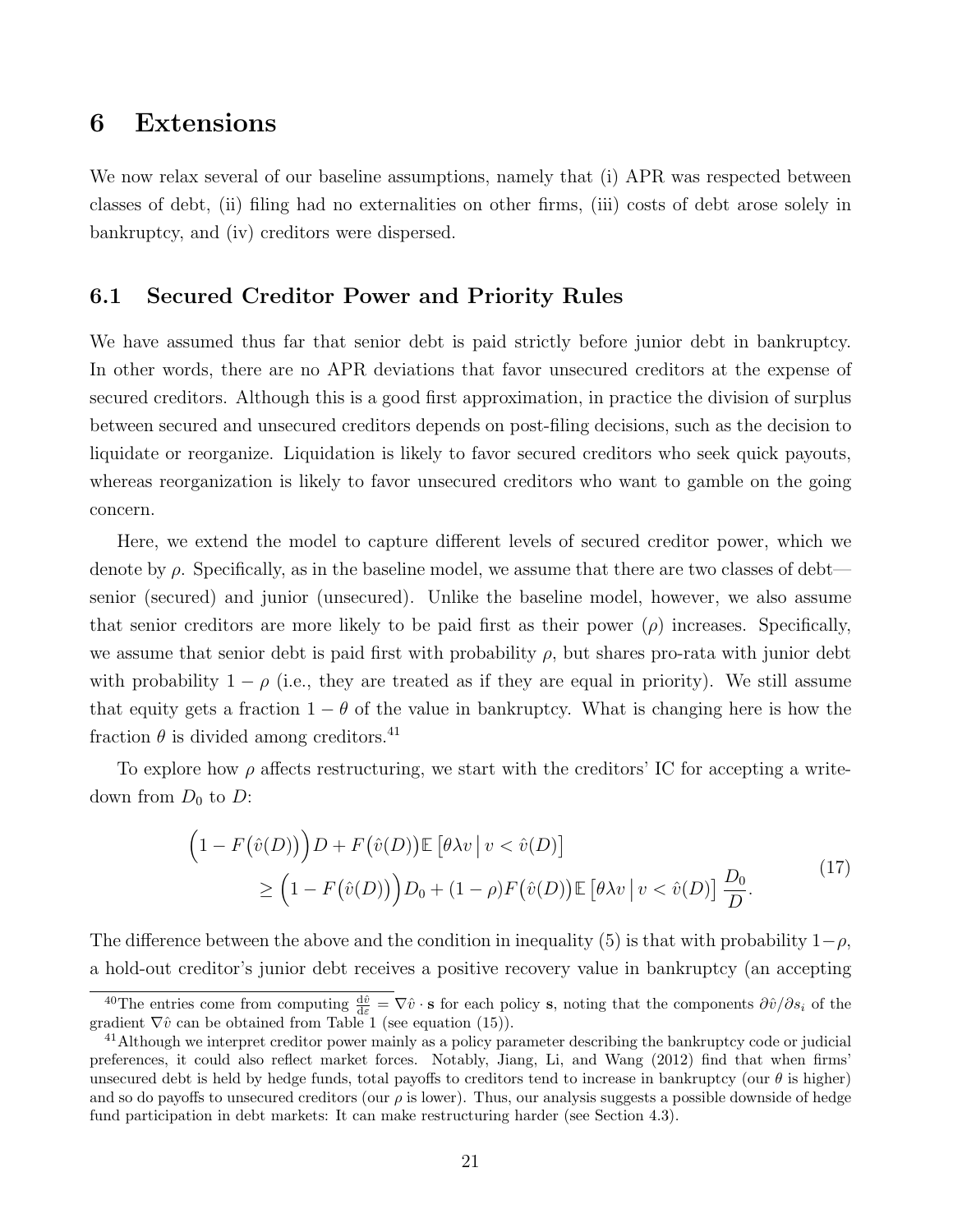creditor's payoff is unchanged because it takes as given that others accept). Rearranging, we see that a write-down  $D_0 - D$  is feasible if:

$$
D_0 - D \le \frac{\theta \lambda F(\hat{v}(D))}{1 - F(\hat{v}(D))} \mathbb{E}\left[v \mid v \le \hat{v}(D)\right] \left(1 - (1 - \rho)\frac{D_0}{D}\right). \tag{18}
$$

This is identical to the original feasibility condition in equation (6) except for the final expression in brackets on the right-hand side. Indeed, when the APR is enforced strictly  $(\rho = 1)$ , inequality (18) reduces to the original feasibility condition. Because the right-hand side is increasing in  $\rho$ , we have the next result:

**Proposition 5.** Strict enforcement of the priority of senior over junior debt, i.e.,  $\rho = 1$ , facilitates restructuring, in the sense that it maximizes the feasible write-down in inequality (18).

This suggests a counterpoint to arguments in favor of relaxing the APR between secured and unsecured debt (e.g., Bebchuk and Fried (1996)), which often emphasize that the APR gives secured debt power to dilute unsecured debt. Our model captures this, but suggests that dilution is not necessarily inefficient; it can facilitate restructuring and thereby helps circumvent financial distress. It thus helps rationalize observed practice: Equity-debt violations are more common than secured-unsecured violations (Bris, Welch, and Zhu (2006)).

Our analysis so far has assumed that secured creditor control amounts only to a transfer away from unsecured creditors. But it could instead reduce total surplus. For example, secured creditors could force quick sales, potentially at fire sale prices, at the expense of other claimants, as Ayotte and Ellias (2020), Antill (2020), and Ayotte and Morrison (2009) document. Hence, in Appendix E, we allow secured creditors to exercise control over the bankruptcy process and show that such control can facilitate or deter restructuring, depending on how control is exercised. If secured creditors manipulate the bankruptcy process to divert value from unsecured creditors without reducing payoffs to equity (as in Ayotte and Ellias (2020)), a marginal increase in creditor control can facilitate the likelihood of restructuring. Intuitively, reducing unsecured creditors' payoff in bankruptcy reduces their payoff from holding out, inducing them to accept write-downs. But if secured creditors induce excessive liquidations that reduce payoffs to all investors, including equity (as in Ayotte and Morrison (2009) and Antill (2020)), a marginal increase in secured creditor control reduces the likelihood of restructuring. Intuitively, reducing equity holders' payoff in bankruptcy reduces their payoff from filing, inducing them to file less and thus reducing the value of priority.

Tort claimants. Priority rules appear in another place in policy debates: Should tort claimants—"accidental" or "involuntary" creditors—be treated on par with or ahead of other creditors in bankruptcy? Our model allows us to evaluate the effects of alternative priority rules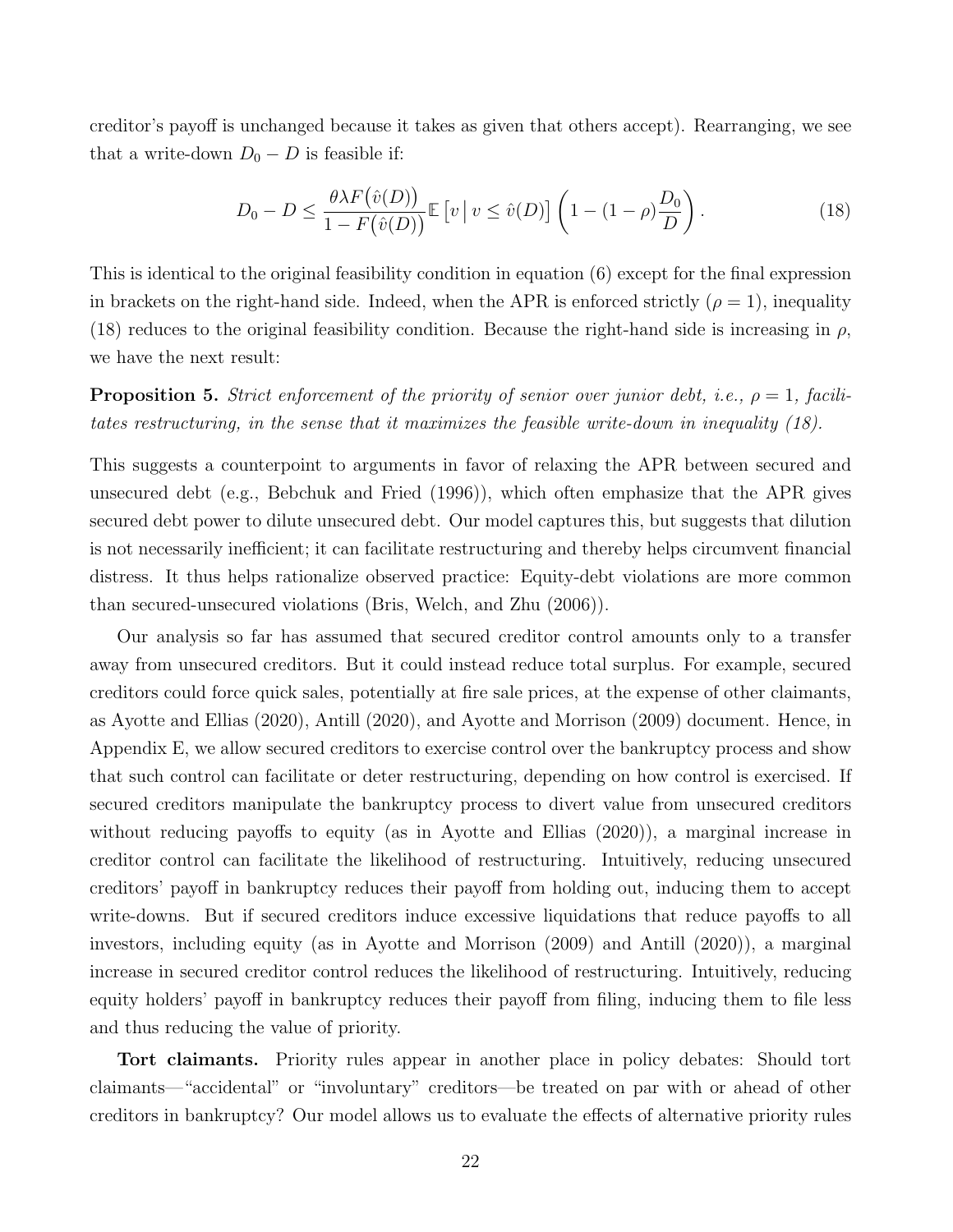on the likelihood of restructuring before bankruptcy. We do so in Appendix F and we find that, to facilitate restructuring, tort claimants should be prioritized above junior debt but below senior debt. That way, the law increases the difference in payoffs between junior and senior debt. It thus makes priority more valuable, facilitating restructuring.

### 6.2 Court Congestion

We have assumed thus far that the costs of bankruptcy  $(1 - \lambda)v$  do not depend on whether restructuring occurs. This is reasonable for an individual firm because a single restructuring is unlikely to affect the efficiency of courts. However, taken in aggregate, restructurings can affect the costs of bankruptcy—if there are more out-of-court restructurings, fewer firms will file for bankruptcy, and courts are likely to be less congested. In other words, the costs of bankruptcy could be increasing in the aggregate number of firms that file. Here we show that this effect can create a feedback loop, amplifying the effects of bankruptcy costs on the hold-out problem.

We assume that there is a unit of ex ante identical firms with independent asset values and we assume that the costs of bankruptcy increase with the number of firms that file (which equals the probability that any individual firm files  $F(\hat{v})$ , by the law of large numbers). We assume that courts can process a maximum number of filings  $(\kappa)$  before experiencing "congestion costs" (see, e.g., Iverson (2018)). Specifically, we assume that

$$
\text{bankruptcy costs} = 1 - \lambda_H - \mathbb{1}_{\{F(\hat{v}) > \kappa\}} (\lambda_L - \lambda_H),\tag{19}
$$

which says that bankruptcy costs are equal to  $1-\lambda_H$  if the number of bankruptcies  $F(\hat{v})$  is below the threshold "court capacity"  $\kappa$  and increase to  $1 - \lambda_L$  if they are above it.

From Proposition 2, we know that high bankruptcy costs impede restructuring, making it hard to reduce debt, and hence making bankruptcy itself more likely. Now, with congestion costs, this can create an amplification spiral. If bankruptcy filings exceed the court's threshold  $(F(\hat{v}))$  $\kappa$ ), bankruptcy costs increase, by assumption. This reduces the feasibility of restructuring (by Proposition 2) and increases filings, closing the loop.

The spiral has the potential to generate financial instability in the form of multiple equilibria:

### Proposition 6. Suppose

$$
\hat{v}\big(D_{\lambda=\lambda_H}^*\big) < F^{-1}(\kappa) < \hat{v}\big(D_{\lambda=\lambda_L}^*\big),\tag{20}
$$

where  $D^*$  is the face value that makes creditors' IC (inequality (5)) bind in the baseline model for the indicated value of  $\lambda$ . There are two equilibria:

• There is a "good" equilibrium in which the probability of filing is low, courts are not con-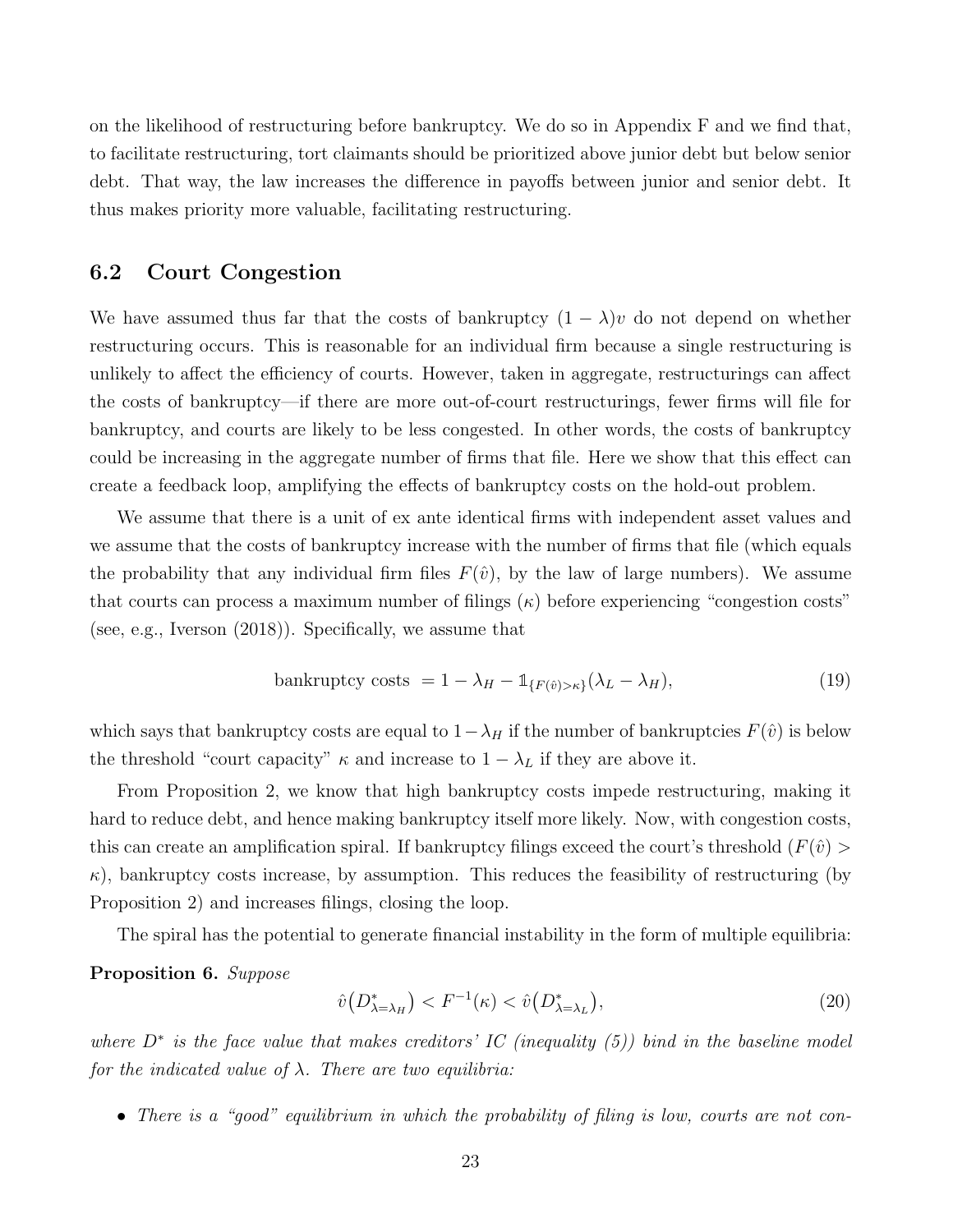gested, and the costs of bankruptcy are low; and

• there is a "bad" equilibrium in which the probability of filing is high, courts are congested, and the costs of bankruptcy are high.

This result suggests that bankruptcy policy cannot be separated from financial stability regulation: Congestion itself can create panic-like coordination failures. Bankruptcy policy is not just about mitigating the costs of filings at the margin, but also about preventing mass filings altogether. Indeed, increasing court capacity  $\kappa$ —so that the second inequality in condition (20) is violated—can eliminate the "bad" equilibrium. This adds support to the argument that avoiding court congestion should be a policy priority in response to COVID-19 (see Iverson, Ellias, and Roe (2020)).

### 6.3 Endogenous Asset Values and Debt Overhang

We have assumed thus far that, although the asset value  $v$  is uncertain ex ante, its ex post distribution is exogenous. We have therefore focused on so-called "direct" costs of liquidation and bankruptcy, ignoring the "indirect" costs that can arise due to, e.g., debt overhang (Myers (1977)). Here, we incorporate endogenous asset values and show conditions under which debt overhang amplifies or attenuates our results.

We assume that the firm can make an investment before the asset value  $v$  is realized, exerting effort  $\eta$  to improve the distribution of v. Specifically, we assume that increasing  $\eta$  to  $\eta' > \eta$ improves the distribution of v from  $F^{\eta}$  to  $F^{\eta'} \succ F^{\eta}$ , where " $\succ$ " indicates first-order stochastic dominance. We also assume that the firm will exert less effort when it has high levels of debt because the costs of effort are borne solely by equity holders, whereas the benefits are shared with creditors. (Rather than model the firm's decision directly, however, we simply assume the firm exerts more effort when it has less debt.)

To formulate a comparative-statics result, we define the parameter  $\lambda^{\eta}$  as follows: the smallest  $\lambda$  for which it is feasible to write down debt sufficiently to reduce the bankruptcy filing threshold,  $\hat{v}$ , to a given level.<sup>42,43</sup> The next result describes how  $\lambda^{\eta}$  depends on  $\eta$ .

**Proposition 7.** If the probability of default  $F(\hat{v})$  does not depend on  $\eta$ , then  $\lambda^{\eta}$  is decreasing in  $\eta$ . On the other hand, if the tail conditional expectation  $\mathbb{E}[v | v \leq \hat{v}(D)]$  does not depend on  $\eta$ , then  $\lambda^{\eta}$  is increasing in  $\eta$ .

<sup>&</sup>lt;sup>42</sup>We work with  $\hat{v}$  (inequality (3)) instead of the debt D directly only because it makes the math easier.

<sup>&</sup>lt;sup>43</sup>Proposition 2, which shows that high  $\lambda$  facilitates restructuring, implies such a  $\lambda^{\eta}$  is well-defined.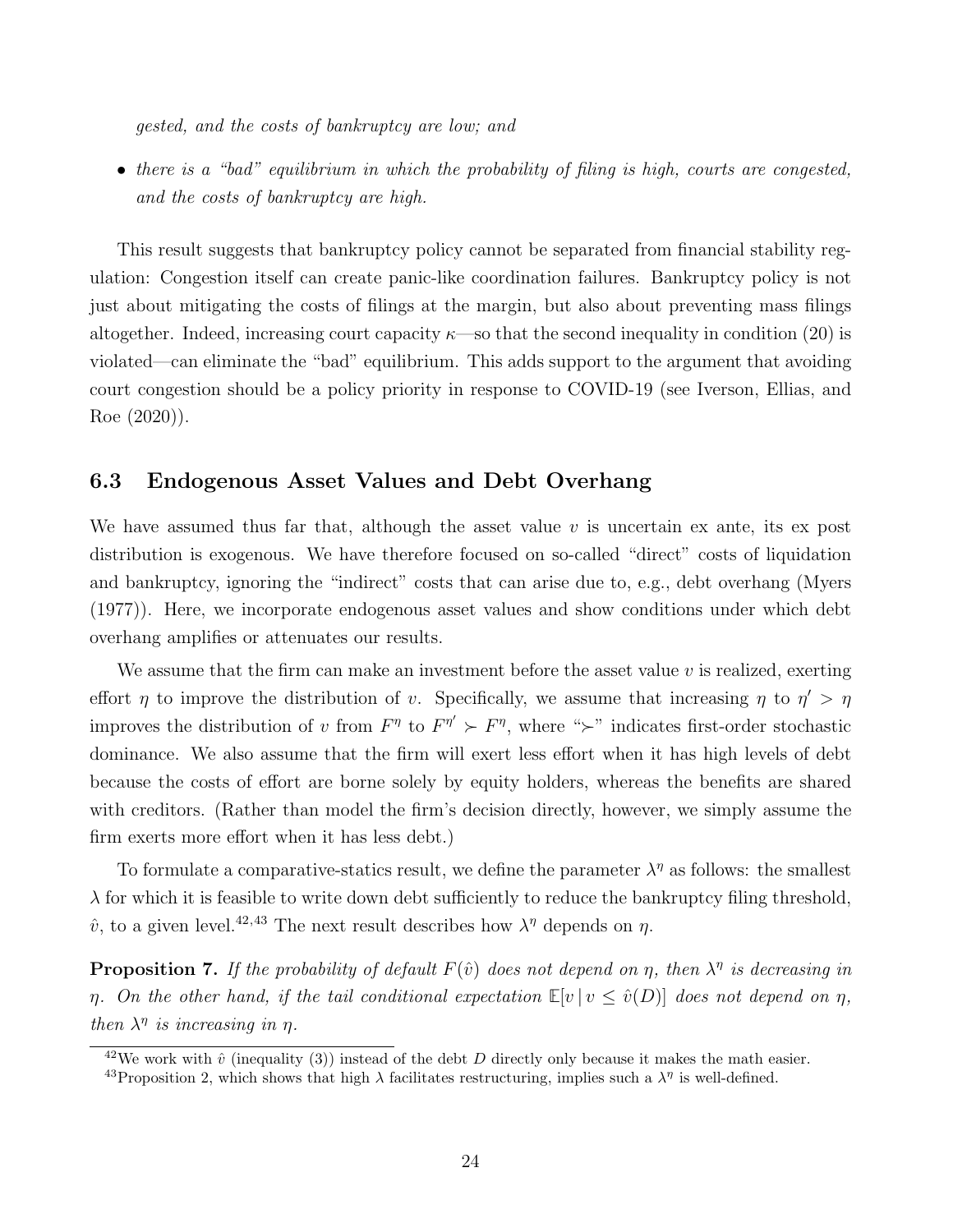This result reveals that the effect of debt overhang on restructuring depends on how the overhang affects the distribution of values ex post. High effort can have two effects, one present under each of the conditions in the proposition.

- If effort does not affect the probability of default  $F(\hat{v})$ , then increasing  $\eta$  makes restructuring easier. In this situation, higher effort increases the probability of high asset values, increasing creditor recoveries in bankruptcy and making priority more valuable. In this case, the more there is to gain from restructuring, the more likely it is to occur—creditors restructure to access these gains.
- If, on the other hand, effort affects the probability of default,  $F(\hat{v})$ , but does not affect the value of the firm's assets in bankruptcy  $\mathbb{E}[v|v \leq \hat{v}]$ , then increasing  $\eta$  makes restructuring harder. In this situation, higher effort reduces the probability of bankruptcy, reducing the value of seniority and making priority less valuable. In this case, the more there is to gain from restructuring, the less likely it is to occur—creditors hold out to free ride on these gains.

Overall, this result adds nuance to Brunnermeier and Krishnamurthy's (2020) argument that an efficient bankruptcy system helps resolve debt-overhang problems.

### 6.4 Concentrated Debt Holdings and Debt-Equity Exchanges

So far, we have focused on debt held by dispersed and infinitesimally small creditors. In this setting, we find that the feasible restructurings involve swapping junior debt for senior debt. Although this is a reasonable approximation of reality, we do observe some exchange offers that swap debt for equity (see, e.g., Asquith, Gertner, and Scharfstein (1994)). In this section, we relax the assumption that debt is dispersed and show that debt-for-equity exchanges occur if and only if debt holdings are sufficiently concentrated.

To show this, we introduce a measure of creditor concentration,  $\xi$ , defined as the probability that the firm's debt is held by a single large creditor or a group of creditors acting in concert (otherwise, it is held by a unit of dispersed creditors, as in the baseline). The firm does not know the distribution of creditors when it makes its exchange offer, but creditors know the distribution when they accept or reject the offer.<sup>44</sup>

To explore how  $\xi$  affects restructuring, we need to separately analyze the creditors' IC when debt is dispersed and when it is concentrated. With dispersed debt, the hold-out condition is

<sup>&</sup>lt;sup>44</sup>A firm's debt can become more or less concentrated as it approaches default and bankruptcy; the measure  $\xi$ can be interpreted as reflecting the firm's expectations regarding future concentration.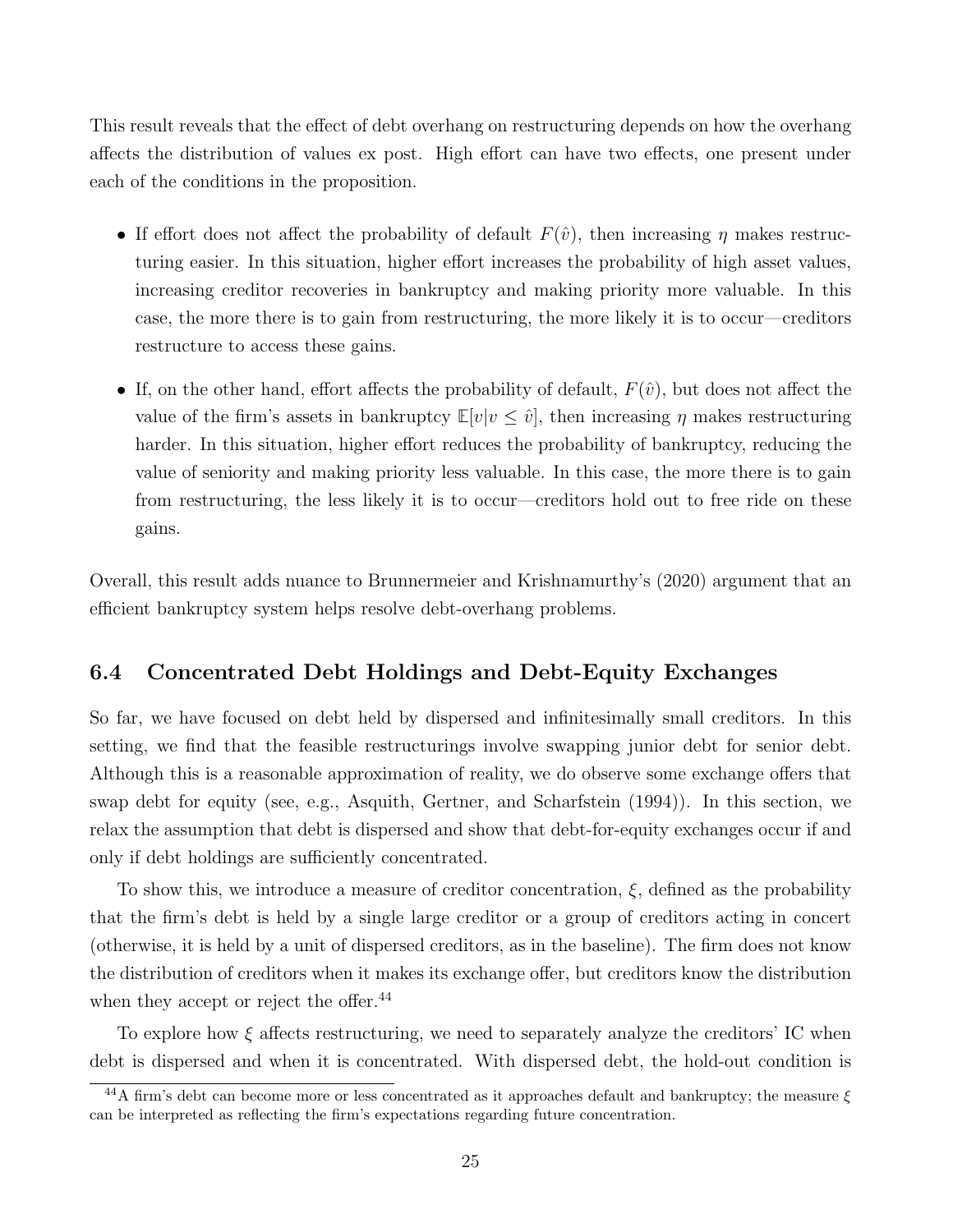the same as in our baseline model (inequality (5)). As we saw there, a debt-for-equity exchange is infeasible; the firm just offers a minimum amount of senior debt. With concentrated debt, by contrast, a feasible restructuring may include swapping debt for equity. In this case, the creditor will accept a combination of new debt D and new equity  $1 - \alpha$  if its payoff exceeds its outside option:

$$
F(\hat{v}(D)) \mathbb{E} [(\theta + (1 - \theta)(1 - \alpha))\lambda v | v \le \hat{v}(D)]
$$
  
+ 
$$
(1 - F(\hat{v}(D))) \mathbb{E} [D + (1 - \alpha)(v - D) | v \ge \hat{v}(D)]
$$
  

$$
\ge F(\hat{v}(D_0)) \mathbb{E} [\theta \lambda v | v \le \hat{v}(D_0)] + (1 - F(\hat{v}(D_0)))D_0.
$$
 (21)

The left-hand side resembles expressions we have seen before: It is the combined payoff of debt with face value D and a fraction  $1 - \alpha$  of the equity. If the creditor accepts the restructuring, the firm may subsequently file for bankruptcy (first term) or avoid that outcome (second term). Either way, the creditor receives a payoff on account of both its new debt claim and its new equity interest. The right-hand side of inequality (21) differs from what we have seen before: It is the payoff to debt if no write-down takes place. Unlike dispersed creditors, the concentrated creditor internalizes the fact that, if it does not accept, the restructuring will fail.

The firm knows these IC conditions, but does not know whether its creditors are dispersed or concentrated when it makes a restructuring offer. Because it can offer a mix of (i) senior debt and (ii) equity, it has three options:

- 1. It can offer (i) the smallest amount of senior debt such that dispersed creditors accept but (ii) no equity. In this case, the large creditor may or may not accept. Either way, this will be an attractive option when  $\xi$  is low (creditors are likely dispersed).
- 2. It can offer (i) no debt but (ii) the smallest amount of equity such that the large creditor accepts. In this case, the dispersed creditors will not accept, but this will nonetheless be an attractive option when  $\xi$  is high (creditors are likely concentrated).
- 3. It can offer (i) the smallest amount of senior debt that makes dispersed creditors accept and (ii) enough equity to make the large creditor accept too. It turns out that this entails leaving some rent to the dispersed creditors, but could be optimal to ensure the offer is accepted.

The firm's choice among these options depends on a trade-off. If it makes an offer that is accepted all of the time (case 3), it minimizes its exposure to the deadweight costs of bankruptcy but the offer may be overly generous, allowing creditors to capture rents. If the firm makes a less generous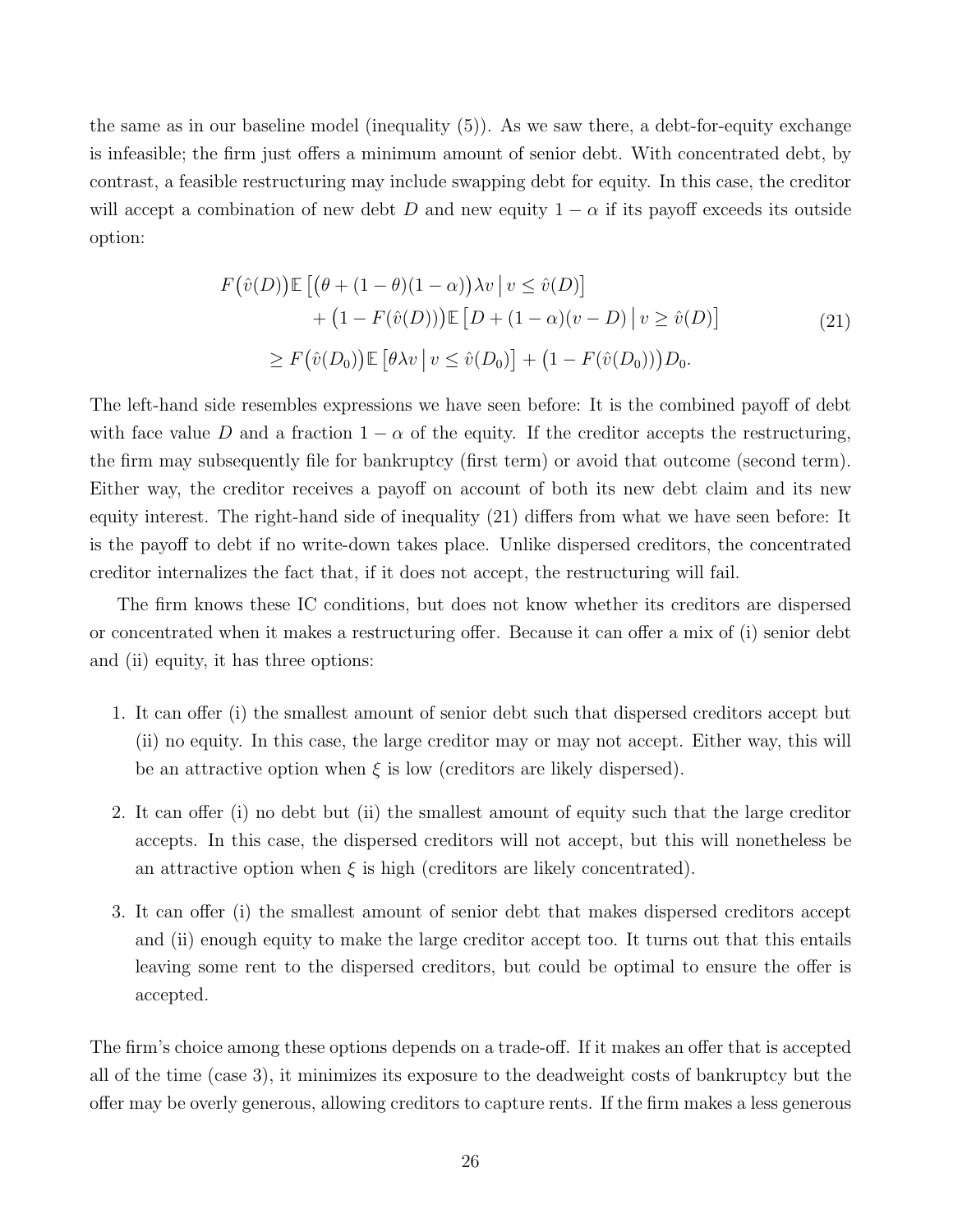offer (cases 1 and 2), it can reduce the rents paid to creditors, but it will expose itself to the deadweight costs of bankruptcy if the offer is rejected.

Comparing the firms' payoffs from these options gives the following result:

**Proposition 8.** Suppose  $D_0$  is sufficiently large. There are thresholds,  $\tilde{D}$ ,  $\xi$ , and  $\bar{\xi}$  (given explicitly in equations  $(94)$ ,  $(116)$  and  $(117)$  in the proof) such that:

- For  $D^* \geq \tilde{D}$  and  $\xi < \bar{\xi}$ , there are three regions:
	- $-$  If  $\xi \leq \xi$ , the firm offers senior debt only (and only dispersed creditors accept).
	- $-$  If  $\xi < \xi \leq \overline{\xi}$ , the firm offers a mix of senior debt and equity (and all creditors accept).
	- If  $\xi > \overline{\xi}$ , it offers equity only (and only the concentrated creditor accepts).
- Otherwise, there are two regions: Below a threshold, the firm offers senior debt (and all creditors accept) and, above the threshold, it offers equity only (and only the concentrated creditor accepts).

Overall, this result says that our baseline analysis is robust to some creditor concentration, but that higher levels of concentration induce the firm to use equity as well. Thus, our framework can explain the use of equity in exchange offers observed in practice. Our result is consistent with James's (1995) finding that banks take equity in restructuring because they, unlike dispersed bondholders, internalize the effect of write-downs (see also Jostarndt and Sautner (2009)).

## 7 Discussion and Conclusion

We develop a model built on two observations about debt restructuring with dispersed creditors. The first is that restructuring is difficult, if not impossible, unless the firm can dilute existing debt with high-priority (senior) debt in an exchange offer. The second is that priority is only as valuable as bankruptcy is likely: Creditors do not care about priority if the firm will never enter bankruptcy, but they do care when bankruptcy is likely, and the value they place on priority increases with the probability of a bankruptcy filing. Although intuitive, this observation yields a counterintuitive implication: Bankruptcy and restructuring are complements. Policies that make bankruptcy attractive to equity holders also facilitate restructuring. This implication drives most of the results in our paper, which show how key parameters of the bankruptcy environment, such as its deadweight costs and creditor friendliness, affect restructurings.

Our analysis could matter for policymakers. It provides a simple way to evaluate whether current bankruptcy law is excessively creditor friendly (or debtor friendly). Our calculations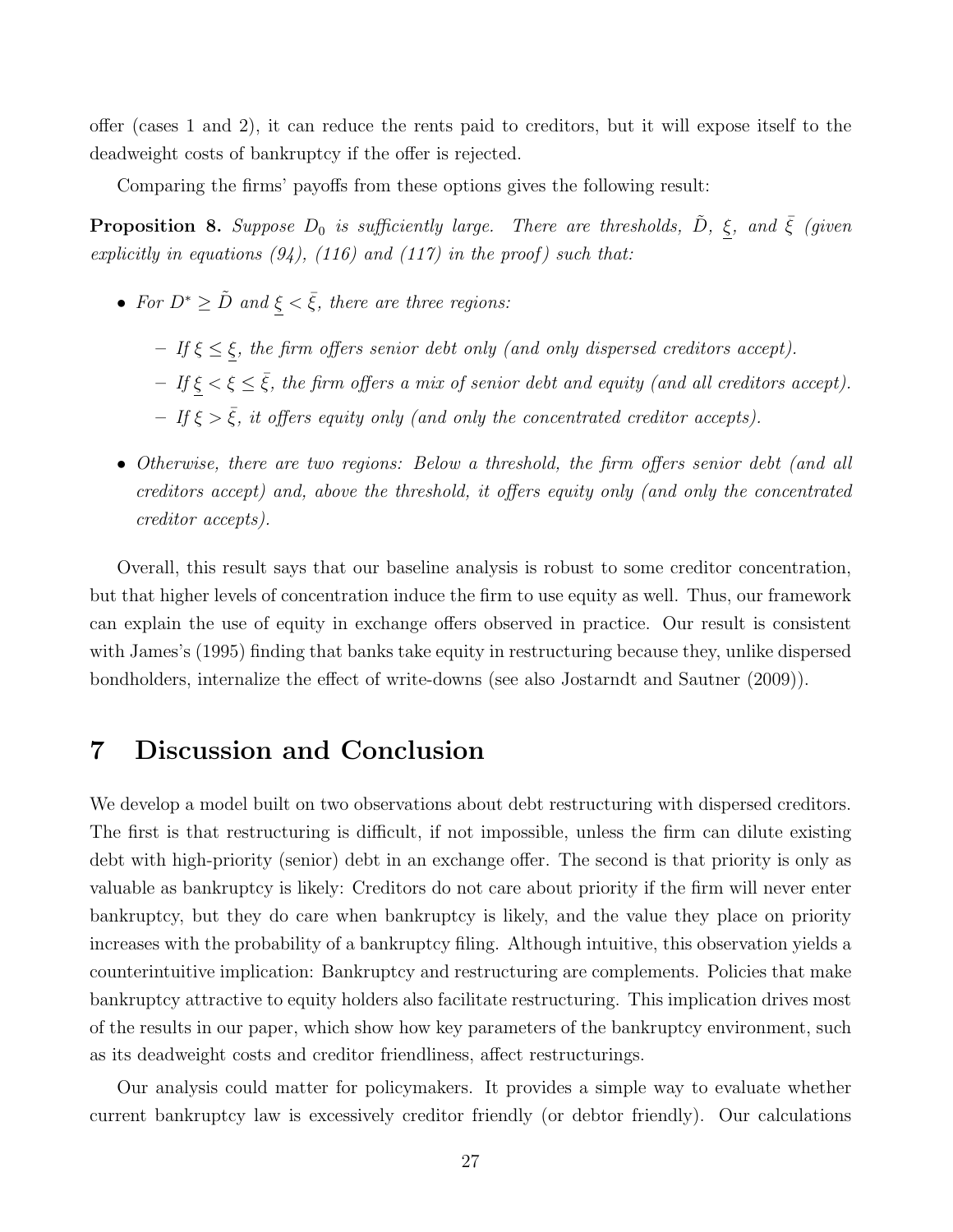suggest that U.S. law is too creditor friendly: A reduction in  $\theta$  would likely increase the frequency of restructurings.

Further, as policymakers consider policies to aid struggling businesses during crises such as the COVID-19 pandemic, our model shows that they should prioritize policies that facilitate restructuring (e.g., those that reward creditors for restructuring debts) and policies that increase the payoff to senior lenders in bankruptcy (e.g., a government backstop to DIP loans extended by senior lenders).

Our analysis also has broad implications for the design of bankruptcy policy outside of a crisis. For example, the APR priority can aggravate or mitigate financial distress, depending on the claims involved. It can facilitate restructuring to the extent that it helps secured creditors maintain seniority over other debt claims, but can undermine restructuring if it prevents equity from being paid in bankruptcy.

The model can shed light on other recent controversies in bankruptcy policy. Scholars and practitioners have expressed concern about loans ("DIP loans") extended to firms in bankruptcy. The vast majority of these loans are extended by pre-existing senior lenders, the rates of return on these loans are thought to be highly (perhaps excessively) profitable (as argued by Eckbo et al. (2019)), and the terms of the DIP loans allow senior lenders to exercise control over speed and outcomes of the bankruptcy process (as discussed by Ayotte and Morrison (2009), among others). Our model suggests a different perspective on DIP loans. These loans increase the payoff to senior lenders in bankruptcy and protect senior lenders from dilution (because they allow the lenders to exercise control over the process). Seen this way, the criticized features of DIP loans can actually facilitate restructuring, thereby avoiding the deadweight costs of bankruptcy.

Finally, our findings may shed light on the evolution of the U.S. bankruptcy law and practice: During the late 19th century, the U.S. lacked a stable bankruptcy law. In that void, lawyers developed techniques for reorganizing companies using non-bankruptcy devices, such as the "equity receivership," which was a proto-Chapter 11 procedure but was often criticized because many companies (especially railroads) used it as a device to (i) maximize the returns to secured creditors, (ii) give a payoff to equity, and (iii) squeeze out unsecured creditors (Miller and Berkovich (2006)). In other words, private parties developed a technique that seems to resemble what our model recommends.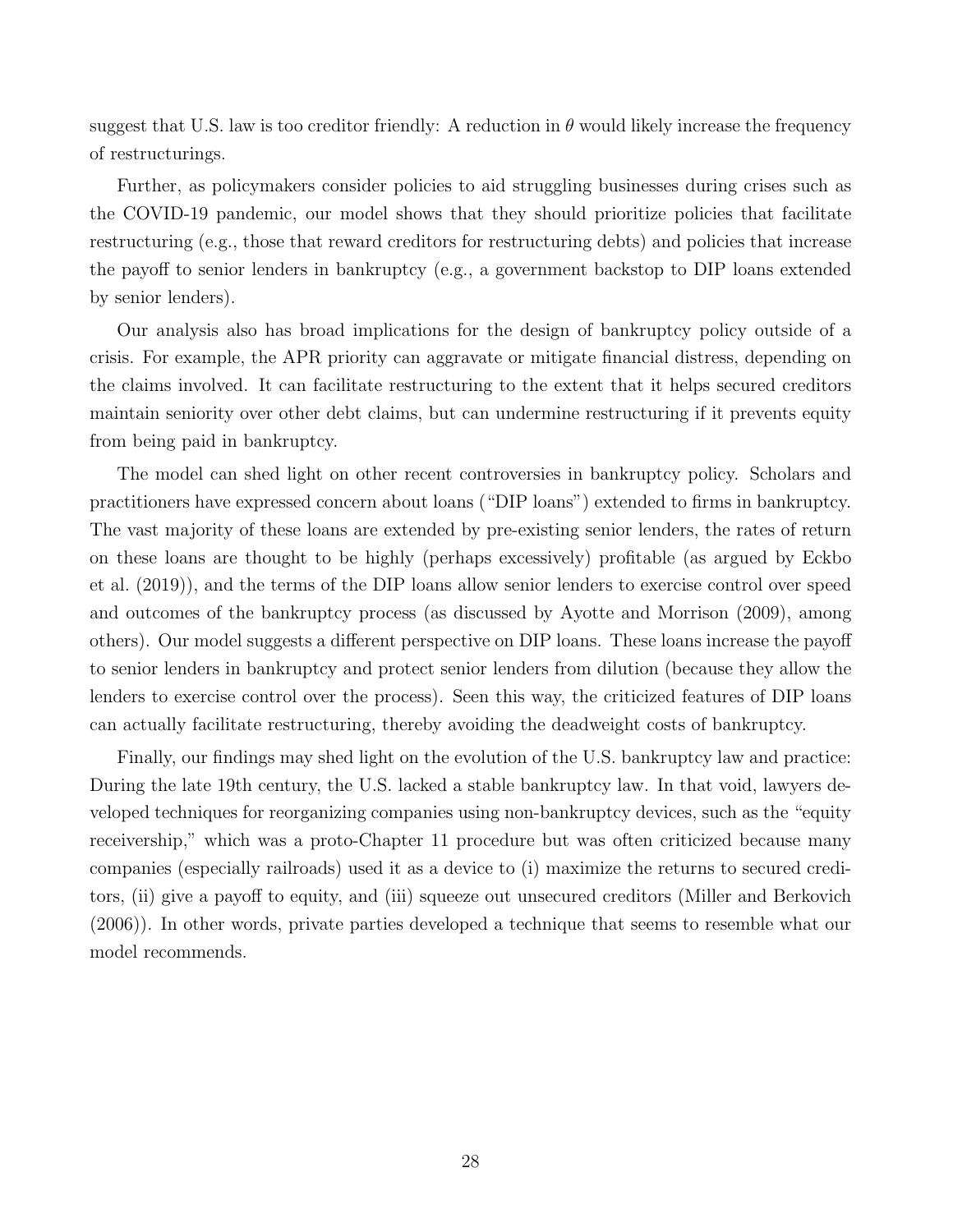# Appendix

# A Out-of-court Liquidation and Bargaining Foundation for  $\theta$

In the baseline model, we assume that the firm either repays its debt or files for bankruptcy. In practice, it can also default without filing. In this case, creditors have the right to liquidate assets.<sup>45</sup> Here we model these two options explicitly.

- 1. Liquidation. If the firm defaults and does not file for bankruptcy, creditors can seize the firm's assets. We assume that their liquidation (or redeployment) value is less than the value to incumbent equity holders,<sup>46</sup> leading to deadweight costs  $(1 - \mu)v$ . All of the remaining value  $\mu\nu$  goes to creditors; equity holders get nothing. Creditors also have the option to liquidate if bargaining with equity holders breaks down after a bankruptcy filing, as we describe next.
- 2. Bankruptcy. To avoid liquidation, the firm can file for bankruptcy. We assume the same bankruptcy costs as in the baseline model. The value of the firm net of bankruptcy costs,  $\lambda v$ , is distributed through a structured bargaining process.<sup>47</sup> In particular, creditors can insist on a payoff no less than their recovery in a bankruptcy liquidation,  $\mu \lambda v$  (this is called the "best interests test" and represents an outside option during the bargaining). The surplus created by avoiding liquidation,  $\lambda v - \mu \lambda v$ , is split between the parties. The split is a function of various bankruptcy rules that allocate bargaining power to creditors in some cases (e.g., rules governing adequate protection and lift-stay motions) and equity holders in others (e.g., deviations from absolute priority, third-party releases, and, more broadly, management retention agreements). We model this bargaining environment using

<sup>&</sup>lt;sup>45</sup>One thing we abstract from here is that creditors can file an "involuntary" bankruptcy case against a firm. Under U.S. law, they must prove that the firm is "generally not paying such debtor's debts as such debts become due" 11 U.S.C. §303(h)(1). Courts have not given a precise or consistent definition of "generally not paying," but it appears to describe a situation where the firm has defaulted on multiple debts that account for a substantial fraction of total debt (Levin and Sommer (2020)). This is a situation close to insolvency, that is,  $v \leq D$ . Equation (3), however, shows that the firm will choose to file when  $v \leq \hat{v}(D)$ . As discussed above,  $\hat{v}(D)$  will exceed D whenever  $\theta$  and  $\lambda$  are greater than 0. This suggests that creditor power to start a case is relevant only in the (unusual) situation where the bankruptcy law offers no payout to equity or has no deadweight costs. In practice, involuntary filings account for about two percent of corporate bankruptcy filings (Hynes and Walt (2020)).

<sup>&</sup>lt;sup>46</sup>For the microfoundations of this wedge in value, see, e.g., Aghion and Bolton (1992), Hart (1995), and Shleifer and Vishny (1992). For evidence on the deadweight costs of liquidation, relative to reorganization, see Bernstein, Colonnelli, and Iverson (2019).

 $^{47}$ See Bisin and Rampini (2005) and von Thadden, Berglöf, and Roland (2010) for models rationalizing the institution of bankruptcy. See Waldock (2020) for a comprehensive empirical study of bankruptcy filings by large corporations in the U.S.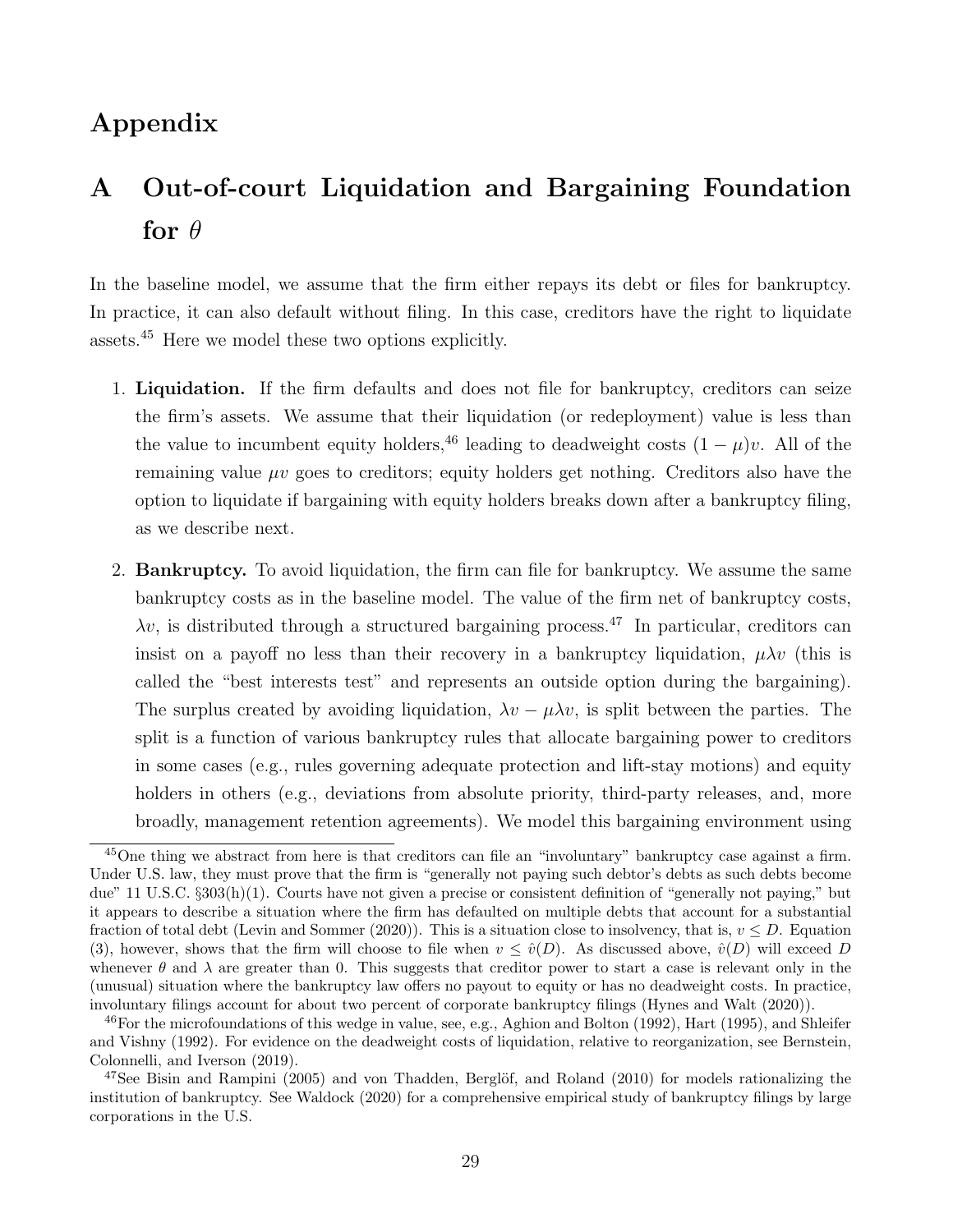the generalized Nash bargaining protocol: Creditors get their liquidation value  $\mu \lambda v$  plus a fraction  $\hat{\theta}$  of the surplus created by avoiding liquidation, where  $\hat{\theta}$  is their bargaining power.

When a firm reorganizes in bankruptcy, creditors bargain collectively and are guaranteed (via the "best interests test") a payoff no lower than what they would receive in a liquidation  $(\mu \lambda v)$ . The extent to which their payoff exceeds  $\mu \lambda v$  depends on the value available for distribution in a reorganization  $(\lambda v)$  and their bargaining power  $(\hat{\theta})$ . Thus,

creditors' payoff = liquidation value +  $\hat{\theta} \times$  surplus from reorganization (22)

$$
= \mu \lambda v + \hat{\theta} (\lambda v - \mu \lambda v) \tag{23}
$$

$$
= (\mu + (1 - \mu)\hat{\theta})\lambda v \tag{24}
$$

$$
\equiv \theta \lambda v,\tag{25}
$$

where  $\theta := \mu + (1 - \mu)\hat{\theta}$  is the "creditor friendliness" of the baseline model (Section 2.2), now expressed as a combination of the value of creditors' outside option  $(\mu)$  and their direct bargaining power in bankruptcy court  $(\theta)$ .

# B Ex Post Restructuring

In our baseline model, we allow for restructuring only at Date 0, abstracting from it at Date 1. Here, we show this assumption is without loss of generality because restructuring is generally infeasible ex post, when there is no uncertainty about firm value:

Lemma 4. There is no ex post restructuring that (uncoordinated) creditors are willing to accept and that the firm is willing to offer. $48$ 

Proof. We consider equity and debt restructuring in turn.

Equity restructuring. There are two cases corresponding to  $v \leq \hat{v}(D)$ . In each case, each individual creditor must be better off accepting fraction  $1 - \alpha$  of the equity than keeping their debt and equity holders must be better off offering it than not.

In either case, there is no bankruptcy following a successful restructuring, so an individual creditor, taking others' acceptance as given, must be better off accepting than getting repaid in full:

$$
(1 - \alpha)v \ge D \tag{26}
$$

<sup>48</sup>To be precise, change in debt that does not affect anything else—it leaves payoffs and actions unchanged could be possible. For simplicity, we ignore such immaterial debt changes.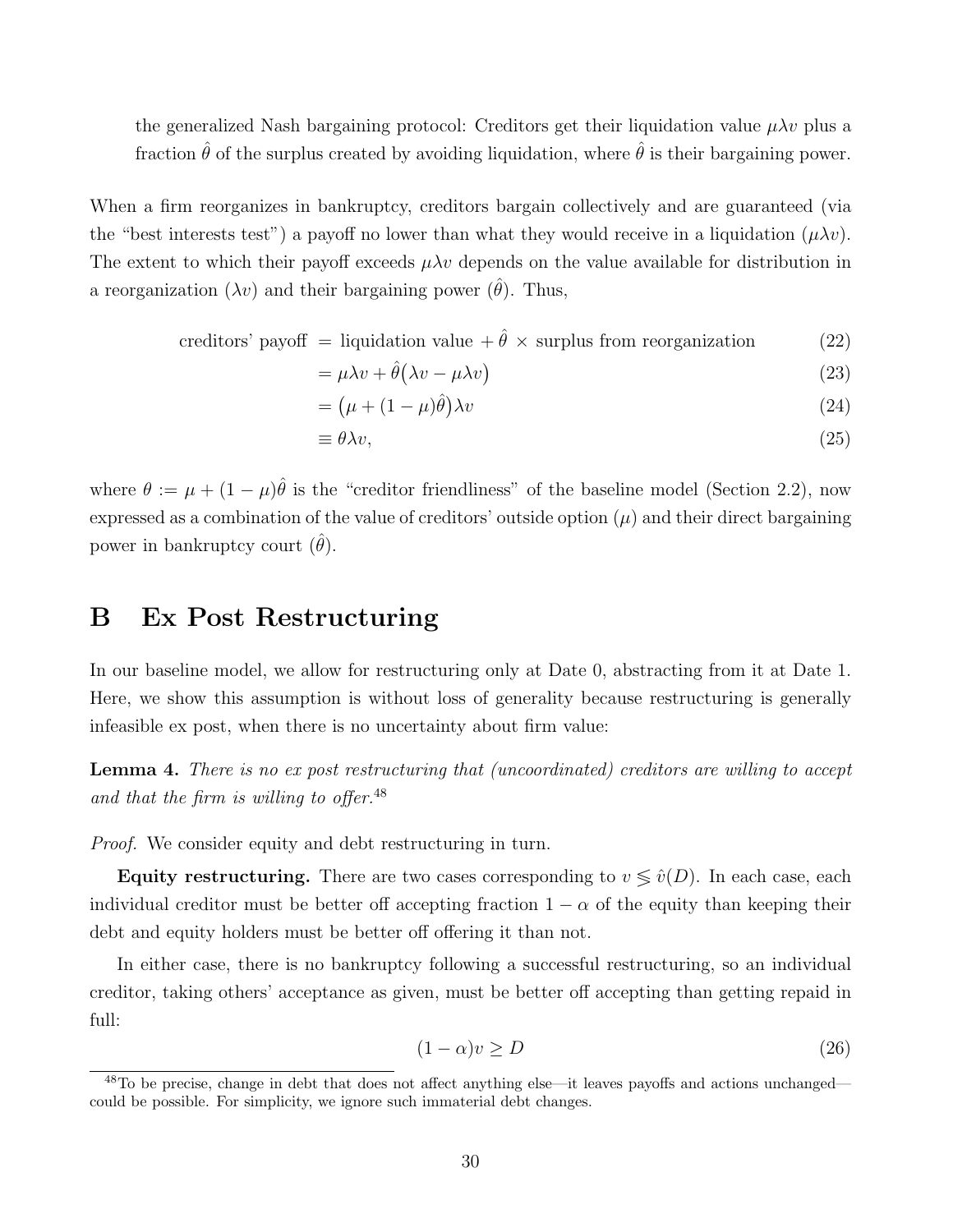Case 1:  $v \geq \hat{v}(D)$ . In this case, there is no bankruptcy even absent a restructuring, so equity must be better off offering it than repaying in full:

$$
\alpha v > v - D. \tag{27}
$$

This is mutually incompatible with creditors' accepting (condition (26)).

Case 2:  $v < \hat{v}(D)$ . In this case, the firm would file for bankruptcy absent a restructuring. So equity holders must prefer their residual claim on the firm  $\alpha$  after a restructuring to what they get in bankruptcy absent one,  $(1 - \theta)\lambda$ :

$$
\alpha v \ge (1 - \theta)\lambda v. \tag{28}
$$

This is mutual incompatible with creditors' accepting (condition (26)) and the assumption that  $v < \hat{v}(D)$ .

Debt restructuring. Denote the total amount of debt after a potential successful restructuring to  $D' < D$ . Again, there are two cases, now corresponding to  $v \leq \hat{v}(D')$ .

Case 1:  $v \geq \hat{v}(D')$ . In this case, an individual creditor accepts the restructuring whenever its payoff D' from accepting exceeds its payoff D from holding out, or  $D' \geq D$ , i.e., it never accepts a write-down.

Case 2:  $v < \hat{v}(D')$ . In this case, the firm files for bankruptcy even if a restructuring is successful. Thus, it is payoff equivalent to not restructuring: the firm gets  $(1-\theta)\lambda v$  and creditors get  $\theta \lambda v$ .<sup>49</sup>  $\Box$ 

Ex post restructuring is subject to such a severe hold-out problem that no debt reduction is feasible. The reason is that an effective restructuring reduces debt enough that the firm repays its debt for sure—all uncertainty being resolved, the probability that the firm files for bankruptcy is zero. Thus, a hold-out creditor anticipates being repaid in full with certainty. And no creditor is willing to accept a write-down on its debt if its debt is valued at par. Hence, any ex post restructuring is doomed to fail.

<sup>&</sup>lt;sup>49</sup>Note: If we allowed for mixed equilibria, one could exist in this case, albeit an unrealistic one. If the firm could commit to file randomly, say with probability  $p$ , then it could induce the creditors to accept. Such random filing is time consistent only if  $\hat{v}(D') = v$ , i.e., if the firm is indifferent between filing and not conditional on the offer D' being accepted. This strategy is implemented with  $D' = (1 - \lambda(1 - \theta))v$  (which makes the firm indifferent to filing if the offer is accepted) and  $p = \frac{D_0 - D'}{D_0 - (1 - \lambda)v}$  (which makes the creditors indifferent to accepting it).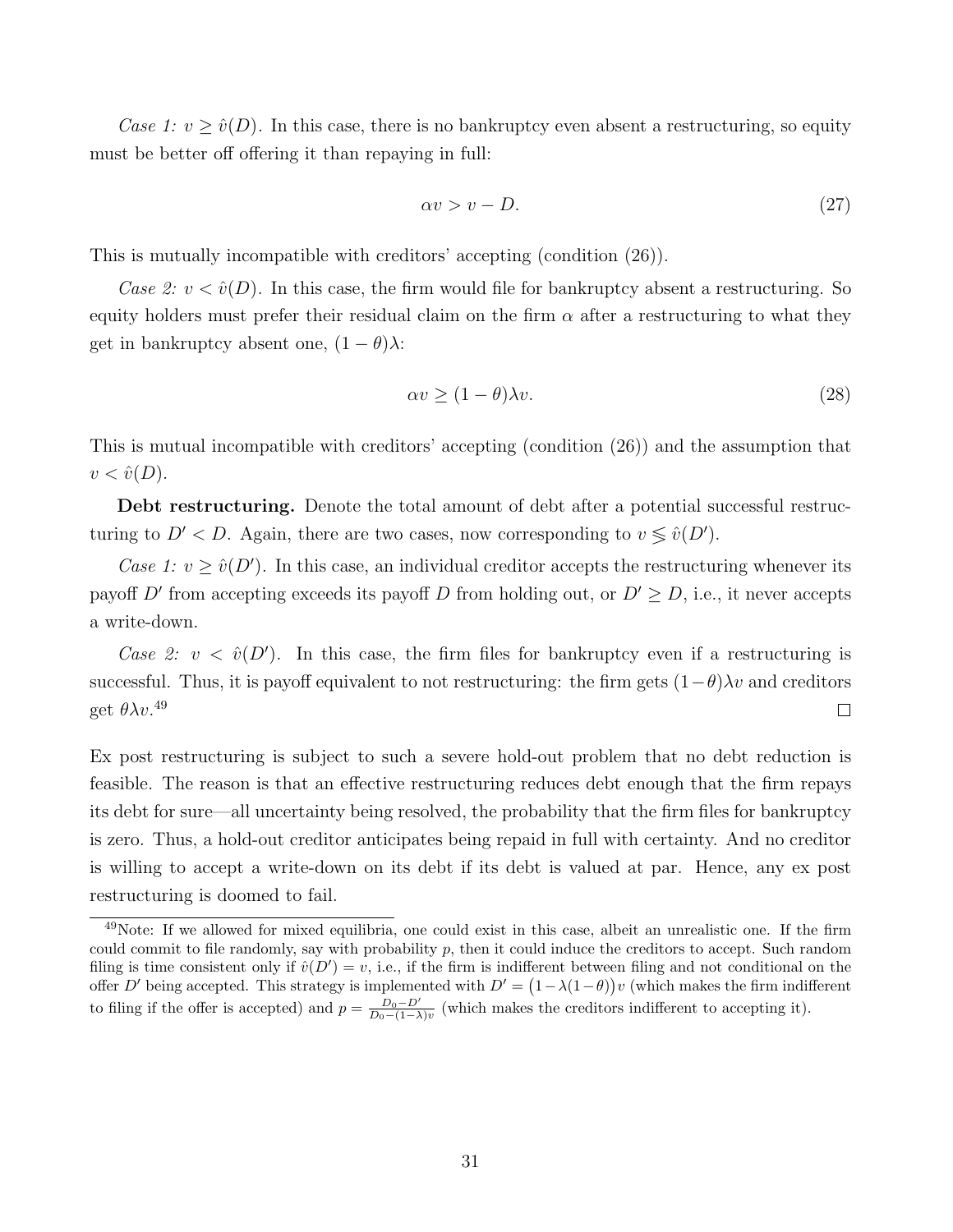# C Example: Optimal Creditor Friendliness if  $v$  Is Uniform

Here, we illustrate Proposition 3 for v uniform,  $F(v) \equiv v/\bar{v}$  on  $[0, \bar{v}]$ . In this case, creditors' binding IC ( $\Delta = 0$  in equation (9)) becomes:

$$
\frac{\lambda \theta}{2\bar{v}} \left(\hat{v}(D^*)\right)^2 = (D_0 - D^*) \left(1 - \frac{\hat{v}(D^*)}{\bar{v}}\right). \tag{29}
$$

Substituting for  $\hat{v}$  from equation (3) and solving gives:<sup>50</sup>

$$
D^* = \frac{\left(1 - (1 - \theta)\lambda\right)\bar{v} + D_0 - \sqrt{\left(D_0 - (1 - (1 - \theta)\lambda\right)\bar{v}\right)^2 + 2\lambda\theta\bar{v}D_0}}{2 - \frac{\lambda\theta}{1 - (1 - \theta)\lambda}}.\tag{30}
$$

This expression illustrates that the write-down  $D_0 - D^*$  is increasing in  $\lambda$ , as per Proposition 2, and is hump-shaped in  $\theta$ , as per Proposition 3; see Figure 1.



**Figure 1:** The percentage write-down for uniform v on  $[0, \bar{v}]$ , with  $\bar{v} = 100$ ,  $D_0 = 50$ , and  $\lambda = 1/2$ .

<sup>&</sup>lt;sup>50</sup>The other root of the quadratic is larger than  $D_0$  and is omitted.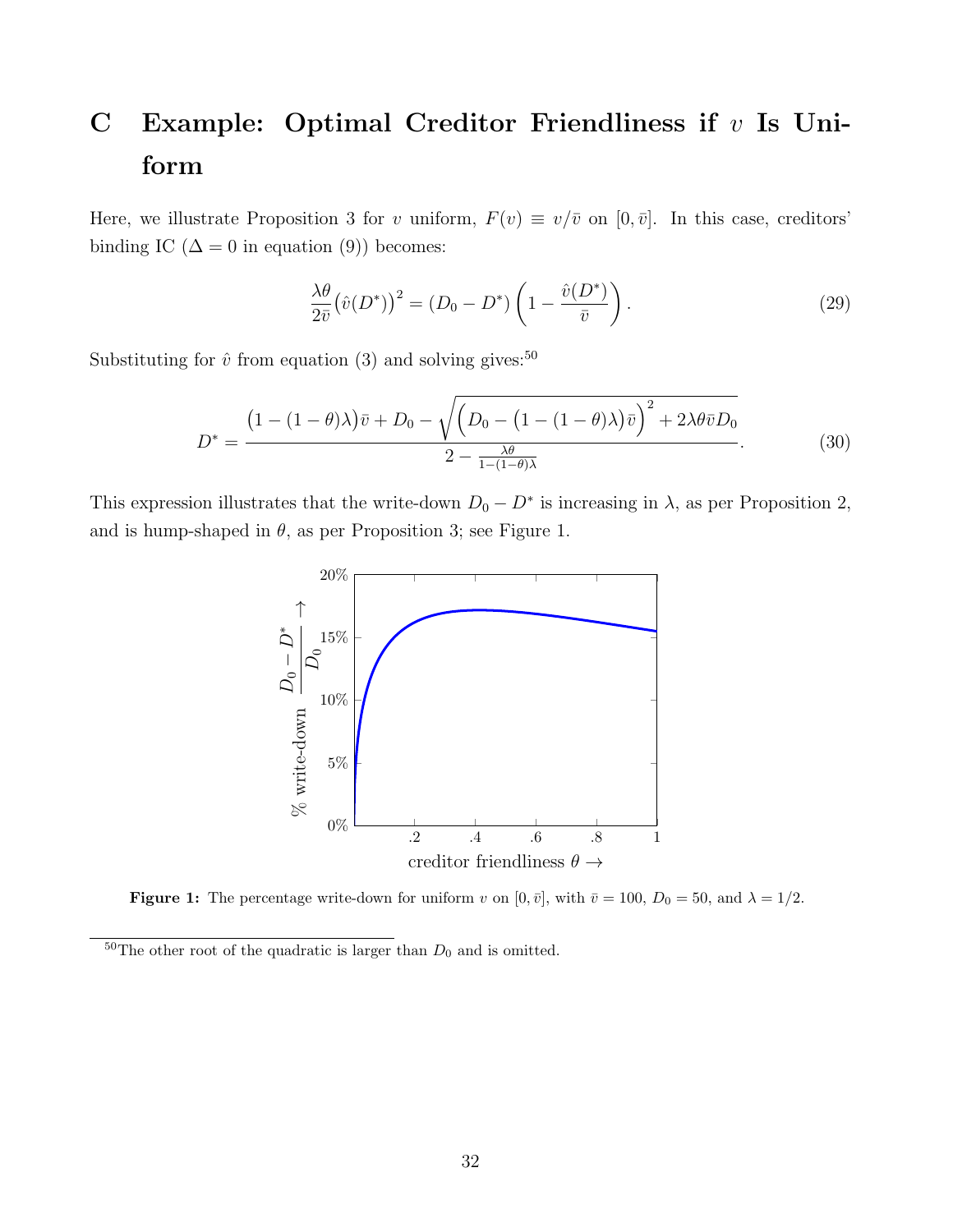# D The Effect of the Bankruptcy Environment on the Initial Debt Level  $D_0$

So far, we have taken the initial debt level  $D_0$  as exogenous. Our results are thus exposed to a Lucas-type critique: By studying the effect of the bankruptcy environment on how the debt is restructured, we neglect to study its effect on how the debt comes to be in the first place. This approach has strengths: With  $D_0$  as a starting point, not an outcome, our analysis does not depend on its source. By contrast, to endogenize  $D_0$ , we need to make specific assumptions about the firm's motives for borrowing, such as exploiting tax shields as in the trade-off theory, financing investment as in  $q$  theory, or disciplining management as in agency theory. Our model also retains tractability while allowing for general asset distributions  $(F)$ . The models with endogenous debt, by and large, do not. Nonetheless, in this appendix, we present one model of endogenous debt to show that our main results with respect to the bankruptcy environment—how it affects the write-down  $D_0 - D$  (Proposition 2 and Proposition 3)—are robust to endogenizing  $D_0$ , at least for numerical examples.

We suppose that the firm takes debt  $D_0$  to borrow a fixed amount I from a continuum of competitive creditors, presumably to finance an investment. Net of the investment, the firm value is v, which we suppose here is uniform:  $v \sim [0, \bar{v}]$ . The model proceeds as described in Section 2.

The face value of debt  $D$  is thus determined by creditors' break-even condition:

$$
(1 - F(\hat{v}(D)))D + F(\hat{v}(D))\mathbb{E}[\theta\lambda v \mid v \le \hat{v}(D)] = I.
$$
\n(31)

This depends on  $D_0$  via the face value  $D$ , which, in turn, is the outcome of a restructuring per equation (5). Substituting  $F(v) = v/\bar{v}$  and  $D = (1 - (1 - \theta)\lambda)\hat{v}$ , this can be re-written as

$$
\left(1 - \frac{\hat{v}}{\bar{v}}\right) \left(1 - (1 - \theta)\lambda\right) \hat{v} + \frac{\theta \lambda \hat{v}^2}{2\bar{v}} = I.
$$
\n(32)

This is a quadratic equation in  $\hat{v}$  with a unique positive solution

$$
\hat{v} = \frac{\left(1-\theta\right)\lambda - 1 + \sqrt{\left(1 - \left(1-\theta\right)\lambda\right)^2 - \frac{4I}{\bar{v}}\left(\frac{\theta\lambda}{2} - \left(1 - \left(1-\theta\right)\lambda\right)\right)}}{\frac{2}{\bar{v}}\left(\frac{\theta\lambda}{2} - \left(1 - \left(1-\theta\right)\lambda\right)\right)}.\tag{33}
$$

We can combine this expression for  $\hat{v}$  from the break-even condition with the expression for the write-down (Proposition 1) to analyze how the write-down depends on  $\lambda$  and  $\theta$ .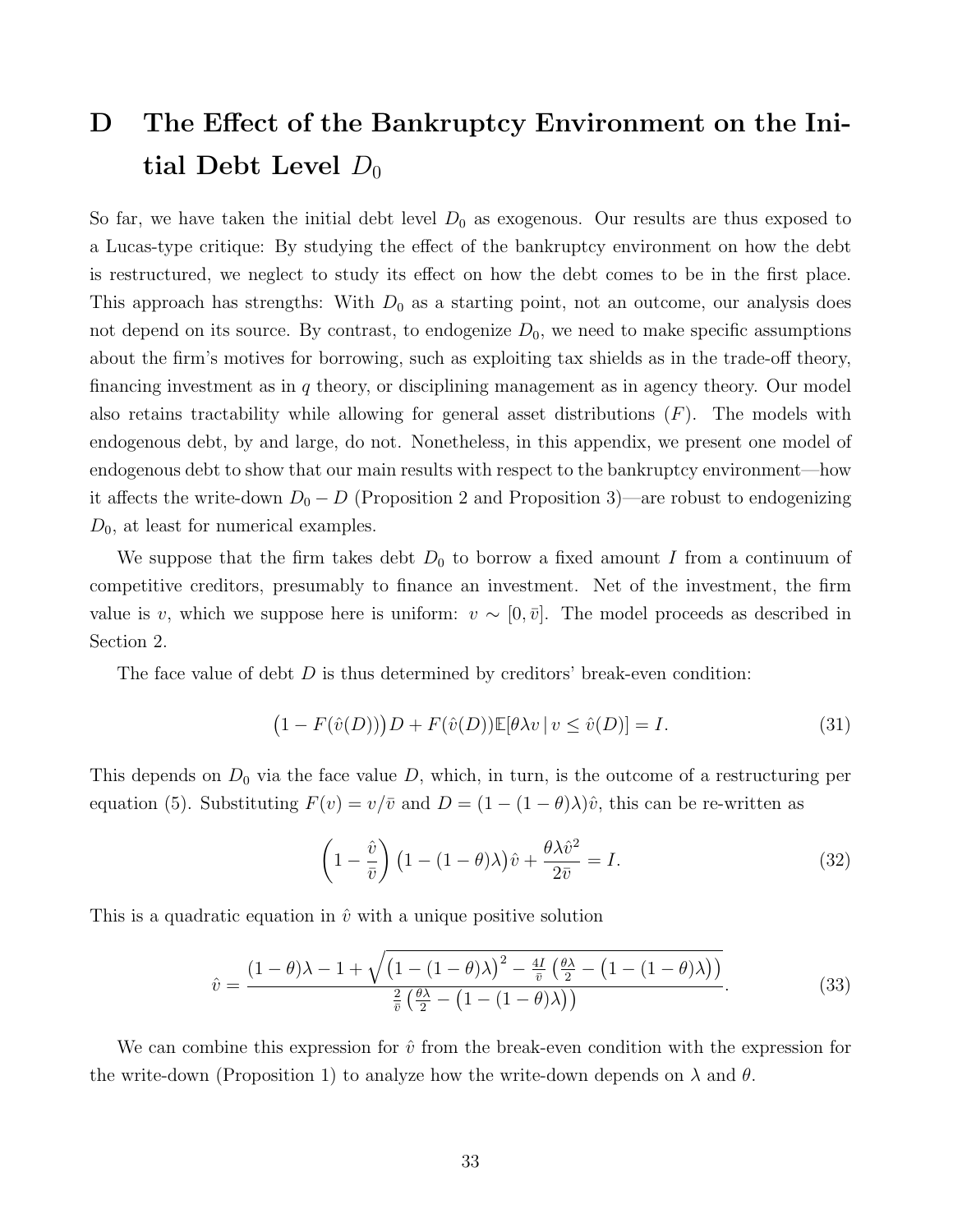The restructuring condition gives an expression for the write-down  $D_0 - D$  in terms of  $\hat{v}$ :

$$
D_0 - D = \frac{F(\hat{v}(D))}{1 - F(\hat{v}(D))} \mathbb{E}[\theta \lambda v \mid v \le \hat{v}(D)] = \frac{\lambda \theta \hat{v}_D^2}{2(\bar{v} - \hat{v}_D)},
$$
\n(34)

having made use of the assumption that v is uniform. Substituting the expression for  $\hat{v}$  from the break-even condition (3), we can plot the write-down as a function of  $\lambda$  and  $\theta$ .

Figure 2 illustrates our main results in this model with endogenous  $D_0$ : The equilibrium writedown is generally increasing in bankruptcy efficiency  $\lambda$  (Proposition 2) and can be increasing, decreasing, or hump-shaped in creditor friendliness  $\theta$  (Proposition 3).



**Figure 2:** The plots above show how the equilibrium write-down  $D_0 - D$  depends on  $\lambda$  (left panel) and  $\theta$  (right panel) with  $D_0$  endogenous. The parameters used are as follows: both panels:  $F(v) = v/100$  and  $I = 10$ ; left panel:  $\theta = 0.4$  (solid blue), 0.6 (dotted red), 0.8 (dashed violet); right panel:  $\lambda = 0.4$  (solid blue), 0.6 (dotted red), 0.8 (dashed violet).

## E Further Results on Secured Creditor Power

Here we use the framework of Section 6.1 to ask how secured creditor control interacts with creditor friendliness and inefficient liquidation in bankruptcy.

### E.1 Interaction of Secured Creditor Power and Creditor Friendliness

We now ask how secured creditor power affects the write-down-maximizing level of creditor friendliness: If secured creditors recover more relative to unsecured creditors ( $\rho$  is higher), should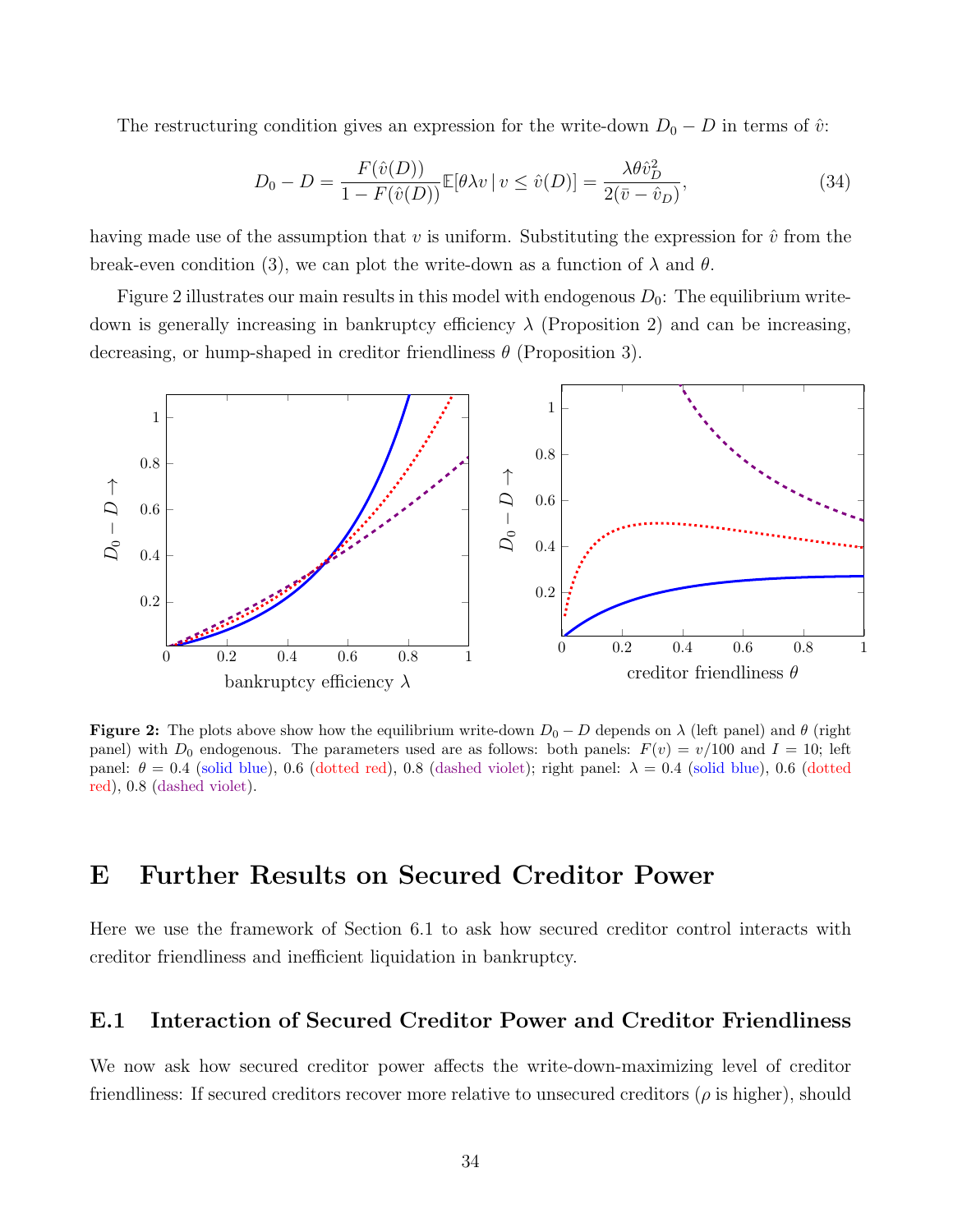creditors as a whole get more or less relative to equity (a higher or lower  $\theta$ ) in order to maximize the write-down  $D_0 - D$ ? We find that they should get more:

Proposition 9. Suppose that the write-down is maximized at a unique interior level of creditor friendliness  $\theta^*$  that is not an inflection point (as in, e.g., the uniform case in Figure 1). Increasing the secured creditor power  $\rho$  increases the optimal level of creditor friendliness. That is,  $d\theta^*/d\rho >$ 0.

To see the intuition for this result, recall that  $\theta^*$  is chosen to maximize the value of priority, balancing the increase in creditor recovery value against the decrease in the filing probability. Because high secured creditor power  $\rho$  increases recovery value without affecting the filing probability,  $\theta^*$  increases to balance the two effects.

Proof. The IC in inequality (44) can be re-written as

$$
\Delta = (1 - F(\hat{v}))(D - D_0) + \left(1 - (1 - \rho)\frac{D_0}{D}\right)\lambda \theta \int_0^{\hat{v}} v \,dF(v) \ge 0. \tag{35}
$$

The binding IC,  $\Delta = 0$ , defines the written-down debt level  $D^*$ ; minimizing  $D^*$  over  $\theta$  defines the optimal level of creditor friendliness. Thus, by the chain rule, the effect of  $\rho$  on  $\theta^*$  is given by:

$$
\frac{\mathrm{d}\theta^*}{\mathrm{d}\rho} = -\frac{\frac{\partial}{\partial\rho} \left(\frac{\partial \Delta}{\partial \theta}\right)}{\frac{\partial}{\partial\theta} \left(\frac{\partial \Delta}{\partial \theta}\right)} = -\frac{\frac{\partial^2 \Delta}{\partial\rho \partial \theta}}{\frac{\partial^2 \Delta}{\partial\theta^2}}.\tag{36}
$$

Note that the denominator is negative at  $\theta^*$  given that we have assumed that  $\theta^*$  is an interior local minimum and not an inflection point.<sup>51</sup>

We compute the denominator directly, step by step:

$$
^{51}\text{To see why, differentiate the defining condition for }\theta^*, \text{ i.e. } \frac{\mathrm{d}D^*}{\mathrm{d}\theta}\Big|_{\theta=\theta^*} = -\frac{\partial \Delta/\partial \theta}{\partial \Delta/\partial D}\Big|_{\theta=\theta^*, D=D^*} = 0, \text{ to get}
$$
\n
$$
\frac{\mathrm{d}^2 D^*}{\mathrm{d}\theta^2} = -\left(\frac{\partial \Delta}{\partial D}\right)^{-2} \left[\frac{\partial \Delta}{\partial D}\frac{\mathrm{d}}{\mathrm{d}\theta}\left(\frac{\partial \Delta}{\partial \theta}\right) - \frac{\mathrm{d}}{\mathrm{d}\theta}\left(\frac{\partial \Delta}{\partial D}\right)\frac{\partial \Delta}{\partial \theta}\right]
$$
\n
$$
= -\left(\frac{\partial \Delta}{\partial D}\right)^{-1} \frac{\partial^2 \Delta}{\partial \theta^2}\Big|_{\theta=\theta^*, D=D^*} > 0,
$$

having simplified using the conditions of optimality for  $\theta^*$ , i.e.,  $\frac{dD^*}{d\theta}|_{\theta=\theta^*}=0$  and  $\frac{\partial \Delta}{\partial \theta}|_{\theta=\theta^*}=0$ . The result follows from the fact that  $\frac{\partial \Delta}{\partial D} > 0$  (see, e.g., equation (71)).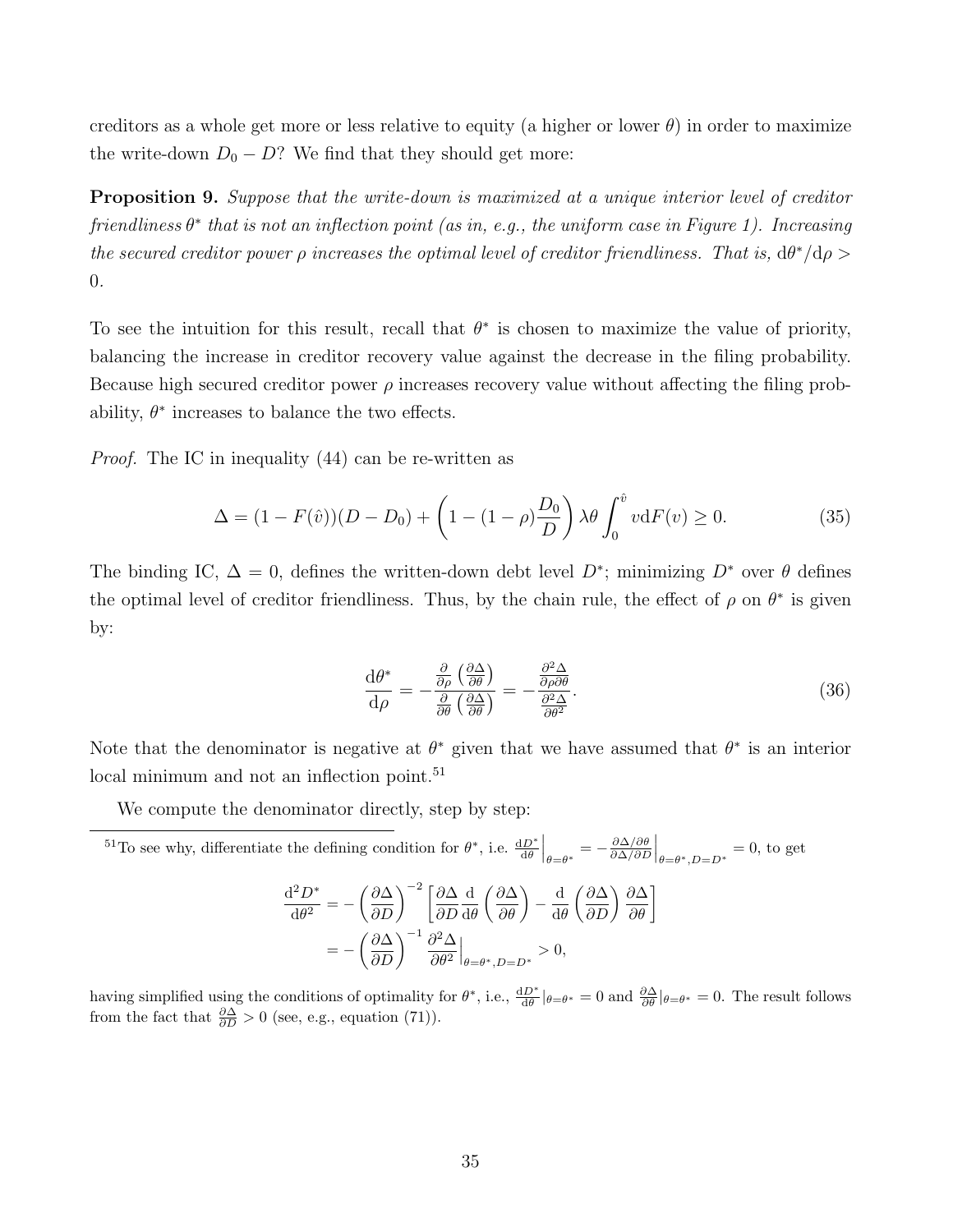• First,

$$
\frac{\partial \Delta}{\partial \theta} = \left[ f(\hat{v})(D_0 - D) + \left(1 - (1 - \rho)\frac{D_0}{D}\right) \lambda \theta \hat{v} f(\hat{v}) \right] \frac{\partial \hat{v}}{\partial \theta} \n+ \left(1 - (1 - \rho)\frac{D_0}{D}\right) \lambda \int_0^{\hat{v}} v \, dF(v)
$$
\n(37)

$$
= -\lambda \hat{v} f(\hat{v}) (\hat{v}_0 - \hat{v}) + \left(1 - (1 - \rho) \frac{D_0}{D}\right) \lambda \left(\int_0^{\hat{v}} v \mathrm{d}F(v) - \frac{\lambda \theta \hat{v} f(\hat{v})}{1 - \lambda (1 - \theta)} \hat{v}\right), \quad (38)
$$

having used that  $D = (1 - \lambda(1 - \theta))\hat{v}$ ,  $D_0 = (1 - \lambda(1 - \theta))\hat{v}_0$ , and

$$
\frac{\partial \hat{v}}{\partial \theta} = -\frac{\lambda \hat{v}}{1 - \lambda (1 - \theta)}.
$$
\n(39)

• Second,

$$
\frac{\partial^2 \Delta}{\partial \rho \partial \theta} = \frac{D_0}{D} \lambda \left( \int_0^{\hat{v}} v \, dF(v) - \frac{\lambda \theta \hat{v} f(\hat{v})}{1 - \lambda (1 - \theta)} \hat{v} \right). \tag{40}
$$

To determine its sign, it turns out that we can use two facts:

– Using *D* < *D*<sub>0</sub> in  $\Delta$  = 0 above, we get that

$$
1 - (1 - \rho) \frac{D_0}{D} > 0. \tag{41}
$$

– Given  $θ^*$  is optimal,  $\partial \Delta/\partial θ|_{θ=θ^*}=0$ . This, together with the last inequality, implies that

$$
\int_0^{\hat{v}} v \mathrm{d}F(v) > \frac{\lambda \theta \hat{v} f(\hat{v})}{1 - \lambda (1 - \theta)} \hat{v}.\tag{42}
$$

This implies that  $\partial^2 \Delta / \partial \rho \partial \theta$  in equation (40) is positive and, thus, given the above, that

$$
\frac{\mathrm{d}\theta^*}{\mathrm{d}\rho} > 0.\tag{43}
$$

 $\Box$ 

## E.2 Inefficiencies of Secured Creditor Control

Here we relax the assumption that liquidation costs do not depend on the division of surplus. We assume instead that secured creditor power can lead to inefficient liquidation. These costs could be born by creditors or equity holders. We consider each case in turn.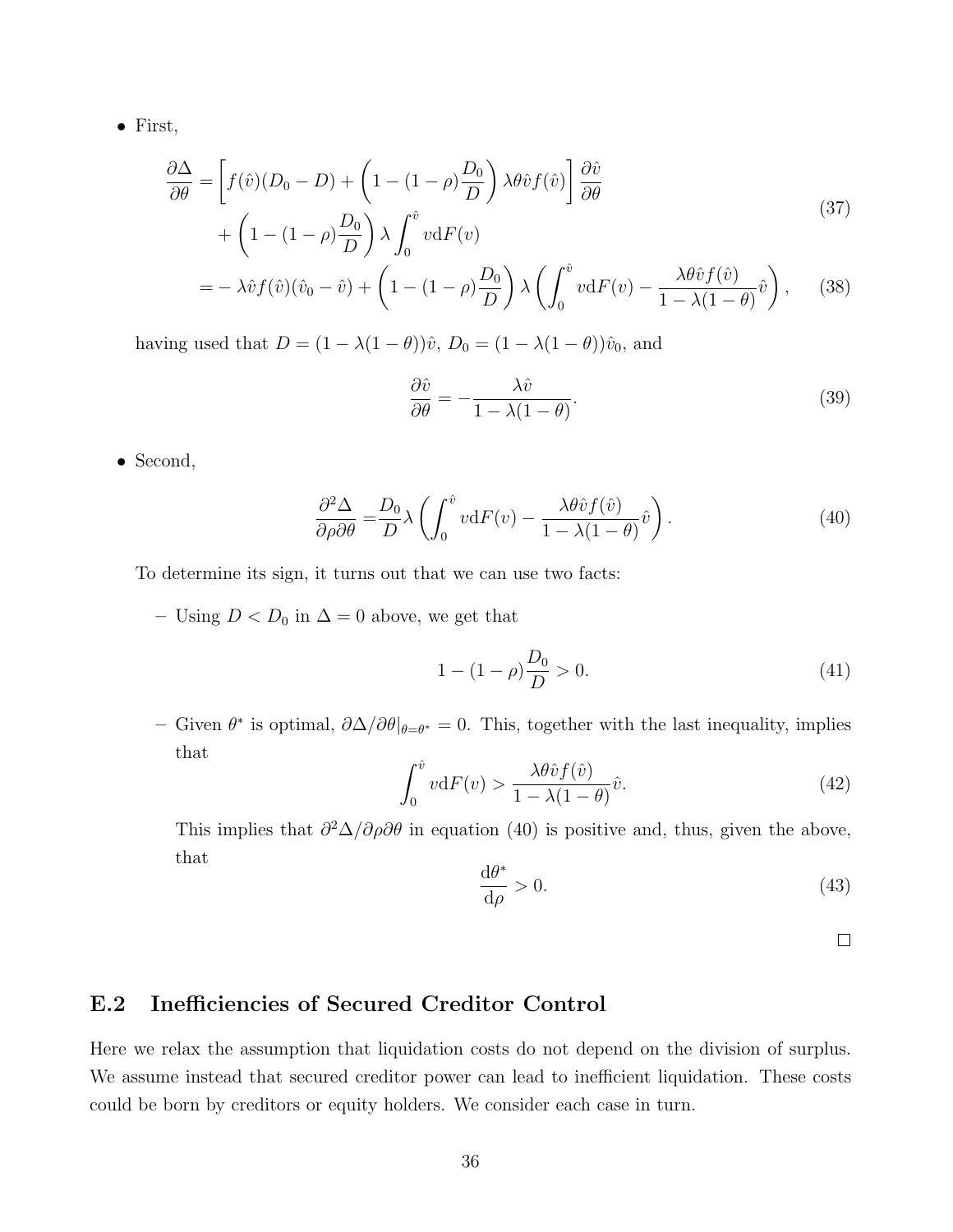#### E.2.1 Creditors Bear the Costs of Secured Creditor Power

First, we assume that unsecured debt receives only a fraction  $\zeta$  of what is left after secured debt and equity are paid, so  $1 - \zeta$  captures the inefficiency of secured creditor power. With this modification, the creditors' IC in equation (17) becomes

$$
\left(1 - F(\hat{v}(D))\right)D + F(\hat{v}(D))\mathbb{E}\left[\theta\lambda v \middle| v < \hat{v}(D)\right] \\
\geq \left(1 - F(\hat{v}(D))\right)D_0 + \zeta(1 - \rho)F(\hat{v}(D))\mathbb{E}\left[\theta\lambda v \middle| v < \hat{v}(D)\right]\frac{D_0}{D}.\n\tag{44}
$$

Observe that  $\zeta$  above plays the same role that  $1 - \rho$  does (cf. equation (18)). Therefore, Proposition 5 and Proposition 9 imply that an increase in  $\zeta$  makes restructuring harder and reduces the optimal level of creditor friendliness  $\theta^*$ .

#### E.2.2 Equity Holders Bear the Cost of Secured Creditor Power

Now we assume that for creditors to gain \$1 in bankruptcy, equity holders must forgo more than \$1. Specifically, for every  $(1 - \gamma/2)\theta\lambda v$  that creditors get, equity gives up  $(1 - \theta)\lambda v$ . Thus,  $\gamma$ measures the inefficiencies they induce ex post. If  $\gamma = 0$ , the model is the same as the baseline. Increasing  $\gamma$  decreases the total surplus.

To explore how the inefficiencies of creditor power could affect restructuring, we explore how the optimal level of creditor friendliness depends on the inefficiencies induced by secured creditor power  $\gamma$  (cf. Section 4.2 and Section 4.3). This gives the next result:

**Proposition 10.** Suppose that the write-down is maximized at a unique interior level of creditor friendliness  $\theta^*$  that is not an inflection point (as in, e.g., the uniform case in Figure 1). Increasing the inefficiency of secured creditor power  $\gamma$  decreases the optimal level of creditor friendliness. That is,  $d\theta^*/d\gamma < 0$ .

Intuitively, if giving creditors power destroys value in bankruptcy, then giving them more power is likely to make them even less willing to accept a restructuring. Hence, the larger is  $\gamma$ , the larger is the region of  $\theta$  for which making the code more creditor friendly makes restructuring harder.

Proof. We begin from the creditors' IC:

$$
\Delta = (1 - F(\hat{v}))(D - D_0) + \lambda \theta \left(1 - \frac{\gamma \theta}{2}\right) \int_0^{\hat{v}} v \mathrm{d}F(v),\tag{45}
$$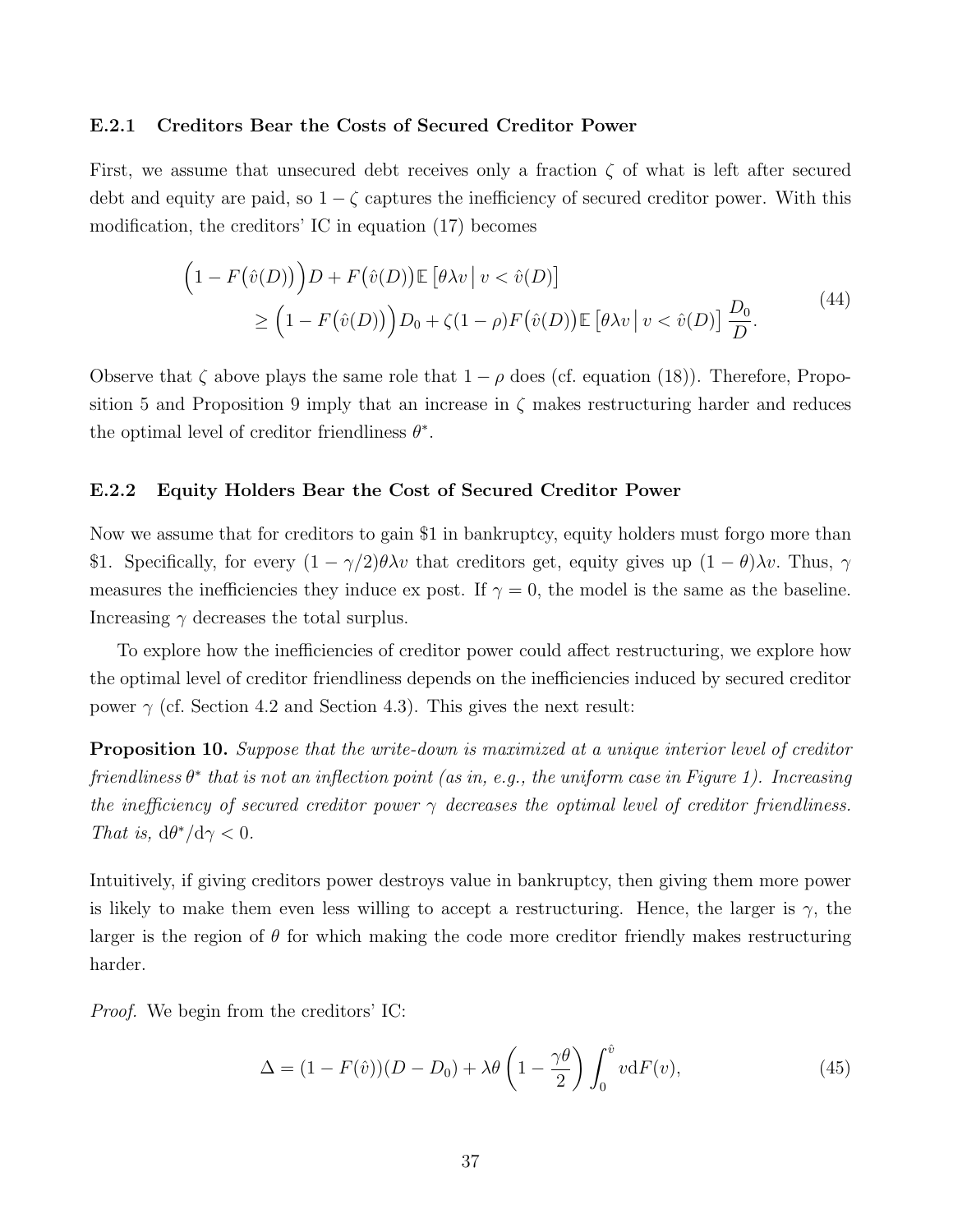which is just the creditors' IC in equation (9) modified to include the inefficiencies captured by  $\gamma$ . The binding IC,  $\Delta = 0$ , defines the written-down debt level  $D^*$  and minimizing  $D^*$  over  $\theta$ defines the optimal level of creditor friendliness  $\theta^*$ . Thus, by the chain rule, the effect of  $\gamma$  on  $\theta^*$ is given by:

$$
\frac{\mathrm{d}\theta^*}{\mathrm{d}\gamma} = -\frac{\frac{\partial}{\partial\gamma} \left(\frac{\partial \Delta}{\partial \theta}\right)}{\frac{\partial}{\partial \theta} \left(\frac{\partial \Delta}{\partial \theta}\right)} = -\frac{\partial^2 \Delta / (\partial \gamma \partial \theta)}{\partial^2 \Delta / \partial \theta^2}.
$$
\n(46)

Note that the denominator is negative given that we have assumed that  $\theta^*$  is an interior local minimum and not an inflection point (see footnote 51).

We compute the numerator  $\frac{\partial^2 \Delta}{\partial \gamma \partial \theta}$  directly, step by step:

• First,

$$
\frac{\partial \Delta}{\partial \theta} = \lambda (1 - \gamma \theta) \int_0^{\hat{v}} v \, dF(v) + \left[ D_0 - D + \lambda \theta \left( 1 - \frac{\gamma \theta}{2} \right) \hat{v} \right] f(\hat{v}) \frac{\partial \hat{v}}{\partial \theta}
$$
(47)

$$
= \lambda (1 - \gamma \theta) \int_0^{\hat{v}} v \mathrm{d}F(v) - \lambda \left[ \hat{v}_0 - \hat{v} + \frac{\lambda \theta (2 - \gamma \theta)}{2(1 - \lambda (1 - \theta))} \hat{v} \right] \hat{v} f(\hat{v}), \tag{48}
$$

having used that  $D = (1 - \lambda(1 - \theta))\hat{v}$ ,  $D_0 = (1 - \lambda(1 - \theta))\hat{v}_0$ , and

$$
\frac{\partial \hat{v}}{\partial \theta} = \frac{-\lambda \hat{v}}{1 - \lambda (1 - \theta)}.
$$
\n(49)

• Second,

$$
\frac{\partial^2 \Delta}{\partial \gamma \partial \theta} = -\lambda \theta \left( \int_0^{\hat{v}} v \mathrm{d}F(v) - \frac{\lambda \theta}{2(1 - \lambda(1 - \theta))} \hat{v}^2 f(\hat{v}) \right). \tag{50}
$$

To determine the sign, it turns out that we can we can use the fact that  $\theta^*$  is optimal, so  $\partial \Delta/\partial \theta|_{\theta=\theta^*}=0$ . That is, the derivative in equation (48) is zero. Manipulating, we get:

$$
\lambda (1 - \gamma \theta) \left( \int_0^{\hat{v}} v \mathrm{d}F(v) - \frac{\lambda \theta}{2(1 - \lambda(1 - \theta))} \hat{v}^2 f(\hat{v}) \right) - \lambda \left[ \hat{v}_0 - \hat{v} + \frac{\lambda \theta}{2(1 - \lambda(1 - \theta))} \hat{v} \right] \hat{v} f(\hat{v}) = 0
$$
\n(51)

and, thus, that:

$$
-\int_0^{\hat{v}} v dF(v) + \frac{\lambda \theta}{2(1 - \lambda(1 - \theta))} \hat{v}^2 f(\hat{v}) = -(1 - \gamma \theta)^{-1} \left[ \hat{v}_0 - \hat{v} + \frac{\lambda \theta}{2(1 - \lambda(1 - \theta))} \hat{v} \right] \hat{v} f(\hat{v}), \tag{52}
$$

which is the numerator in equation (50). It is negative given that  $\hat{v}_0 > \hat{v}$ .

Substituting into equation (46), we see that  $d\theta^*/d\gamma$  is negative.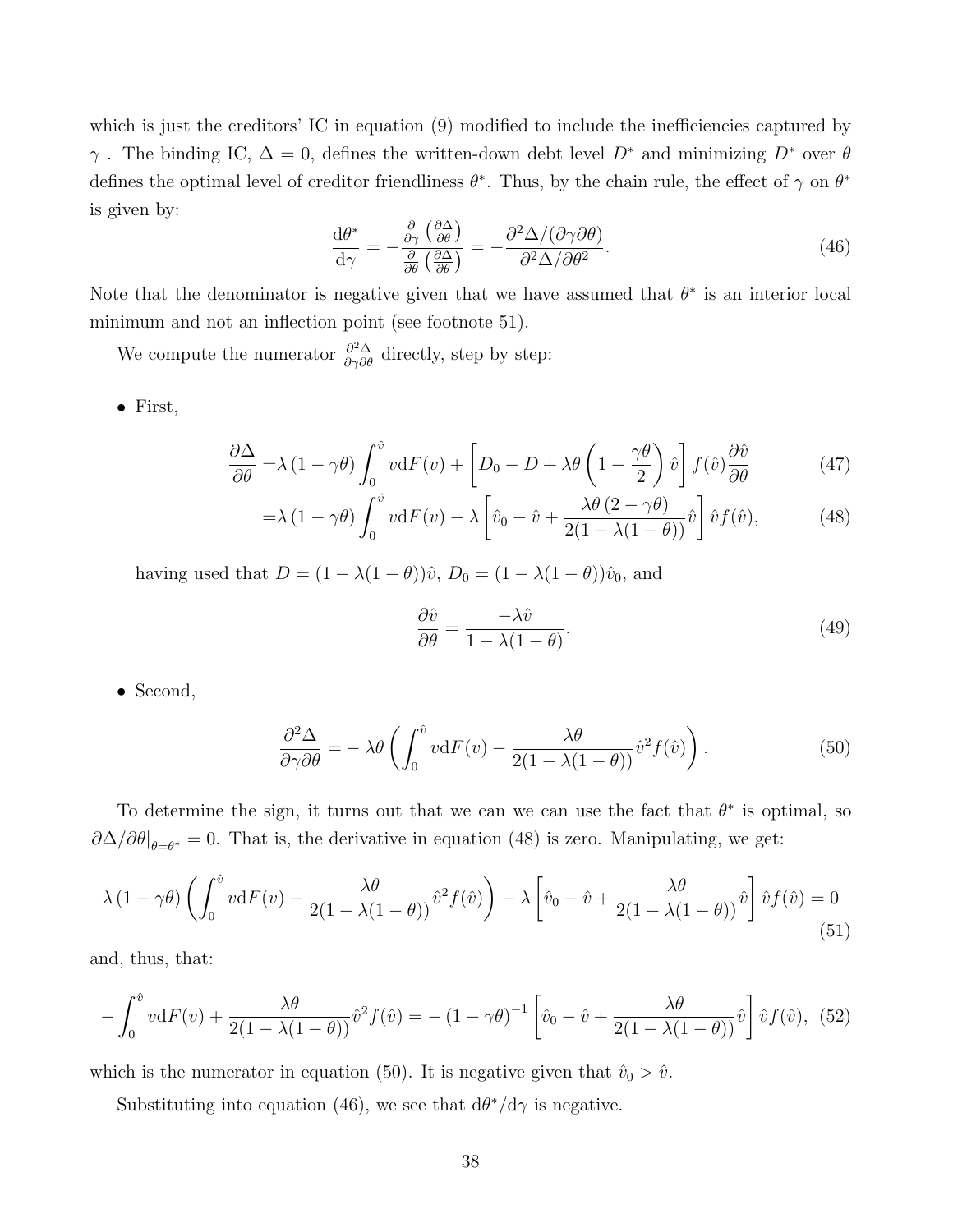## F Tort Claimants

Here, we study the role of "accidental"/tort creditors. To do so, we suppose the firm has outstanding tort claims equal to  $T$ . If  $T$  is not paid in full prior to a bankruptcy filing, different priority rules correspond to different types of taxes in bankruptcy: If tort claims are treated onpar with secured claims, they are equivalent to tax  $\tau_s$  on senior debt. If they are treated on-par with unsecured debt, they represent a tax  $\tau_j$  on junior debt. If they are junior to unsecured debt, there is no tax on creditors (and they will often go unpaid).

Within this set-up, we now return to creditors' incentive to accept a restructuring. Their IC becomes:

$$
(1 - F(\hat{v}(D+T)))D + F(\hat{v}(D+T))\mathbb{E}[(1 - \tau_s)\theta\lambda v | v < \hat{v}(D+T)] \ge
$$
  

$$
(1 - F(\hat{v}(D+T)))D_0 + (1 - \rho)F(\hat{v}(D+T))\mathbb{E}[(1 - \tau_j)\theta\lambda v | v < \hat{v}(D+T)]\frac{D_0}{D}.
$$
<sup>(53)</sup>

This condition is easiest to satisfy if  $\tau_s$  is small and  $\tau_j$  is large. This suggests that, to facilitate restructuring, tort claimants should be paid behind secured debt, but ahead of unsecured debt. That ordering makes priority valuable by (i) increasing the value of secured debt and (ii) decreasing the value of unsecured debt.

# G Mixed Offers

In our baseline model, we study exchange offers that include a single security, equity or debt. In Section 6.4, we show that offers that include a mix and debt and equity could arise with a concentrated creditor. Here, we show they never arise in our baseline model with dispersed creditors.

Suppose that the firm offers creditors a mix of a proportion of equity  $1 - \alpha$  and senior debt with face value D in exchange for their junior debt  $D_0$ .

Noting that the bankruptcy decision condition in equation (3) is unchanged by new equity (i.e., that the firm will file whenever  $v \leq \hat{v}(D)$ ), we can write a creditor's payoffs as follows: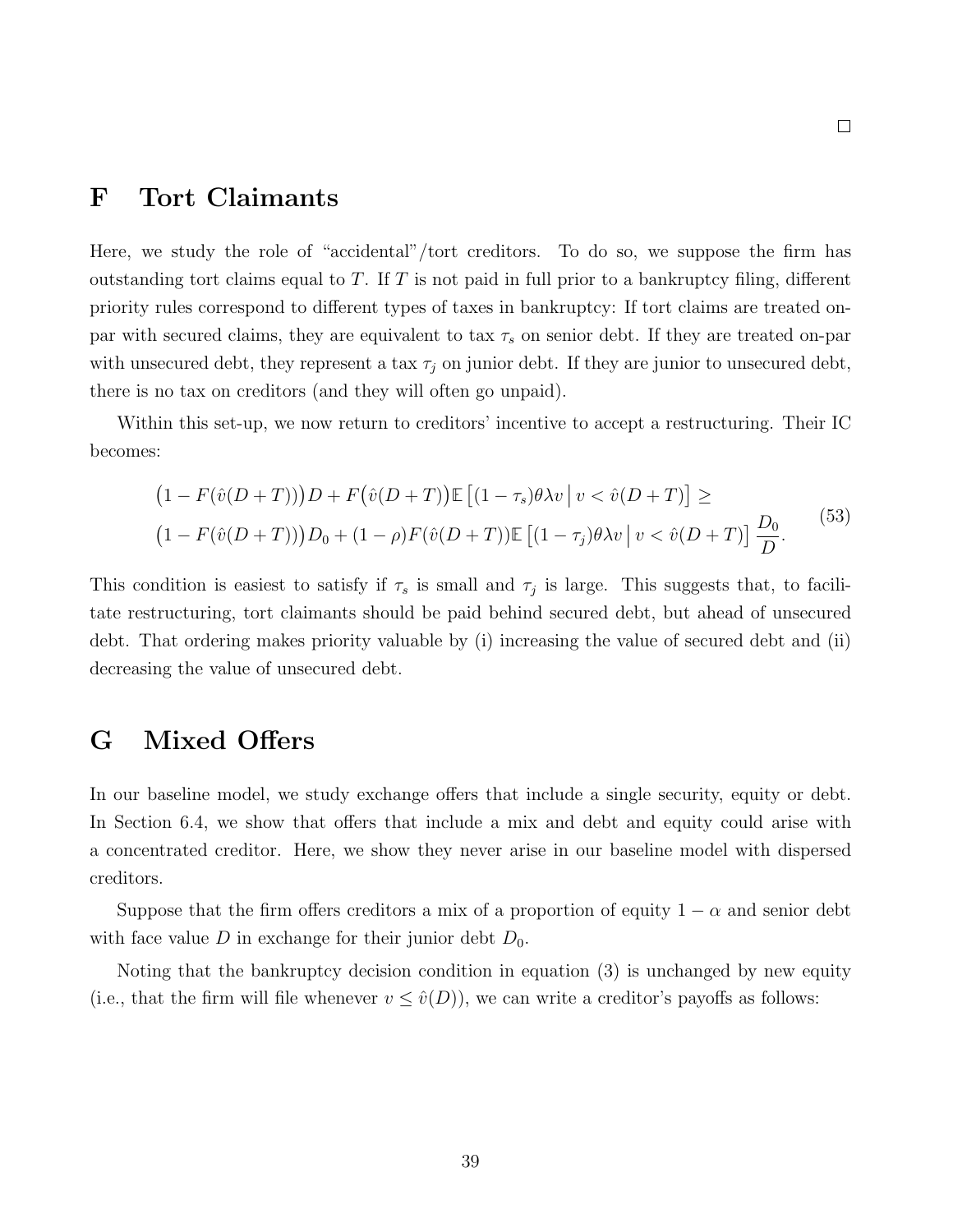• If it accepts, it gets:

payoff 
$$
\Big|_{\text{acc.}} = (1 - F(\hat{v})) D + \int_0^{\hat{v}} (\theta + (1 - \alpha)(1 - \theta)) \lambda v \, dF(v)
$$
  
+  $\int_{\hat{v}}^{\infty} (1 - \alpha)(v - D) \, dF(v).$  (54)

• If it rejects, it gets:

$$
payoff|_{\text{rej.}} = (1 - F(\hat{v}))D_0.
$$
\n(55)

So the firm chooses  $\alpha$  and  $D$  to

maximize 
$$
\int_0^{\hat{v}} \alpha \lambda (1 - \theta) v f(v) dv + \int_{\hat{v}}^{\infty} \alpha (v - D) f(v) dv
$$
 (56)

subject to creditors' IC that

$$
payoff|_{acc.} \geq payoff|_{rej.} \tag{57}
$$

Supposing that the constraint binds and substituting it in the objective, we can re-write the problem as:

maximize 
$$
\int_0^{\hat{v}} \lambda v dF(v) + \int_{\hat{v}}^{\bar{v}} v dF(v) - (1 - F(\hat{v}(D)))D_0.
$$
 (58)

Now observe that this does not depend on  $\alpha$  and that D appears only in  $\hat{v}$ . Hence, if there is an interior optimum, we can maximize the objective with respect to  $\hat{v}$  directly to get:

$$
-\lambda f(\hat{v})\hat{v} + f(\hat{v})\hat{v} + f(\hat{v})D_0 = 0.
$$
\n
$$
(59)
$$

Substituting in for  $\hat{v}$  from equation (3) and solving, we find that:

$$
D = \frac{1 - \lambda(1 - \theta)}{1 - \lambda} D_0 > D_0.
$$
 (60)

Still supposing an interior optimum, substitute  $D_0$  into the binding constraint in (57) to get that:

$$
(1 - \alpha) \left( \int_0^{\hat{v}} + (1 - \theta) \lambda v \mathrm{d}F(v) + \int_{\hat{v}}^{\infty} (v - D) \mathrm{d}F(v) \right) = - (1 - F(\hat{v})) \theta \lambda \hat{v}(D) - \int_0^{\hat{v}} \theta \lambda v \mathrm{d}F(v).
$$
\n(61)

But this implies that new equity is negative. So we conclude that there is not an interior optimum,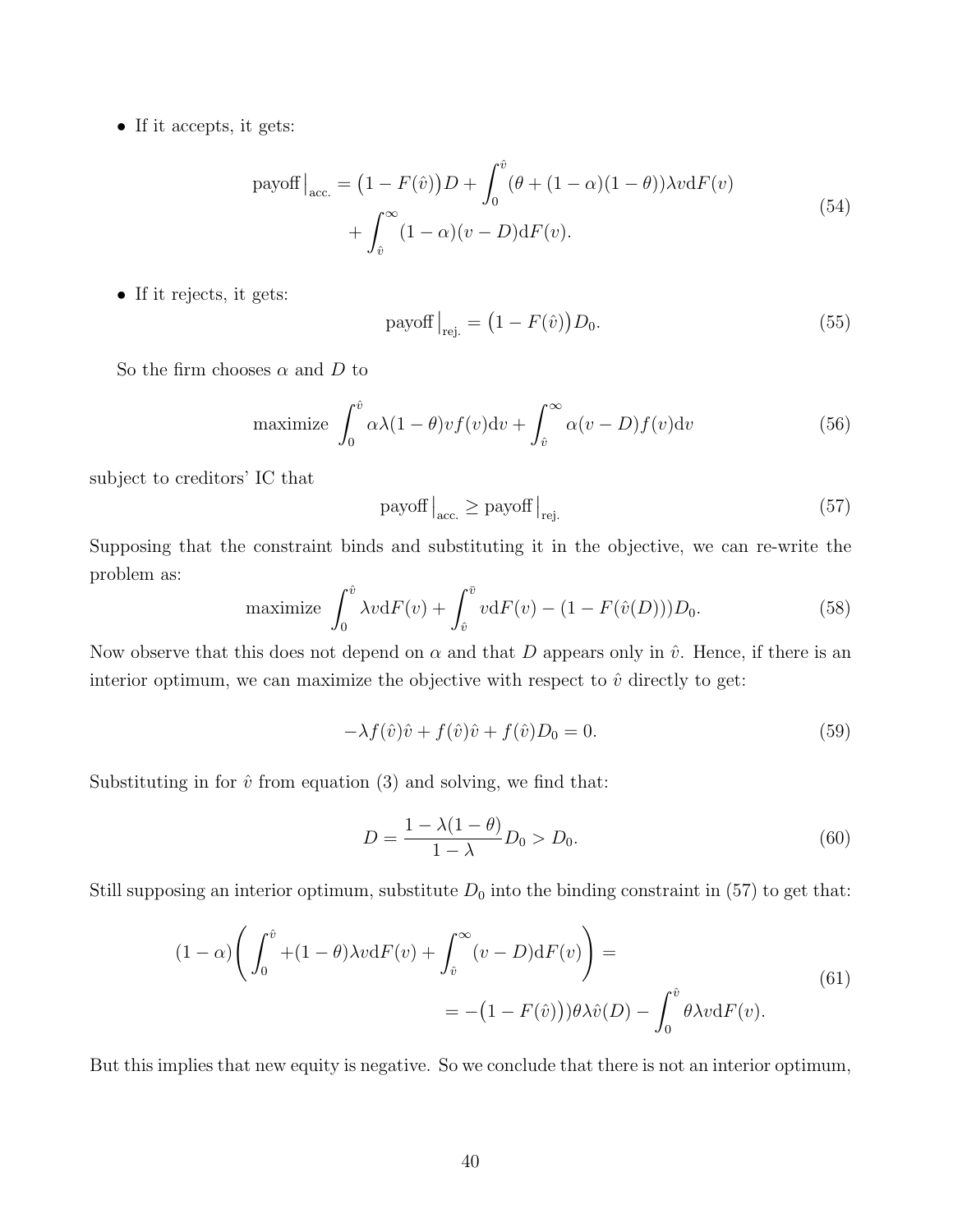but, rather, that  $1 - \alpha = 0$ . Substituting into the constraint (57), we get:

$$
(1 - F(\hat{v}))D + \int_0^{\hat{v}} \theta \lambda v f(v) dv \ge (1 - F(\hat{v}))D_0,
$$
\n(62)

which is the usual constraint.

# H Proofs

## H.1 Proof of Lemma 1

Creditors are better off accepting the equity share  $1-\alpha$  if its value is greater than their expected payoff in bankruptcy:

$$
(1 - \alpha)\mathbb{E}[v] \ge \mathbb{E}\big[\mathbf{1}_{\{v \ge \hat{v}\}} D_0 + \mathbf{1}_{\{v < \hat{v}\}} \theta \lambda v\big].\tag{63}
$$

Similarly, equity holders are better off if their residual claim ( $\alpha$  of the assets) is worth more than what they expect in bankruptcy:

$$
\alpha \mathbb{E}[v] > \mathbb{E}\big[\mathbf{1}_{\{v \ge \hat{v}\}}(v - D_0) + \mathbf{1}_{\{v < \hat{v}\}}(1 - \theta)\lambda v\big] \equiv \mathbb{E}\big[\max\{v - D_0, (1 - \theta)\lambda v\}\big].\tag{64}
$$

These inequalities can be rewritten and combined as inequality (4) in the statement of the result. Since the left-most term is always strictly greater than the right-most term, an appropriate debt-to-equity restructuring can implement a strict Pareto improvement (and avoid all costs of  $\Box$ financial distress).

### H.2 Proof of Lemma 2

First, recall that each creditor accepts a restructuring offer only if it makes the creditor better off, given that other creditors accept. That is, an individual creditor must prefer getting a fraction  $1-\alpha$  of the assets to holding its original debt with face value  $D_0$ . If all other creditors agree to the restructuring, the firm is effectively all equity (assuming the individual creditor is infinitesimally small). A creditor therefore accepts if:

$$
(1 - \alpha)\mathbb{E}[v] \ge D_0. \tag{65}
$$

Similarly, equity holders are better off in a restructuring if their residual claim on the fraction  $\alpha$ of the assets is worth more than their bankruptcy payoff, as in inequality (64). These inequalities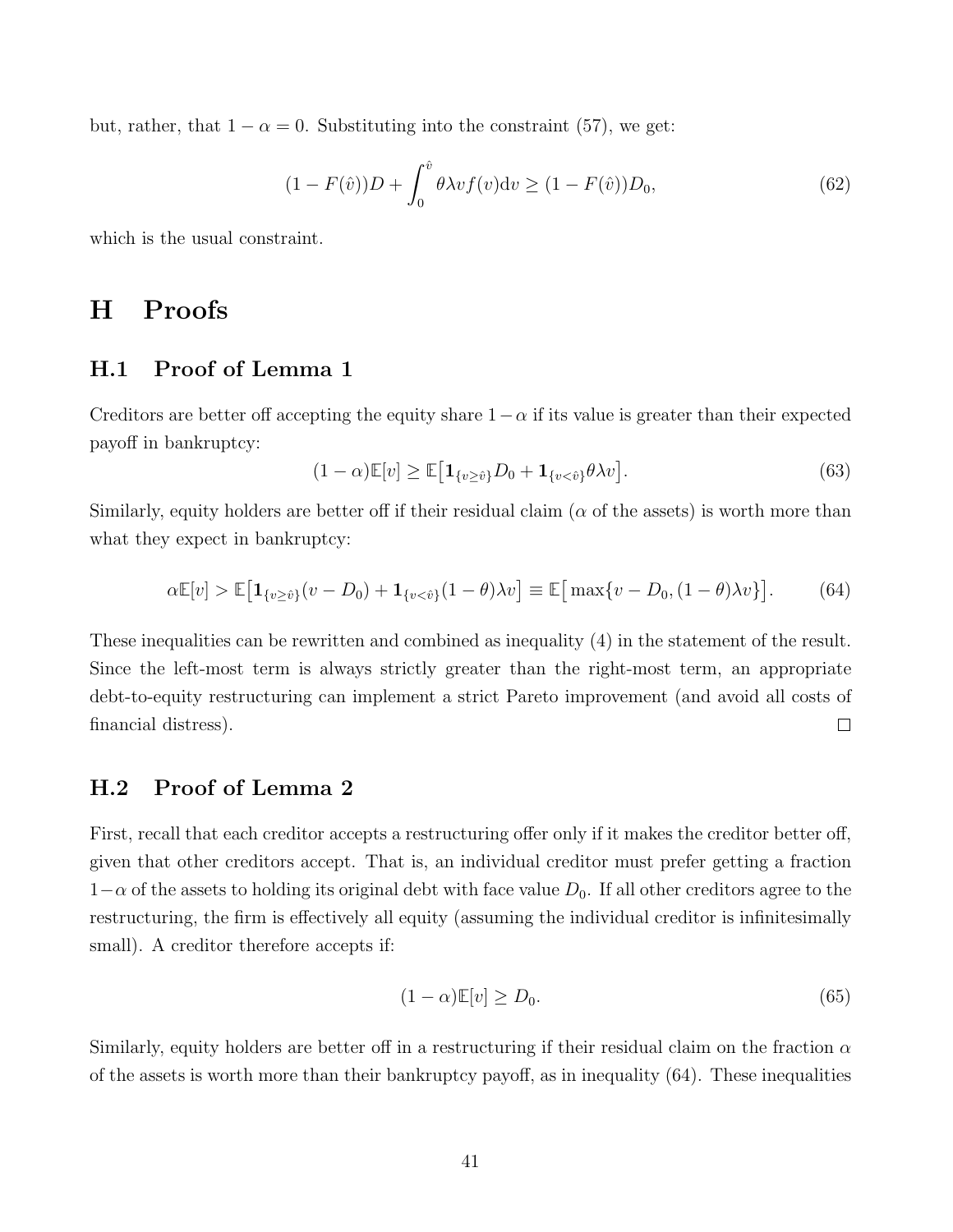can be re-written and combined as:

$$
\mathbb{E}[v] - D_0 \ge \alpha \mathbb{E}[v] \ge \mathbb{E}[v] - D_0 + \mathbb{E}\big[\mathbf{1}_{\{v < \hat{v}\}}\big\{(1-\theta)\lambda v - (v - D_0)\big\}\big].\tag{66}
$$

The last expectation is positive, because the term in braces is positive for  $v < \hat{v}$  by the definition of  $\hat{v}$  (equation (3)). Hence, the right-most term is greater than the left-most term; no restructuring of debt to equity is feasible.  $\Box$ 

### H.3 Proof of Lemma 3

An individual creditor will accept a restructuring to pari passu debt if

$$
\left(1 - F(\hat{v}(D))\right)D + F(\hat{v}(D)) \mathbb{E}\left[\theta\lambda v \mid v < \hat{v}(D)\right] \ge \tag{67}
$$
\n
$$
\ge \left(1 - F(\hat{v}(D))\right)D_0 + F(\hat{v}(D))\frac{D_0}{D} \mathbb{E}\left[\theta\lambda v \mid v < \hat{v}(D)\right].
$$

The left-hand side of the inequality above is the expected payoff if the creditor accepts: If there is no future bankruptcy, the creditor gets  $D$ ; if there is one, creditor gets a unit share of the recovery (given it has the same face value  $D$  as the unit of other identical creditors). The righthand side is the expected payoff if the creditor holds out: If there is no future bankruptcy, it gets  $D_0$ ; if there is, it gets a share  $D_0/D$  of the recovery value (given it has face value  $D_0$  and each of the unit of other identical creditors have face value  $D$ ). Observe that, because the creditor is small, its decision does not affect the firm's filing decision; hence, the bankruptcy threshold  $\hat{v}$  depends on the new level of total debt D even if the creditor holds out. Denoting the price of (unsecured) debt with face value one by  $e^{-y^u}$  ( $y^u$  is the continuously compounded yield to maturity), this condition can be re-written as

$$
De^{-y^u} \ge D_0 e^{-y^u}.
$$
\n(68)

This is never satisfied, implying immediately that no restructuring to equal priority debt is feasible.

### H.4 Proof of Proposition 1

The proof is in the text.

42

 $\Box$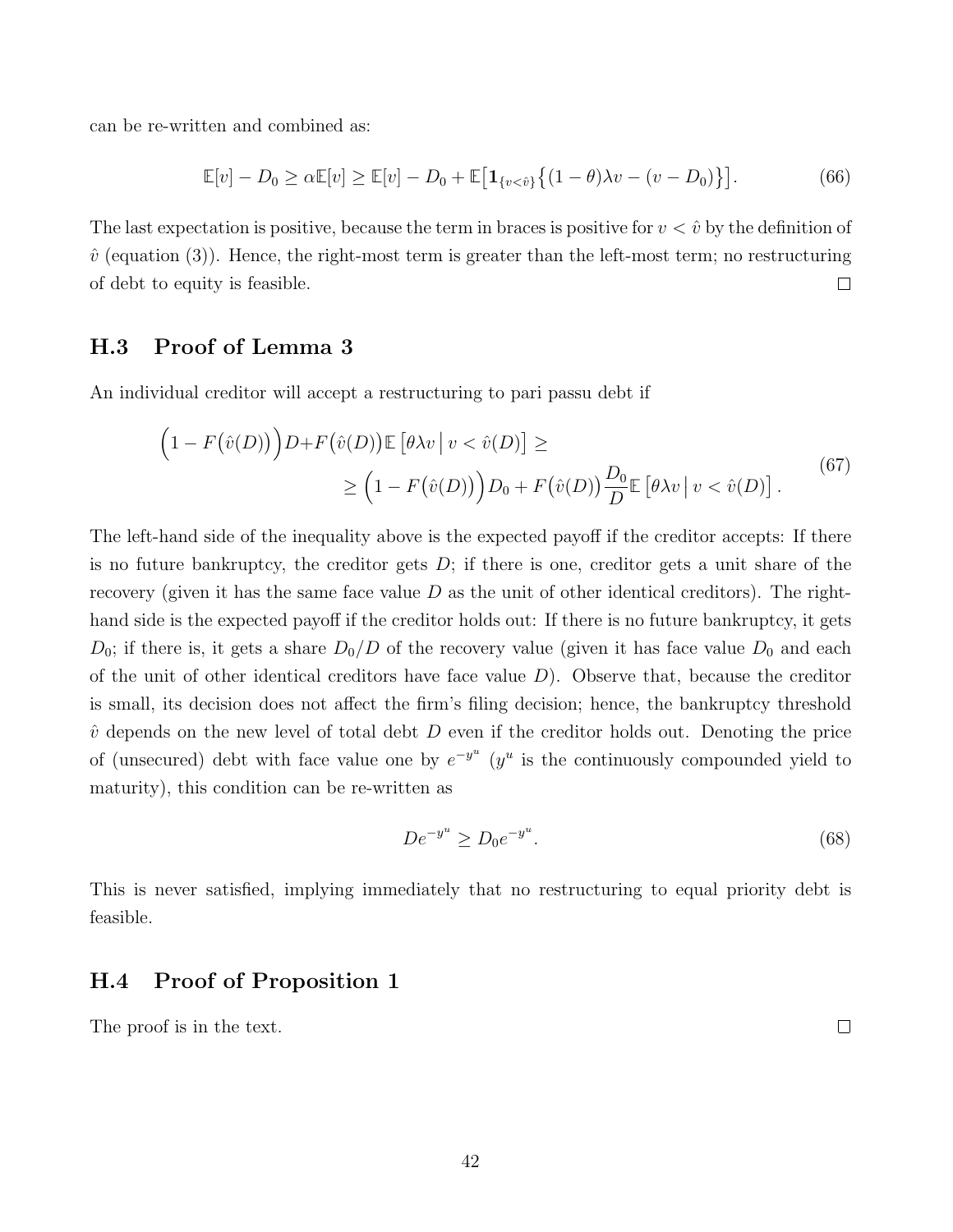### H.5 Proof of Proposition 2

First, we re-write  $\Delta$  in equation (9) as:

$$
\Delta := \left(1 - F(\hat{v}(D))\right)(D - D_0) + \lambda \theta \int_0^{\hat{v}(D)} v \mathrm{d}F(v). \tag{69}
$$

The maximum write-down  $D_0 - D^*$  corresponds to the minimum face value  $D^*$ , or to  $\Delta = 0$ . To see how  $D^*$  depends on  $\lambda$ , we use the chain rule to write:

$$
\frac{\partial D^*}{\partial \lambda} = -\frac{\partial \Delta / \partial \lambda}{\partial \Delta / \partial D}.
$$
\n(70)

Computing, we see that the denominator is positive:

$$
\frac{\partial \Delta}{\partial D} = f(\hat{v}) \left( \frac{\partial \hat{v}}{\partial D} D_0 - \hat{v} \right) + \left( 1 - F(\hat{v}) \right) + \lambda \theta \hat{v} f(\hat{v}) \frac{\partial \hat{v}}{\partial D} > 0, \tag{71}
$$

given that all terms are positive.<sup>52</sup> The numerator is positive too:

$$
\frac{\partial \Delta}{\partial \lambda} = \theta \int_0^{\hat{v}(D^*)} v \, dF(v) + \left(\lambda \theta \hat{v} + D_0 - D^*\right) f(\hat{v}) \frac{\partial \hat{v}}{\partial \lambda} > 0. \tag{72}
$$

This proves the result in the text.

## H.6 Proof of Proposition 3

To prove the first part of the result—how  $D^*$  depends on  $\theta$ —we use the chain rule to write:

$$
\frac{\partial D^*}{\partial \theta} = -\frac{\partial \Delta / \partial \theta}{\partial \Delta / \partial D}.
$$
\n(73)

The denominator is as in equation (71) above. Recall that it is positive. The numerator is:

$$
\frac{\partial \Delta}{\partial \theta} = \lambda \int_0^{\hat{v}} v \mathrm{d}F(v) + \left(\lambda \theta \hat{v} + D_0 - D^*\right) f(\hat{v}) \frac{\partial \hat{v}}{\partial \theta}.\tag{74}
$$

<sup>52</sup>To see why, note that

$$
\frac{\partial \hat{v}}{\partial D}(D)D_0 = \hat{v}(D_0)
$$

and  $D_0 > D^*$ .

 $\Box$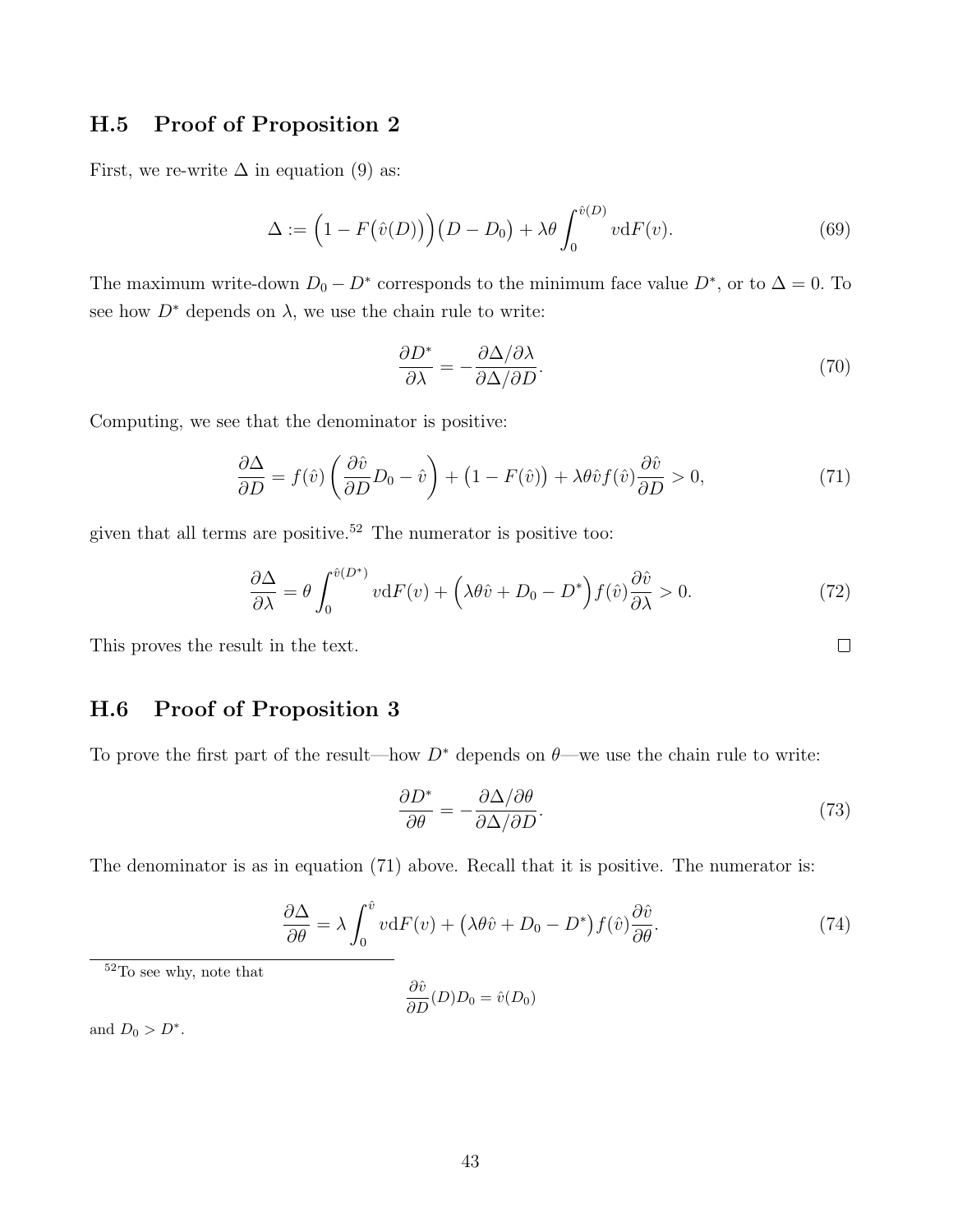Given that the last term is negative, that is,

$$
\frac{\partial \hat{v}}{\partial \theta} = -\frac{\lambda D}{\left(1 - (1 - \theta)\lambda\right)^2} < 0,\tag{75}
$$

this expression can change sign depending on parameters. This proves the first part of the result.

To prove the second part of the result on the existence of an interior  $\theta^*$ , we show that it follows from continuity: We show that  $\theta^*$  is always decreasing in  $\theta$  at  $\theta = 0$  and, under the condition in the result, is increasing in  $\theta$  at  $\theta = 1$ , so  $D^*$  must be minimized for an interior value  $\theta^* \in (0,1)$ .

From equations (71) and (73), we know that  $\partial D^*/\partial \theta$  has the opposite sign of  $\partial \Delta/\partial \theta$ , which is given in equation (74). We compute:

• At  $\theta = 0$ , we have  $\Delta = (1 - F(\hat{v}))(D - D_0)$ ; hence,  $D^* = D_0$ . Now, substituting into equation (74),

$$
\left. \frac{\partial \Delta}{\partial \theta} \right|_{\theta=0} = \lambda \int_0^{\hat{v}} v \, dF(v) + \left( D_0 - D^* \right) f(\hat{v}) \frac{\partial \hat{v}}{\partial \theta} \tag{76}
$$

$$
=\lambda \int_0^{\hat{v}} v \mathrm{d}F(v) > 0. \tag{77}
$$

• At  $\theta = 1$ , we have  $\hat{v} = D$  and  $\Delta = (1 - F(D))(D - D_0) + \lambda \int_0^D v dF(v)$ ; hence,  $\lambda \int_0^{D^*} v dF(v) =$  $(1 - F(D^*))(D_0 - D^*)$ . Now, substituting into equation (74),

$$
\left. \frac{\partial \Delta}{\partial \theta} \right|_{\theta=1} = \lambda \int_0^{D^*} v \, dF(v) - (D_0 - D^*) \lambda D^* f(D^*) \tag{78}
$$

$$
= (D_0 - D^*) \Big[ 1 - F(D^*) - \lambda D^* f(D^*) \Big]. \tag{79}
$$

Given  $D_0 > D^*$ , a sufficient condition for this to be negative (and hence for the existence of an interior minimum) is for the term in square brackets to be negative (at  $\theta = 1$ ), which is the condition in the statement of the result.  $\Box$ 

### H.7 Proof of Proposition 4

We have to work with equation (15). Given that the denominator  $\partial \Delta / \partial \hat{v}$  is the same for each subsidy and we know the bang for the buck  $q_i$ , we need only to calculate the numerator  $-\partial \Delta/\partial s_i$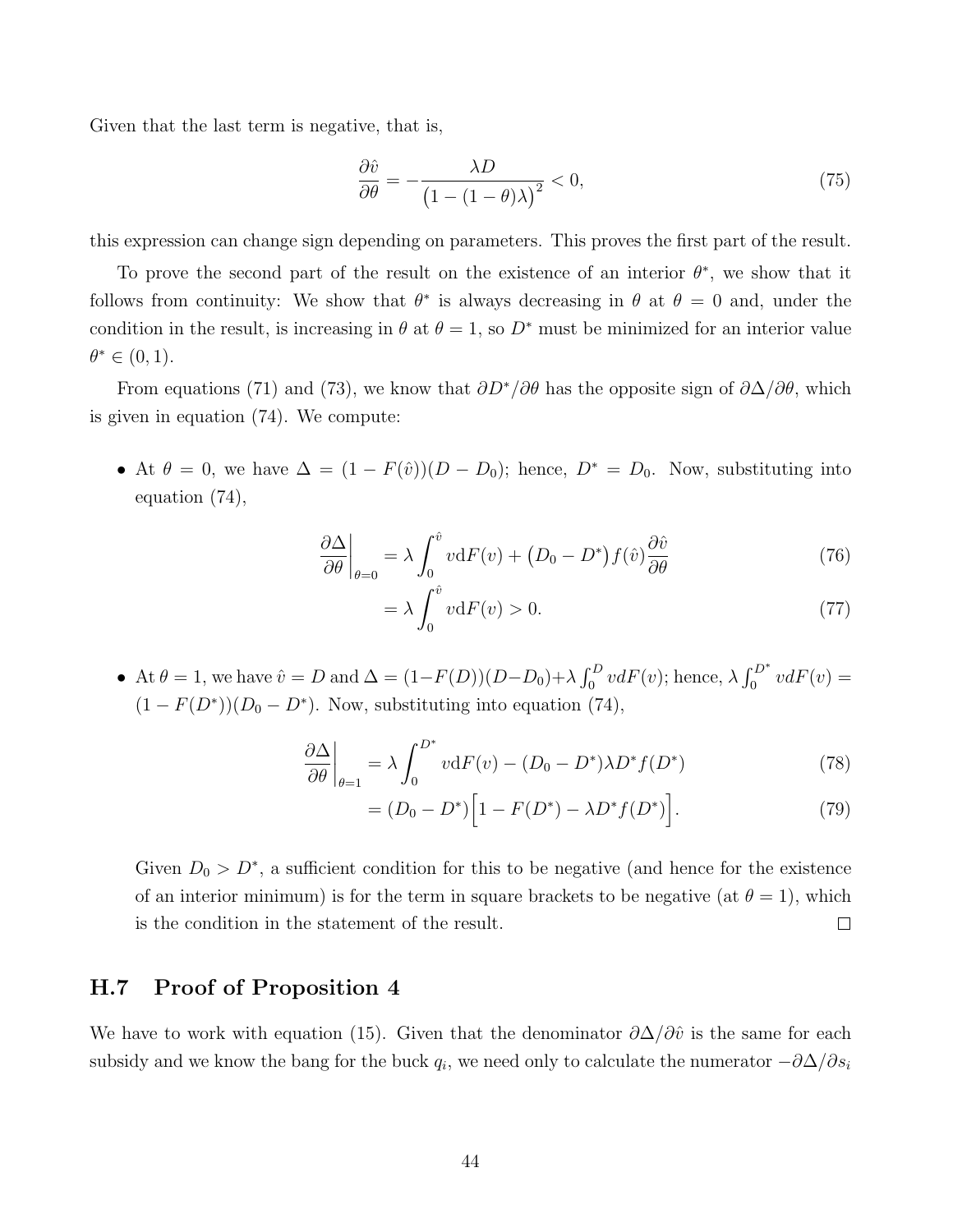for each subsidy in turn. Writing  $\Delta$  as

$$
\Delta = \int_0^{\hat{v}} \left( \lambda \theta v + s_S^B - s_U^B \right) dF(v) + \int_{\hat{v}}^{\infty} \left( (1 - \lambda (1 - \theta)) \hat{v} + s_E^O - s_E^B - D_0 + s_S^O - s_U^O \right) dF(v), \tag{80}
$$

we derive the sensitivities  $-\partial \Delta/\partial s_i$  for each  $s_i$  as follows:

- 1. Equity inside bankruptcy:  $-\partial \Delta/\partial s_E^B = 1 F(\hat{v})$ .
- 2. Unsecured debt inside bankruptcy:  $-\partial \Delta/\partial s_U^B = F(\hat{v})$ .
- 3. Secured debt inside bankruptcy:  $-\partial \Delta/\partial s_S^B = -F(\hat{v})$ .
- 4. Equity outside bankruptcy:  $-\partial \Delta/\partial s_E^O = -(1 F(\hat{v}))$ .
- 5. Unsecured debt outside bankruptcy:  $-\partial \Delta/\partial s_U^0 = 1 F(\hat{v})$ .
- 6. Secured debt outside bankruptcy:  $-\partial \Delta/\partial s_S^0 = -(1 F(\hat{v}))$ .

Multiplying these sensitivities by the "bang for the buck"  $1/q_i$ , with  $q_i = F(\hat{v})$  for subsidies inside bankruptcy and  $1 - F(\hat{v})$  for outside, equation (15) gives the expressions in the table (Table 1).

Finally, to ensure that we want to choose the smallest entry in Table 1, i.e., that minimizing  $d\hat{v}/d\varepsilon$  is equivalent to minimizing  $d\hat{v}/d\varepsilon$ , we need to check that  $\partial\Delta/\partial\hat{v} > 0$  at  $s = 0$  in equation (15). This holds:

$$
\frac{\partial \Delta}{\partial \hat{v}}\Big|_{\mathbf{s}=0} = (\lambda \theta \hat{v} + s_S^B - s_U^B - (1 - \lambda(1 - \theta))\hat{v} \n- s_E^O + s_E^B + D_0 - s_S^O + s_U^O f(\hat{v}) + (1 - \lambda(1 - \theta))(1 - F(\hat{v}))\Big|_{\mathbf{s}=0}
$$
\n(81)

$$
=(D_0 - (1 - \lambda)\hat{v})f(\hat{v}) + (1 - \lambda(1 - \theta))(1 - F(\hat{v})) > 0.
$$
\n(82)

 $\Box$ 

### H.8 Proof of Proposition 5

Note that the result is not quite as immediate as it might seem from equation (18), because we have to take into account that the equilibrium debt level  $D^*$  and, hence, the default threshold  $\hat{v} = \hat{v}(D^*)$  depend on  $\rho$ . That said, the immediate intuition does hold: Increasing  $\rho$  increases the write-down. To prove it, we use implicit differentiation.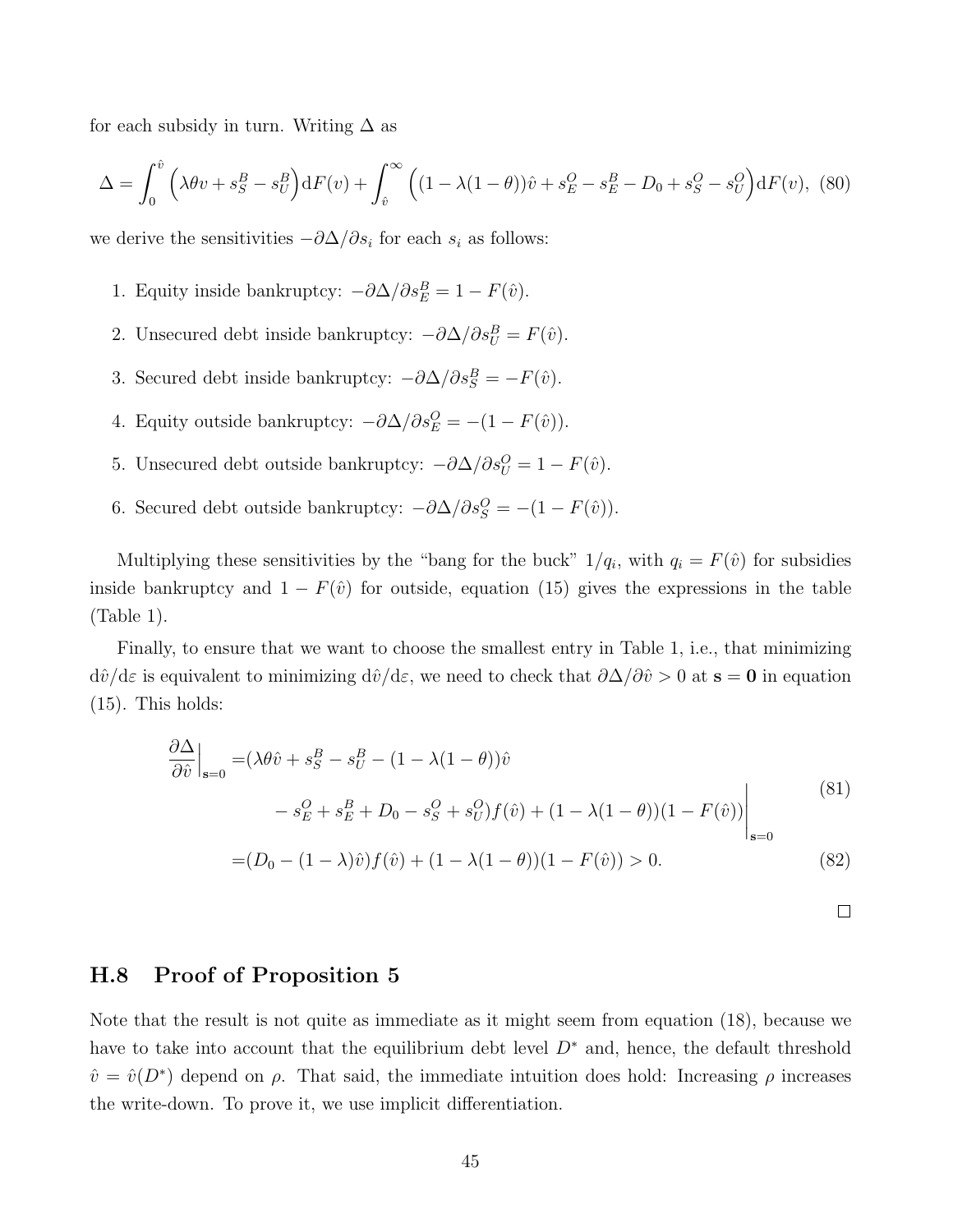First, define the difference in a creditor's payoffs from accepting versus rejecting an offer, given that other creditors accept:

$$
\Delta = (1 - F(\hat{v}))(D - D_0) + F(\hat{v})\mathbb{E}[\lambda \theta v | v < \hat{v}] \left(1 - (1 - \rho)\frac{D_0}{D}\right) \tag{83}
$$

$$
= (1 - F(\hat{v}))(D - D_0) + \left(1 - (1 - \rho)\frac{D_0}{D}\right) \int_0^{\hat{v}} \lambda \theta v \mathrm{d}F(v). \tag{84}
$$

Now compute the derivative  $dD^* / d\rho$  in two steps:

$$
\frac{\partial \Delta}{\partial D} = (1 - F(\hat{v})) + (1 - \rho)D_0 D^{-2} \int_0^{\hat{v}} \lambda \theta v \, dF(v) +
$$

$$
+ \underbrace{\left(D_0 - D + \left(1 - (1 - \rho)\frac{D_0}{D}\right) \lambda \theta \hat{v}\right)}_{=(1 - \lambda + \rho) \theta \hat{v}(D_0) - (1 - \lambda) \hat{v}(D) > 0} f(\hat{v}) \frac{\partial \hat{v}}{\partial D} > 0 \tag{85}
$$

and

$$
\frac{\partial \Delta}{\partial \rho} = \frac{D_0}{D} \int_0^{\hat{v}} \lambda \theta v \mathrm{d} F(v) > 0. \tag{86}
$$

So,

$$
\frac{\mathrm{d}D^*}{\mathrm{d}\rho} = -\frac{\partial \Delta/\partial \rho}{\partial \Delta/\partial D} < 0 \tag{87}
$$

and  $\rho = 1$  maximizes the write-down.

 $\Box$ 

 $\Box$ 

## H.9 Proof of Proposition 6

The proof is in the text.

## H.10 Proof of Proposition 7

We first re-write the creditors' biding IC in inequality (5) as a function of  $\eta$  as:

$$
\Delta = \int_{\hat{v}(D)}^{\infty} \left( (1 - \lambda^{\eta}(\hat{v})(1 - \theta))\hat{v} - D_0 \right) dF^{\eta}(v) + \int_0^{\hat{v}(D)} \theta \lambda^{\eta}(\hat{v}) v dF^{\eta}(v) = 0, \tag{88}
$$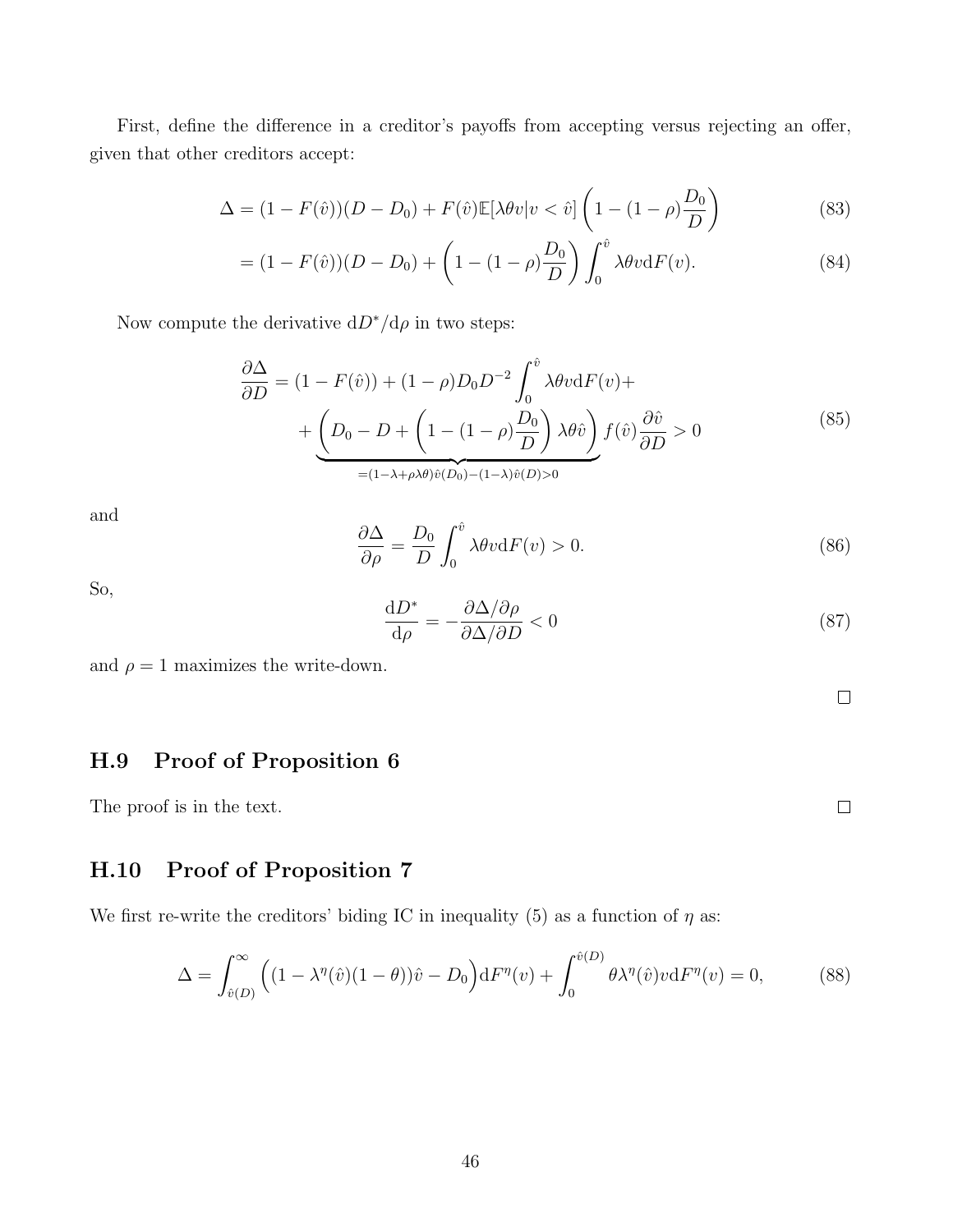having substituted for  $D = (1 - \lambda^{\eta}(\hat{v})(1 - \theta))\hat{v}$  from equation (3). Solving, we can write the minimum  $\lambda^{\eta}(\hat{v})$  needed to restructure to the debt level D as:

$$
\lambda^{\eta}(\hat{v}) = \frac{\int_{\hat{v}(D)}^{\infty} (D_0 - \hat{v}) dF^{\eta}(v)}{\int_0^{\hat{v}(D)} \theta v dF^{\eta}(v) - \int_{\hat{v}}^{\infty} (1 - \theta) \hat{v} dF^{\eta}(v)}
$$
(89)

$$
= \frac{(D_0 - \hat{v})(1 - F^{\eta}(\hat{v}))}{\theta F^{\eta}(\hat{v}) \mathbb{E}^{\eta}[v|v < \hat{v}] - (1 - \theta)(1 - F^{\eta}(\hat{v}))\hat{v}},
$$
\n(90)

where  $\mathbb{E}^{\eta}$  denotes the expectation given the distribution  $F^{\eta}$ .

Now we show each part of the result in turn.

**Tail expectation**  $\mathbb{E}^{\eta}[v|v < \hat{v}]$  does not depend on  $\eta$ . Given that, by assumption  $F^{\eta'} \succ F^{\eta}$ , we have that  $F^{\eta'}(\hat{v}) < F^{\eta}(\hat{v})$ . This implies that the numerator in equation (90) is increasing in  $\eta$  and the denominator is decreasing in  $\eta$ . Thus,  $\lambda^{\eta'}(\hat{v}) > \lambda^{\eta}(\hat{v})$ .

Default probability  $F^{\eta}(\hat{v})$  does not depend on  $\eta$ . That is,  $F^{\eta'}(\hat{v}) = F^{\eta}(\hat{v})$ . Given that, by assumption  $F^{\eta'} \succ F^{\eta}$ , we have that  $F^{\eta'}(\hat{v}) \mathbb{E}^{\eta'}[v|v \langle \hat{v} \rangle] > F^{\eta}(\hat{v}) \mathbb{E}^{\eta}[v|v \langle \hat{v} \rangle]$ .<sup>53</sup> This implies that the denominator of equation (90) is increasing in  $\eta$ . And, since  $F^{\eta'}(\hat{v}) = F^{\eta}(\hat{v})$ , the numerator is the same under  $\eta$  and  $\eta'$ . Thus,  $\lambda^{\eta'}(\hat{v}) < \lambda^{\eta}(\hat{v})$ .  $\Box$ 

### H.11 Proof of Proposition 8

Here, we solve for the restructuring offer that equity holders make if they face a large, concentrated creditor (denoted by L below) with probability  $\xi$  and small, dispersed creditors (denoted by S) with probability  $1 - \xi$ .

$$
F^{\eta}(\hat{v})\mathbb{E}^{\eta}[v|v<\hat{v}]\equiv \int_0^{\hat{v}} v \mathrm{d}F^{\eta}(v) = \int_0^{\hat{v}} (F^{\eta})^{-1} (F^{\eta'}(\tilde{v})) \mathrm{d}F^{\eta}((F^{\eta})^{-1} (F^{\eta'}(\tilde{v})))
$$

$$
= \int_0^{\hat{v}} (F^{\eta})^{-1} (F^{\eta'}(\tilde{v})) \mathrm{d}F^{\eta'}(\tilde{v})
$$

$$
\leq \int_0^{\hat{v}} \tilde{v} \mathrm{d}F^{\eta'}(\tilde{v}) \equiv F^{\eta'}(\hat{v}) \mathbb{E}^{\eta'}[v|v<\hat{v}],
$$

where the last inequality follows from the definition of stochastic dominance. That is,  $F^{\eta}(\tilde{v}) \geq F^{\eta'}(\tilde{v})$  or, equivalently,  $\tilde{v} \geq (\tilde{F}^{\eta})^{-1} (F^{\eta'}(\tilde{v}))$ . Note, critically, that the assumption that  $F^{\eta}(\hat{v})$  does not depend on  $\eta$  allowed us to change variables without changing the bounds of integration (the result would not obtain without that assumption).

<sup>&</sup>lt;sup>53</sup>Given  $F^{\eta}(\hat{v})$  does not depend on  $\eta$ , this is akin to the fact that  $F^{\eta'} > F^{\eta}$  implies  $\mathbb{E}^{\eta'}[v] > \mathbb{E}^{\eta}[v]$  and can be proved via a change of variables,  $v := (F^{\eta})^{-1} (F^{\eta'}(\tilde{v}))$ :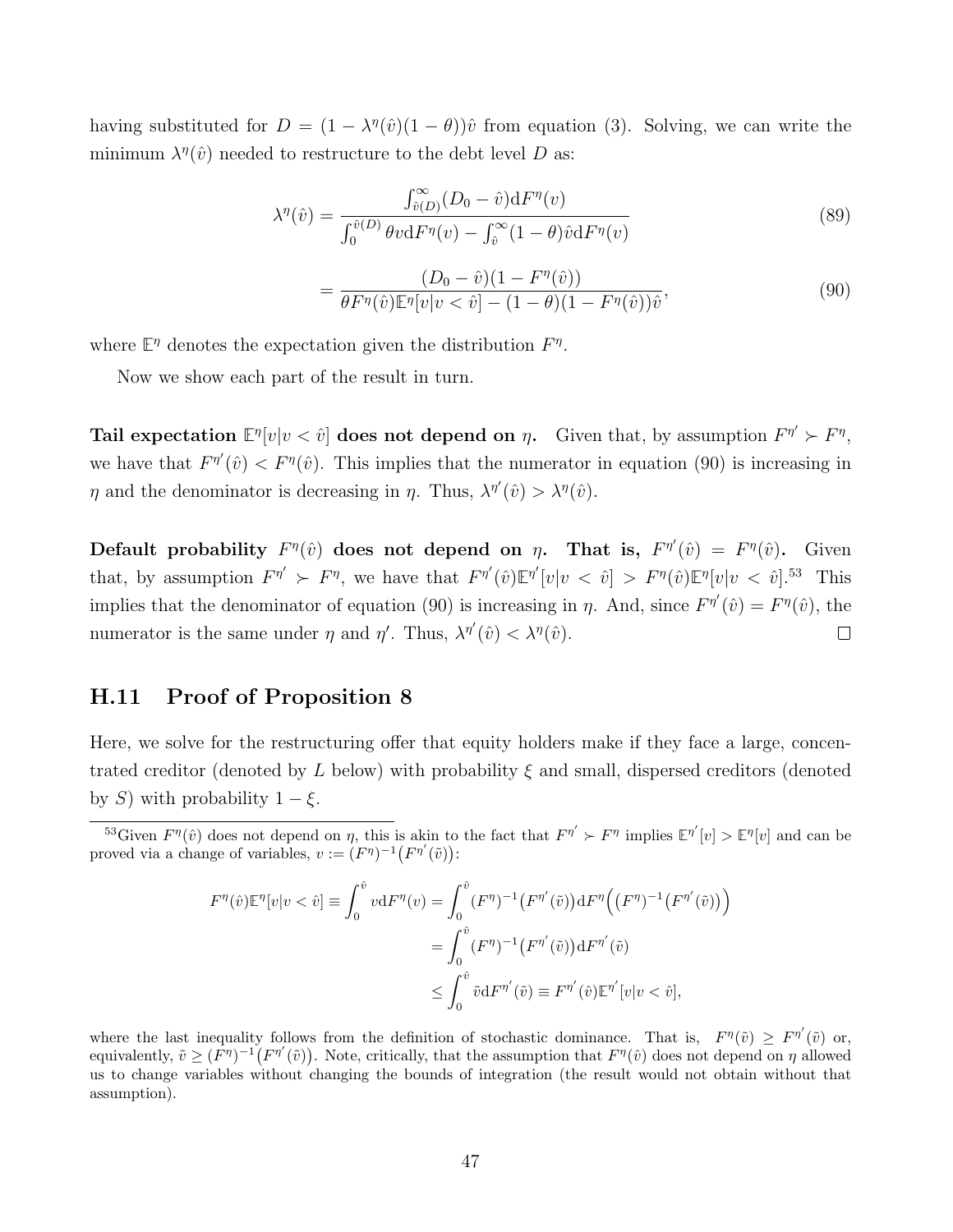Ultimately, there are three possibilities:

- 1. The firm makes an offer that L accepts and S reject.
- 2. The firm makes an offer the L rejects and S accept.
- 3. The firm makes an offer that both L and S accept.

The proof involves simply (i) computing current equity's optimal restructuring given each of these possibilities and (ii) comparing its payoffs (denoted by u below) from each possibility given these optimal restructurings. But this involves some steps:

Step 1: Write  $L$ 's and  $S$ 's ICs to accept a restructuring offer.

- Step 2: Write current equity's payoffs u in benchmarks in which  $\xi = 1$  and  $\xi = 0$ . That is, creditors are concentrated for sure or dispersed for sure (these expressions are useful in the subsequent comparisons).
- Step 3: Calculate current equity's payoffs  $u$  for each possibility  $1-3$  above.

Step 4: Compare these payoffs to determine the optimal restructuring offer.

Step 1: IC constraints. Here, we define the conditions for each type of creditor to accept the firm's offer of a restructuring to debt D and equity  $1 - \alpha$ .

• Large creditor's IC. Define the difference in its payoffs from accepting and rejecting the offer (inequality (21) with the expectations expanded as integrals) as  $\Delta_L$ :

$$
\Delta_L := \int_0^{\hat{v}(D)} (\theta + (1 - \theta)(1 - \alpha)) \lambda v f(v) dv + \int_{\hat{v}(D)}^{\infty} (D + (1 - \alpha)(v - D)) f(v) dv \n- \int_0^{\hat{v}(D_0)} \theta \lambda v f(v) dv - \int_{\hat{v}(D_0)}^{\infty} D_0 f(v) dv.
$$
\n(91)

Its IC is thus  $\Delta_L \geq 0$ .

• Small creditors' IC. Define their difference in payoffs from accepting and rejecting the offer as  $\Delta_S$ :

$$
\Delta_S := \int_0^{\hat{v}(D)} (\theta + (1 - \theta)(1 - \alpha)) \lambda v f(v) dv \n+ \int_{\hat{v}(D)}^\infty (D + (1 - \alpha)(v - D)) f(v) dv - \int_{\hat{v}(D)}^\infty D_0 f(v) dv.
$$
\n(92)

Their IC is thus  $\Delta_S \geq 0$ .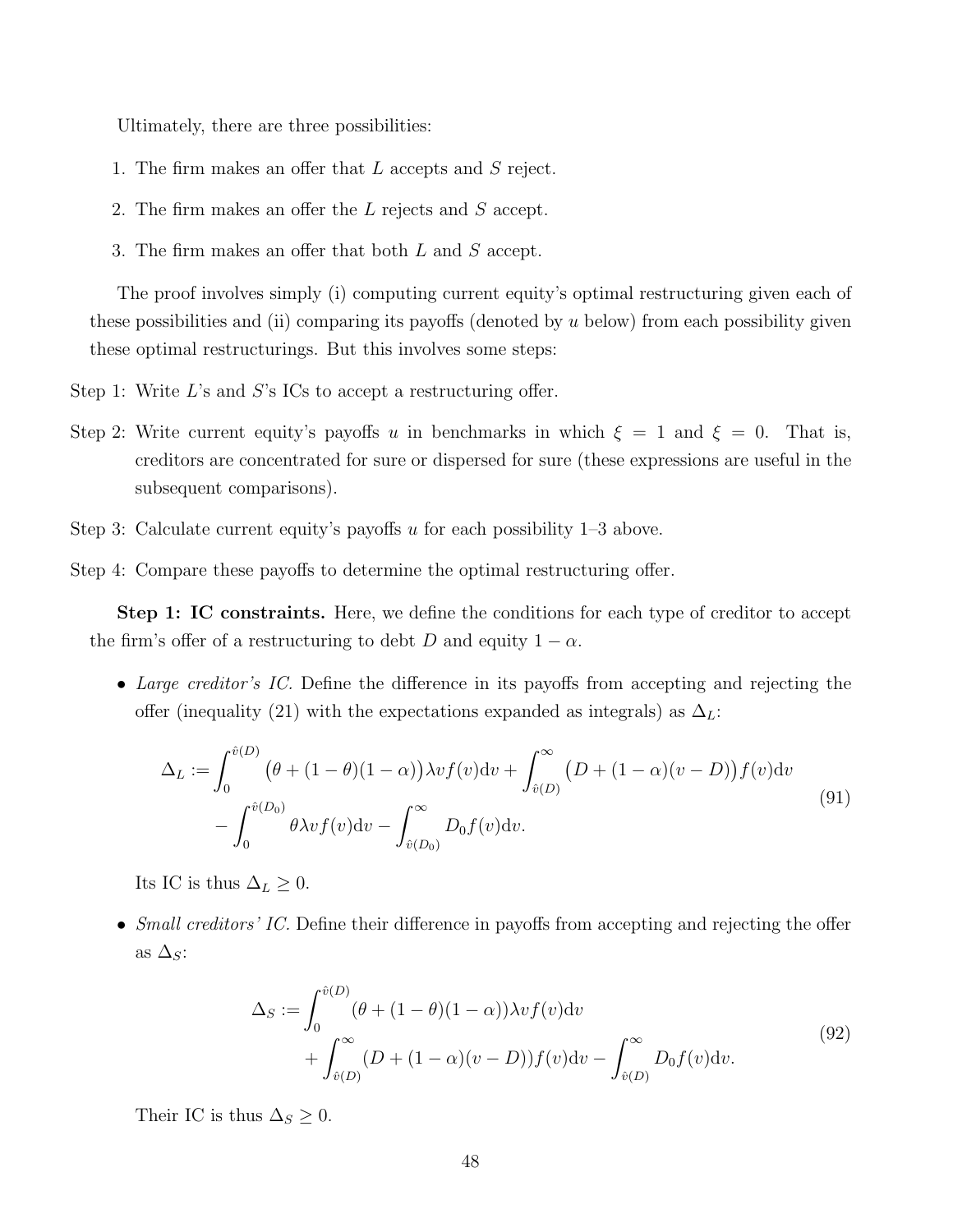Note the difference between these conditions: Whereas L takes into account the effect of restructuring on the default probability, S do not (this creates the hold-out problem in the baseline model).

When equity holders make a restructuring offer, they can choose D and  $1 - \alpha$  that will be accepted if there is a large creditor, if there are small creditors, or in both cases. Thus, they have to take into account which IC is tighter.

Comparing  $\Delta_L$  and  $\Delta_S$  reveals that L's IC is tighter than S's if

$$
\Delta_S - \Delta_L = \int_0^{\hat{v}(D_0)} \lambda \theta v f(v) \mathrm{d}v - \int_{\hat{v}(D)}^{\hat{v}(D_0)} D_0 f(v) \mathrm{d}v \ge 0.
$$
\n(93)

Because this inequality does not depend on  $\alpha$ , it is satisfied whenever D is above a threshold,  $\tilde{D}$ , which solves

$$
\Delta_L - \Delta_S \Big|_{D = \tilde{D}} = 0. \tag{94}
$$

Step 2: Current equity's payoff u for  $\xi = 1$  and  $\xi = 0$ . To find the firm's payoff, we define its payoff in the following benchmark cases:

•  $u<sub>L</sub>$  is current equity holders' payoff if there is a large concentrated creditor (i.e., if  $\xi = 1$ ):

$$
u_L := \int_0^{\hat{v}(D)} \lambda v f(v) \mathrm{d}v + \int_{\hat{v}(D)}^\infty v f(v) \mathrm{d}v - \left( \int_0^{\hat{v}(D_0)} \lambda \theta v f(v) \mathrm{d}v + \int_{\hat{v}(D_0)}^\infty D_0 f(v) \mathrm{d}v \right). \tag{95}
$$

• us is current equity's payoff if there are small dispersed creditors (i.e., if  $\xi = 0$  as in the baseline model):

$$
u_S := \int_0^{\hat{v}(D)} \lambda v f(v) \mathrm{d}v + \int_{\hat{v}(D)}^\infty v f(v) \mathrm{d}v - \int_{\hat{v}(D)}^\infty D_0 f(v) \mathrm{d}v. \tag{96}
$$

•  $u_{\emptyset}$  is current equity's payoff if there is no restructuring (i.e., if  $D = D_0$ ):

$$
u_{\varnothing} := \int_0^{\hat{v}(D_0)} \lambda (1 - \theta) v f(v) \mathrm{d}v + \int_{\hat{v}(D_0)}^{\infty} (v - D_0) f(v) \mathrm{d}v. \tag{97}
$$

These expressions are useful, because equity holders' payoff for  $\xi \in (0,1)$  will be a weighted average of them.

Step 3: Current equity payoff calculation. There are three possible cases, depending on which IC binds, which we consider in turn.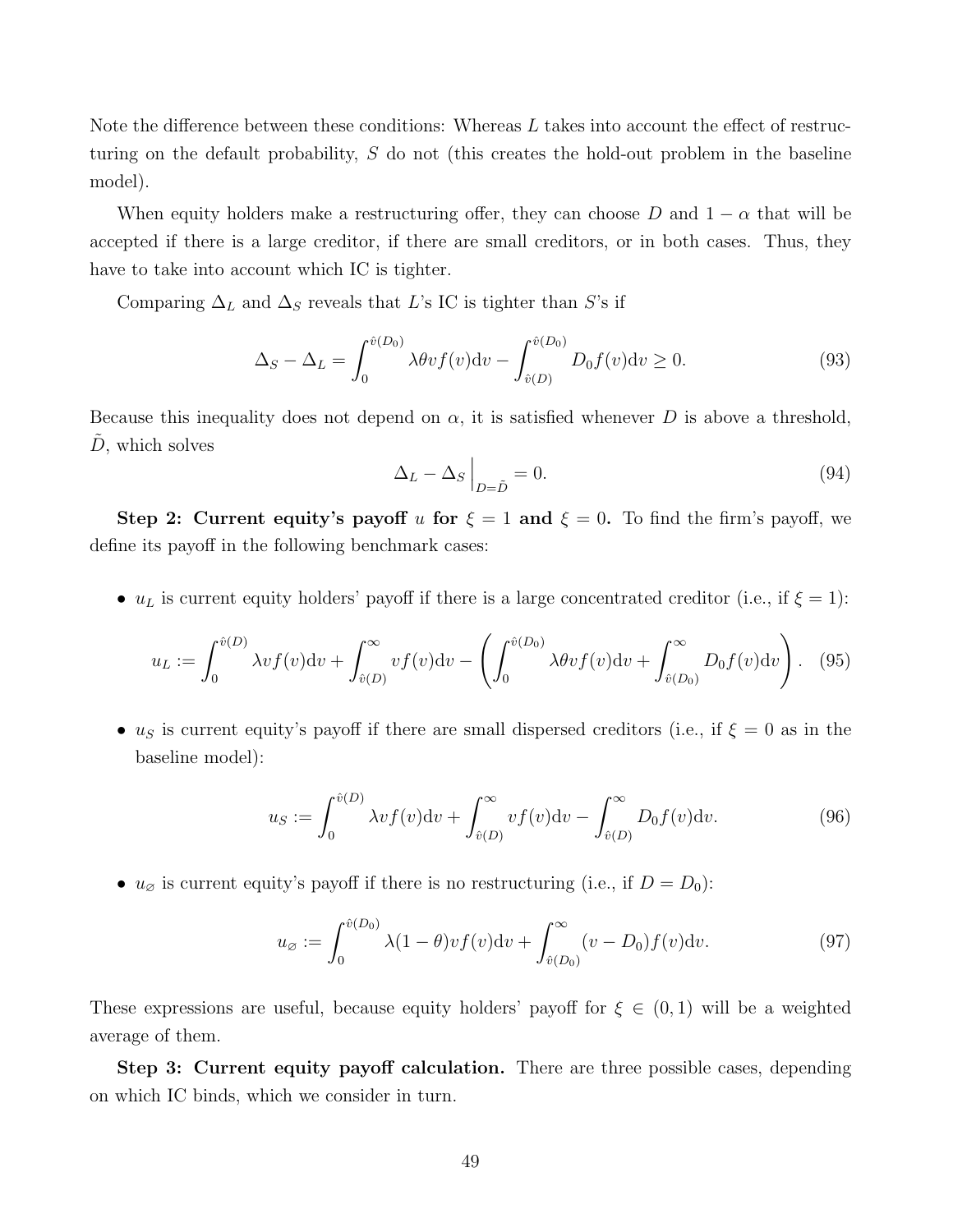Case 1:  $\Delta_L \geq 0 > \Delta_S$ . In this case, only L accepts the restructuring but S do not. So the restructuring succeed with probability  $\xi$  and equity holders' problem is to

$$
\text{maximize } u = \xi u_L + (1 - \xi) u_\emptyset \tag{98}
$$

over  $\alpha$  and D. Given  $u_{\beta}$  does not depend on  $\alpha$  or D, this is the same as maximizing  $u_L$ . Differentiating with respect to  $D$ , we find:

$$
-(1 - \lambda)\hat{v}f(\hat{v}) < 0,\tag{99}
$$

for all D. So the solution is  $D = 0$ . We can find  $1 - \alpha$  from the binding IC ( $\Delta_L = 0$ ):

$$
(1 - \alpha)\mathbb{E}[v] = \int_0^{\hat{v}(D_0)} \lambda \theta v f(v) \mathrm{d}v + \int_{\hat{v}(D_0)}^{\infty} D_0 f(v) \mathrm{d}v.
$$
 (100)

Defining  $u_L^{\text{max}}$  as the maximum of  $u_L$  in this case, we have:

$$
u_L^{\max} = \int_0^\infty v f(v) \mathrm{d}v - \left( \int_0^{\hat{v}(D_0)} \lambda \theta v f(v) \mathrm{d}v + \int_{\hat{v}(D_0)}^\infty D_0 f(v) \mathrm{d}v \right). \tag{101}
$$

So the expected payoff is:

$$
u = \xi u_L^{\text{max}} + (1 - \xi)u_\varnothing. \tag{102}
$$

Case 2:  $\Delta_S \geq 0$  >  $\Delta_L$ . In this case, only the small creditors' IC is satisfied. So the restructuring succeed with probability  $1 - \xi$  and and equity holders' problem is to

$$
\text{maximize } u = \xi u_{\varnothing} + (1 - \xi) u_{\varnothing} \tag{103}
$$

over  $\alpha$  and D. Given  $u_{\varnothing}$  does not depend on  $\alpha$  or D, this is the same as maximizing  $u_S$ . This is the baseline case of dispersed creditors studied in Section G:  $1 - \alpha = 0$  and  $D = D^*$ .

Defining  $u_S^{\text{max}}$  as the maximum of  $u_S$  in this case, we have:

$$
u_S^{\max} = \int_0^{\hat{v}(D)} \lambda v f(v) \mathrm{d}v + \int_{\hat{v}(D)}^{\infty} v f(v) \mathrm{d}v - \int_{\hat{v}(D)}^{\infty} D_0 f(v) \mathrm{d}v. \tag{104}
$$

So the expected payoff is

$$
u = \xi u_{\varnothing} + (1 - \xi)u_S^{\text{max}}.\tag{105}
$$

Case 3:  $\Delta_S \geq 0$  and  $\Delta_L \geq 0$ . In this case, both ICs are satisfied and equity holders' problem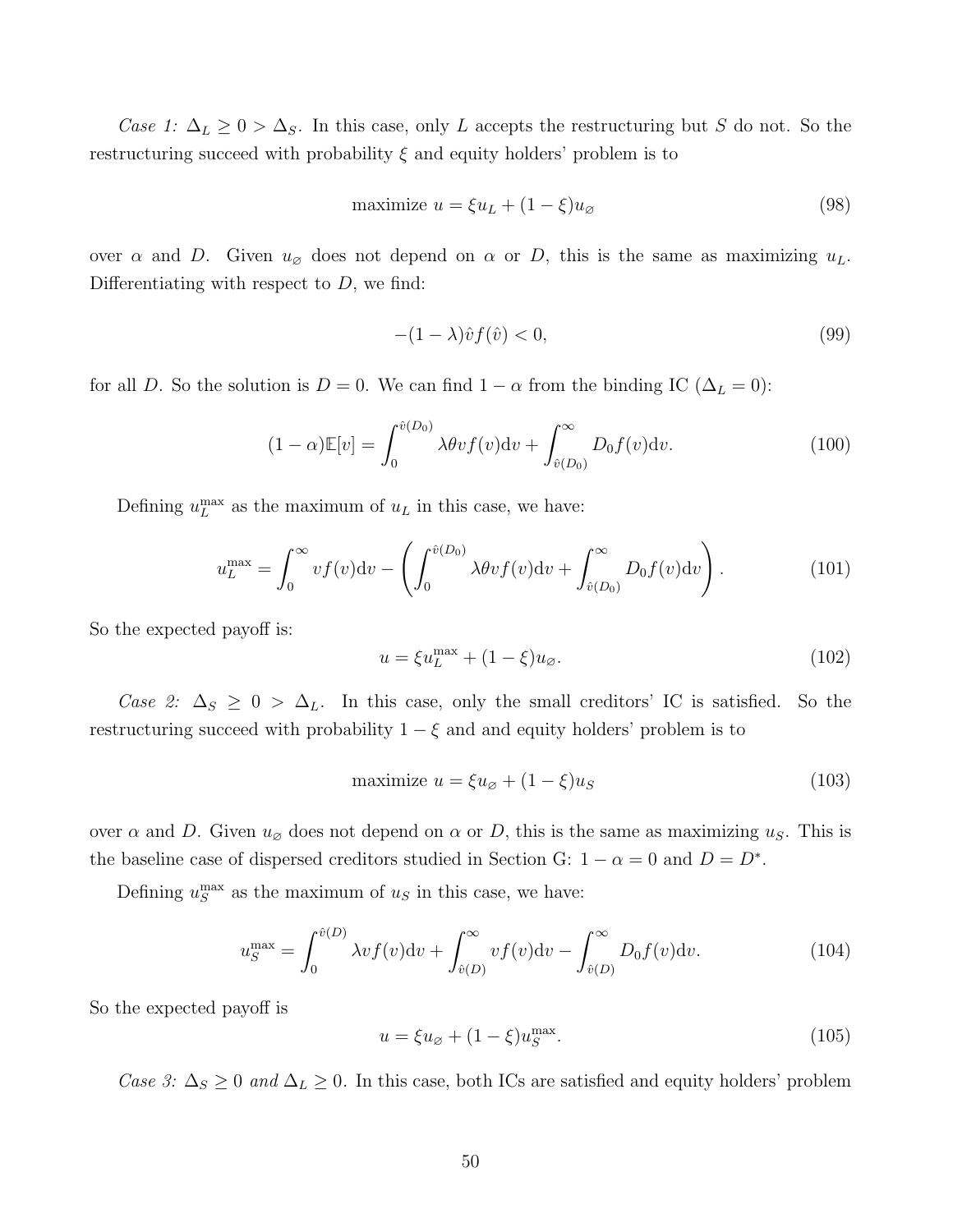is to

$$
\text{maximize } u = \xi u_L + (1 - \xi)u_S \tag{106}
$$

over  $\alpha$  and  $D$ .

Here, there are three sub-cases:

• Case 3(i):  $\Delta_L > \Delta_S = 0$  ( $\implies D < \tilde{D}$ ). In this case, the firm chooses  $\alpha$  and  $D$  so that S's IC binds and L accepts the restructuring on S's terms. Hence, the equity holders problem is to

$$
\text{maximize } u = \xi u_S + (1 - \xi)u_S = u_S \tag{107}
$$

over  $\alpha$  and D. From case 2, we know that to maximize  $u_s$ , equity holders set  $1 - \alpha = 0$ and  $D = D^*$ . So the expected payoff is:

$$
u = u_S^{\text{max}}.\tag{108}
$$

- Case 3(ii):  $\Delta_S > \Delta_L = 0$  (  $\implies D > \tilde{D}$ ). This cannot arise in equilibrium: Given S's IC is slack ( $\Delta_S > 0$ ), equity holders can increase their surplus by decreasing D (and increasing  $1 - \alpha$  so as not to violate L's IC).
- Case 3(iii):  $\Delta_S = \Delta_L = 0$  (  $\implies D = \tilde{D}$ ). Given both ICs are binding,  $D = \tilde{D}$  by definition. Here, the expected payoff is:

$$
u = u_S(\tilde{D}) = u_L(\tilde{D}).\tag{109}
$$

In this case, the offer includes both debt  $\tilde{D}$  and an equity stake  $1 - \alpha$ , which we can solve for from the binding ICs:

$$
1 - \alpha = \frac{\int_0^{\hat{v}_{D_0}} \lambda \theta v f(v) \mathrm{d}v + \int_{\hat{v}(D_0)}^{\infty} D_0 f(v) \mathrm{d}v - \int_0^{\hat{v}(\tilde{D})} \theta \lambda v f(v) \mathrm{d}v - \int_{\hat{v}(\tilde{D})}^{\infty} \tilde{D} f(v) \mathrm{d}v}{\int_0^{\hat{v}(\tilde{D})} (1 - \theta) \lambda v f(v) \mathrm{d}v + \int_{\hat{v}(\tilde{D})}^{\infty} (v - \tilde{D}) f(v) \mathrm{d}v}.
$$
 (110)

Combining these sub-cases, we have that equity's expected payoff is:

$$
u = \begin{cases} u_S^{\max} & \text{if } D^* < \tilde{D}, \\ u_S(\tilde{D}) & \text{if } D^* \ge \tilde{D}. \end{cases}
$$
 (111)

Step 4: Payoff comparison. Combining the cases above, we have that equity's expected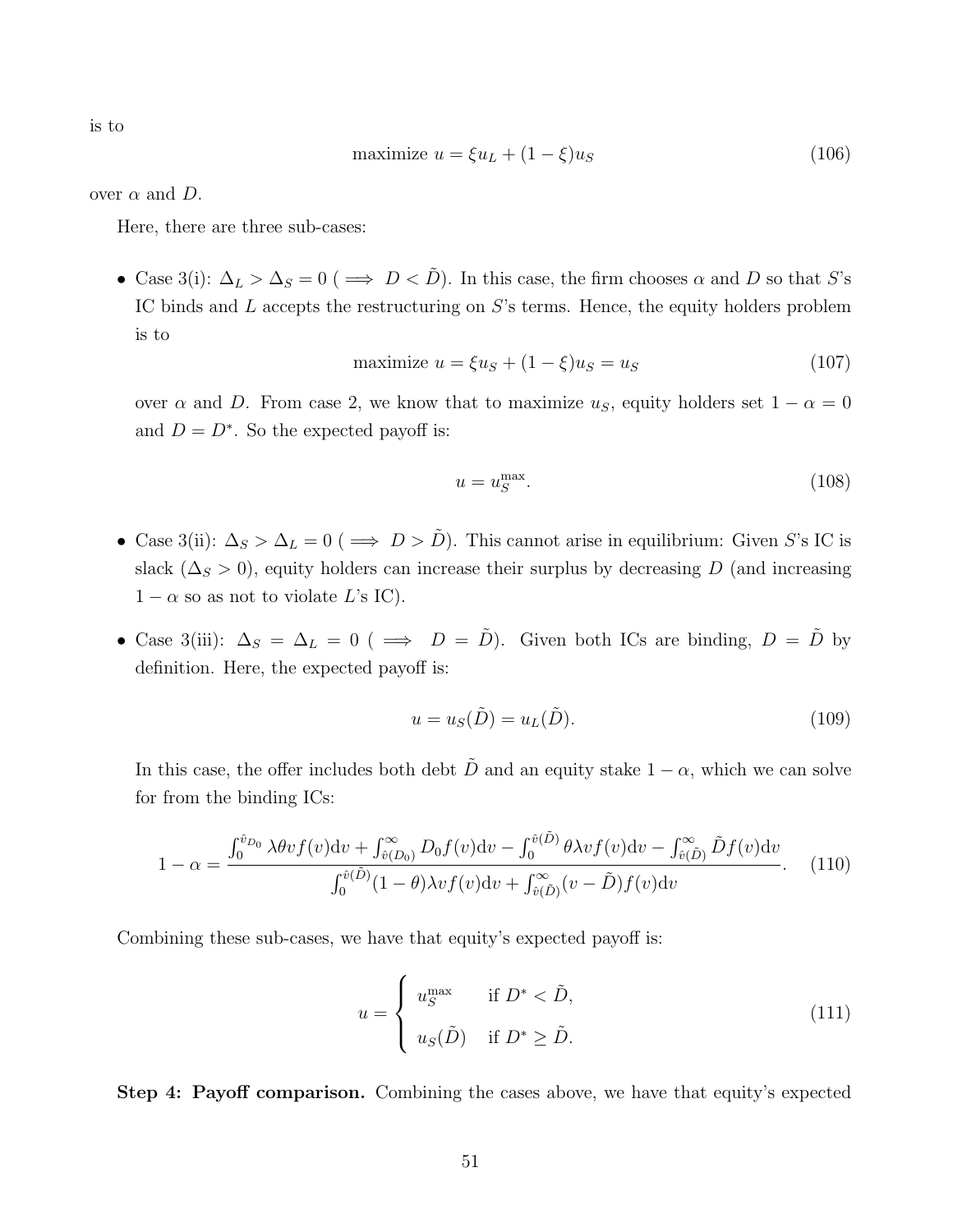payoff is:

$$
u = \begin{cases} \max \left\{ \xi u_L^{\max} + (1 - \xi) u_{\varnothing} , \, \xi u_{\varnothing} + (1 - \xi) u_S^{\max} , \, u_S^{\max} \right\} & \text{if } D^* < \tilde{D}, \\ \max \left\{ \xi u_L^{\max} + (1 - \xi) u_{\varnothing} , \, \xi u_{\varnothing} + (1 - \xi) u_S^{\max} , \, u_S(\tilde{D}) \right\} & \text{if } D^* \ge \tilde{D}. \end{cases} \tag{112}
$$

To simplify the thresholds above, first observe that, from the definitions of  $u_L^{\text{max}}, u_S^{\text{max}}$ , and  $u<sub>S</sub>(D)$  and the assumption that  $D<sub>0</sub>$  is sufficiently large (and hence  $u<sub>\varnothing</sub>$  sufficiently small), we have:

$$
u_L^{\max} \ge u_L(\tilde{D}) = u_S(\tilde{D}) > u_{\varnothing} \tag{113}
$$

and

$$
u_S^{\max} \ge u_L(\tilde{D}) = u_S(\tilde{D}) > u_{\varnothing}.
$$
\n(114)

With this, we can re-write  $u$  as:

$$
u = \begin{cases} \max \left\{ \xi u_L^{\max} + (1 - \xi) u_{\varnothing} \,, \, u_S^{\max} \right\} & \text{if } D^* < \tilde{D} \\ \max \left\{ \xi u_L^{\max} + (1 - \xi) u_{\varnothing} \,, \, \xi u_{\varnothing} + (1 - \xi) u_S^{\max} \,, \, u_S(\tilde{D}) \right\} & \text{if } D^* \ge \tilde{D} . \end{cases} \tag{115}
$$

To give the formulation in the statement of the result, we divide the expression above into cases for  $D^*\lessgtr \tilde{D}$  and  $\underline{\xi}\lessgtr \bar{\xi},$  where:

$$
\underline{\xi} := \frac{u_S^{\max} - u_S(\tilde{D})}{u_S^{\max} - u_\varnothing},\tag{116}
$$

$$
\bar{\xi} := \frac{u_S(\tilde{D}) - u_{\varnothing}}{u_L^{\max} - u_{\varnothing}}.\tag{117}
$$

• If  $D^*\geq \tilde{D}$  and  $\underline{\xi}<\bar{\xi},$  then:

$$
u = \begin{cases} \xi u_{\varnothing} + (1 - \xi) u_{\varnothing}^{\max} & \text{if } \xi \leq \underline{\xi}, \\ u_{\varnothing}(\tilde{D}) & \text{if } \xi \in (\underline{\xi}, \bar{\xi}], \\ \xi u_{\underline{L}}^{\max} + (1 - \xi) u_{\varnothing} & \text{if } \xi > \bar{\xi} \end{cases} \tag{118}
$$

The analysis above implies this corresponds to debt for  $\xi \leq \underline{\xi}$ , a mix of debt and equity for  $\xi \in (\xi, \bar{\xi}],$  and equity for  $\xi > \bar{\xi}$ .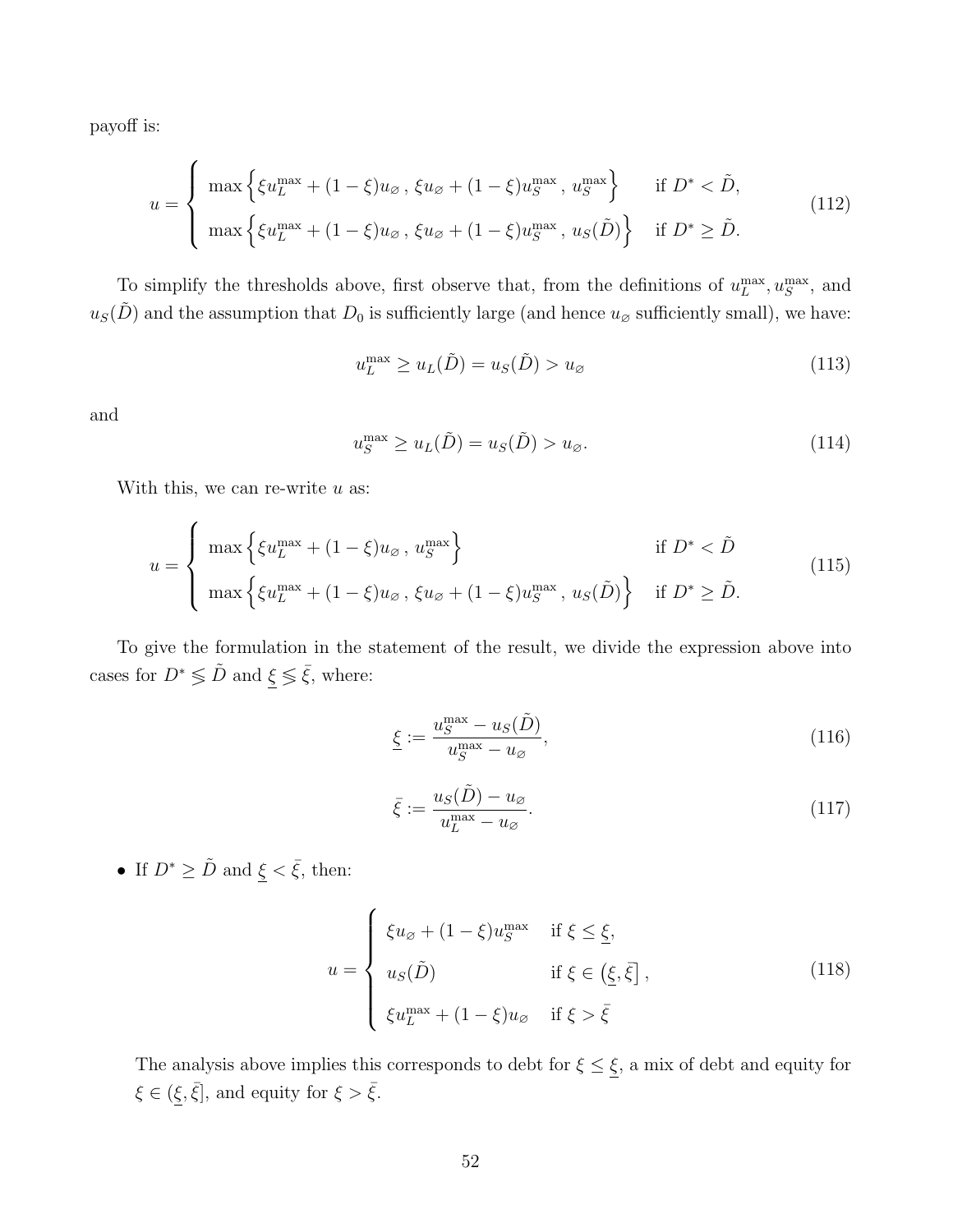• If  $D^* \geq \tilde{D}$  and  $\underline{\xi} \geq \overline{\xi}$ , then:

$$
u = \begin{cases} \xi u_{\varnothing} + (1 - \xi) u_{S}^{\max} & \text{if } \xi \le \frac{u_{S}^{\max} - u_{\varnothing}}{u_{L}^{\max} + u_{S}^{\max} - 2u_{\varnothing}},\\ \xi u_{L}^{\max} + (1 - \xi) u_{\varnothing} & \text{if } \xi > \frac{u_{S}^{\max} - u_{\varnothing}}{u_{L}^{\max} + u_{S}^{\max} - 2u_{\varnothing}}. \end{cases} \tag{119}
$$

The analysis above implies this corresponds to debt for  $\xi$  below the threshold  $(u_S^{\text{max}} (u_{\varnothing})/(u_L^{\max} + u_S^{\max} - 2u_{\varnothing})$  and equity above it.

• If  $D^* < \tilde{D}$ , then:

$$
u = \begin{cases} u_S^{\max} & \text{if } \xi \le \frac{u_S^{\max} - u_{\beta}}{u_L^{\max} - u_{\beta}} \\ \xi u_L^{\max} + (1 - \xi) u_{\beta} & \text{if } \xi > \frac{u_S^{\max} - u_{\beta}}{u_L^{\max} - u_{\beta}}. \end{cases} \tag{120}
$$

The analysis above implies this corresponds to debt for  $\xi$  below the threshold  $(u_S^{\text{max}} (u_{\varnothing})/(u_L^{\max} - u_{\varnothing})$  and equity above it.  $\Box$ 

# I Omitted derivation from Section 4.3

Given equations  $(73)$  and  $(74)$ , inequality  $(11)$  is equivalent to:

$$
0 > \frac{\partial \Delta}{\partial \theta} = \lambda \int_0^{\hat{v}} v \mathrm{d}F(v) - \left(\lambda \theta \hat{v} + D_0 - D^*\right) f(\hat{v}) \frac{\partial \hat{v}}{\partial \theta} \tag{121}
$$

$$
=\lambda \int_0^{\hat{v}} v \mathrm{d}F(v) - \left(\lambda \theta \hat{v} + D_0 - D^*\right) f(\hat{v}) \frac{\lambda \hat{v}}{1 - (1 - \theta)\lambda}.\tag{122}
$$

Now use the assumption that  $vf(v)$  is increasing on  $[0, \hat{v}]$  to see that

$$
\int_0^{\hat{v}} v \mathrm{d}F(v) = \int_0^{\hat{v}} v f(v) \mathrm{d}v \le \int_0^{\hat{v}} \max_{v \in [0,\hat{v}]} v f(v) \mathrm{d}v = \max_{v \in [0,\hat{v}]} v f(v) \int_0^{\hat{v}} \mathrm{d}v = \hat{v}^2 f(\hat{v}). \tag{123}
$$

Using the above, we can get a sufficient condition for (123):

$$
\hat{v}^2 f(\hat{v}) < \left(\lambda \theta \hat{v} + D_0 - D^*\right) f(\hat{v}) \hat{v} \frac{1}{1 - (1 - \theta)\lambda}.\tag{124}
$$

 $\Box$ 

Rearranging gives condition (12) in the text.

53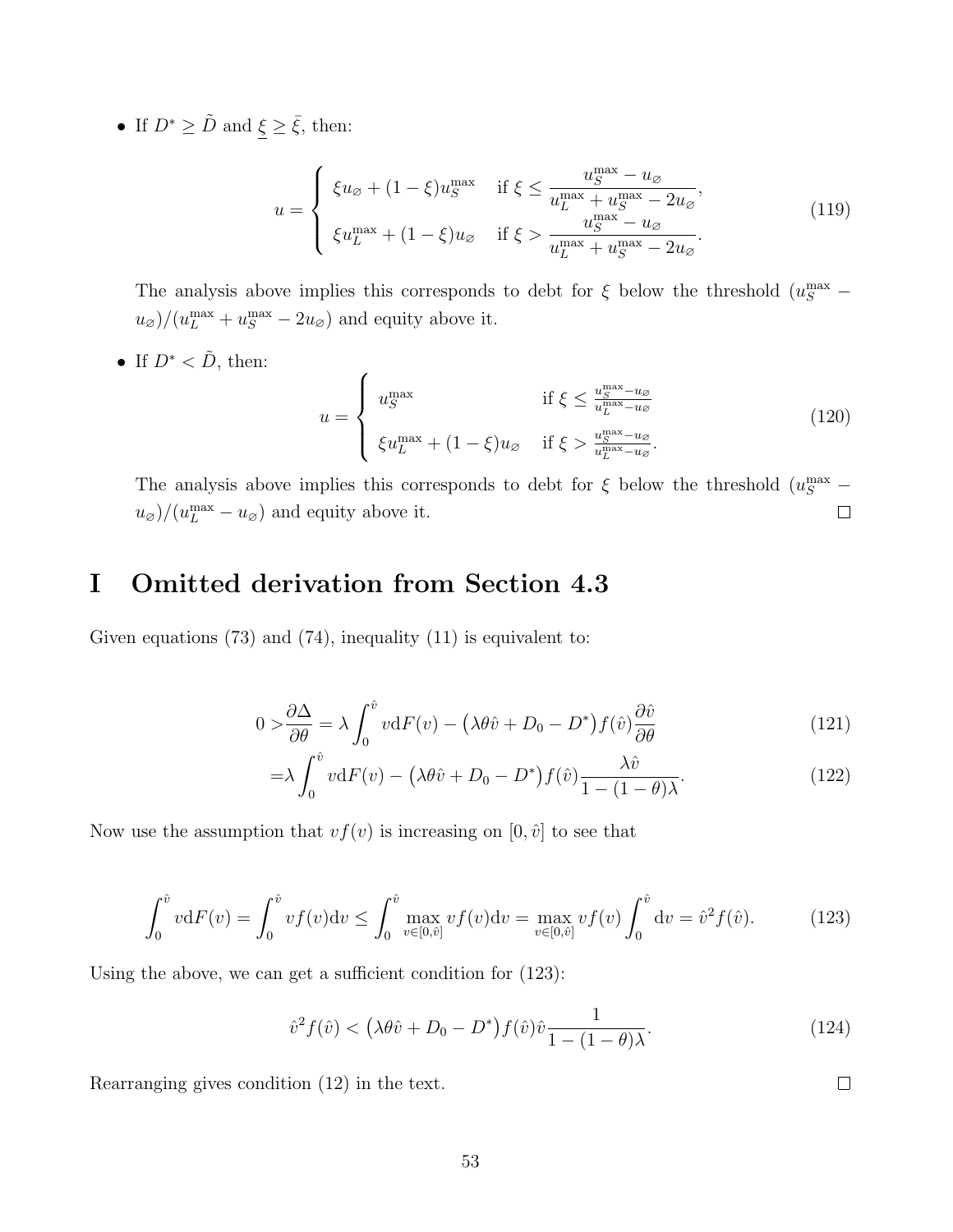# References

- Adler, B. E. (1995). A re-examination of near-bankruptcy investment incentives. University of Chicago Law Review  $62(2)$ , 575–606.
- Adler, B. E., V. Capkun, and L. A. Weiss (2012). Value destruction in the new era of chapter 11. Journal of Law, Economics, and Organization 29 (2), 461–483.
- Aghion, P. and P. Bolton (1992). An incomplete contracts approach to financial contracting. Review of Economic Studies 59 (3), 473–494.
- Altman, E. and B. Kuehne (2020). Special report on defaults and returns in the high-yield bond and distressed debt market: The year 2019 in review and outlook. Working paper, New York University Salomon Center Leonard N. Stern School of Business.
- Antill, S. (2020). Do the right firms survive bankruptcy? Working paper, Harvard Business School.
- Antonoff, R. (2013). Out-of-court debt restructuring and the problem of holdouts and free riders. Corporate Counsel Business Journal September 19, 2013.
- Asquith, P., R. Gertner, and D. Scharfstein (1994). Anatomy of financial distress: An examination of junk-bond issuers. *Quarterly Journal of Economics 109* $(3)$ , 625–658.
- Ayotte, K. and J. Ellias (2020). Bankruptcy process for sale. Research paper no. 382, UC– Hastings.
- Ayotte, K. and H. Yun (2009). Matching bankruptcy law to legal environments. Journal of Law, Economics,  $\mathcal{B}$  Organization 25(1), 2–30.
- Ayotte, K. M. and E. R. Morrison (2009). Creditor control and conflict in chapter 11. Journal of Legal Analysis  $1(2)$ , 511–551.
- Bagnoli, M. and B. L. Lipman (1988). Successful takeovers without exclusion. Review of Financial Studies  $1(1), 89-110$ .
- Baird, D. (1986). The uneasy case for corporate reorganizations. Journal of Legal Studies 15(1), 127–147.
- Baird, D. G. (1991). The initiation problem in bankruptcy. *International Review of Law and* Economics  $11(2)$ ,  $223 - 232$ .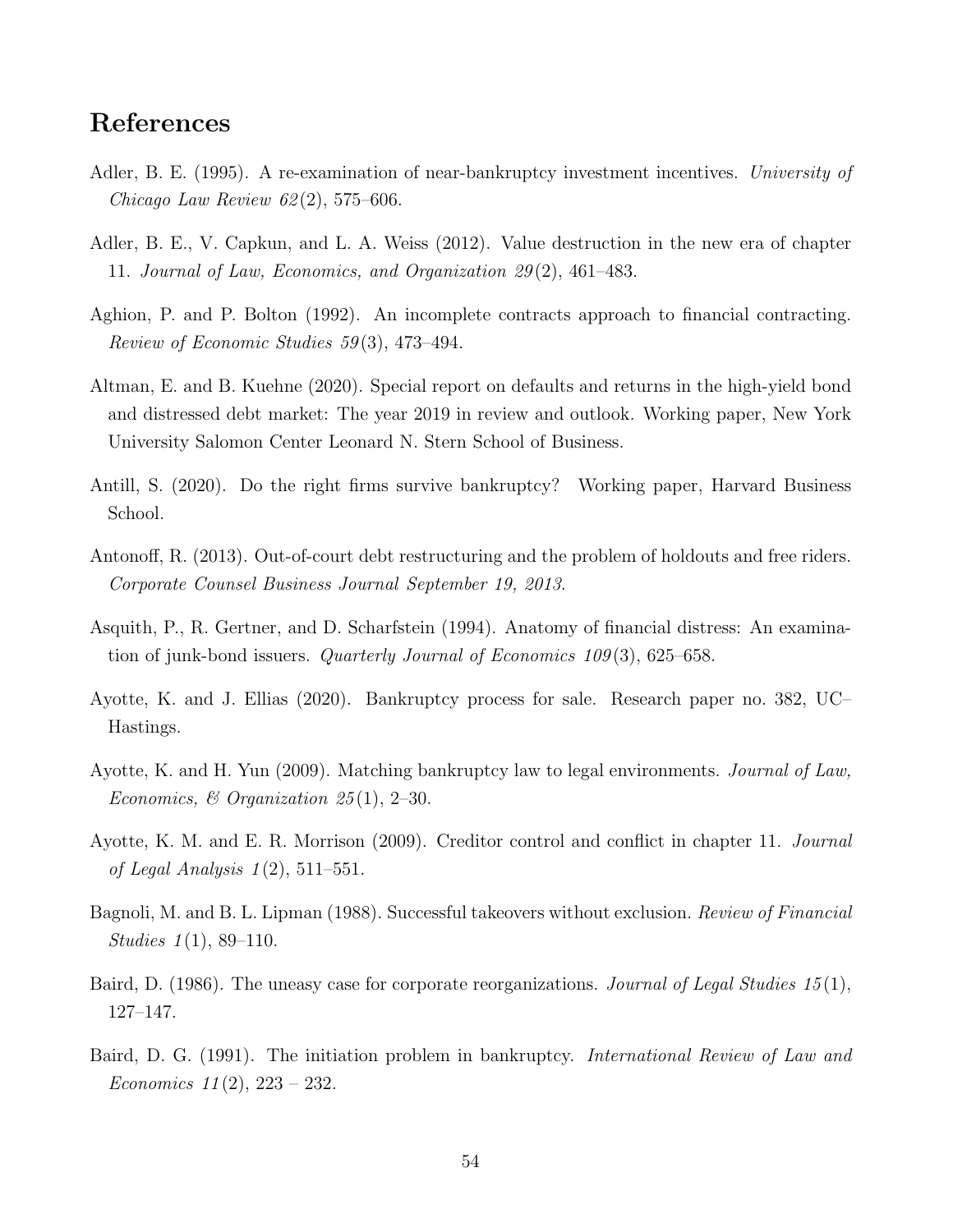- Bebchuk, L. A. (2002). Ex ante costs of violating absolute priority in bankruptcy. Journal of Finance  $57(1)$ , 445-460.
- Bebchuk, L. A. and J. M. Fried (1996). The uneasy case for the priority of secured claims in bankruptcy. Yale Law Journal 105 (4), 857–934.
- Becker, B. and J. Josephson (2016). Insolvency resolution and the missing high-yield bond markets. Review of Financial Studies 29(10), 2814–2849.
- Benmelech, E., N. Kumar, and R. Rajan (2020). Secured credit spreads. Working paper, Northwestern University.
- Bernardo, A. E. and E. L. Talley (1996). Investment policy and exit-exchange offers within financially distressed firms. Journal of Finance 51 (3), 871–888.
- Bernstein, S., E. Colonnelli, and B. Iverson (2019). Asset allocation in bankruptcy. *Journal of Finance*  $74(1)$ , 5–53.
- Bisin, A. and A. A. Rampini (2005). Exclusive contracts and the institution of bankruptcy. *Economic Theory 27* $(2)$ , 277–304.
- Bjerre, C. S. (1999). Secured transactions inside out: Negative pledge covenants, property and perfection. Cornell Law Review 84 (2).
- Black, F. and J. Cox (1976). Valuing corporate securities: Some effects of bond indenture provisions. Journal of Finance 31 (2), 351–367.
- Blanchard, O., T. Philippon, and J. Pisani-Ferry (2020). A new policy toolkit is needed as countries exit COVID-19 lockdowns. Peterson Institute for International Economics Policy Brief 20-8, 1–19.
- Bratton, W. W. and A. J. Levitin (2018). The new bond workouts. University of Pennsylvania Law Review 166, 1597–674.
- Bris, A., I. Welch, and N. Zhu (2006). The costs of bankruptcy: Chapter 7 liquidation versus Chapter 11 reorganization. Journal of Finance  $61(3)$ , 1253–1303.
- Brunnermeier, M. and A. Krishnamurthy (2020). Corporate debt overhang and credit policy. BPEA Conference Drafts, Brookings Papers on Economic Activity.
- Bulow, J. I. and J. B. Shoven (1978). The bankruptcy decision. Bell Journal of Economics  $9(2)$ , 437–456.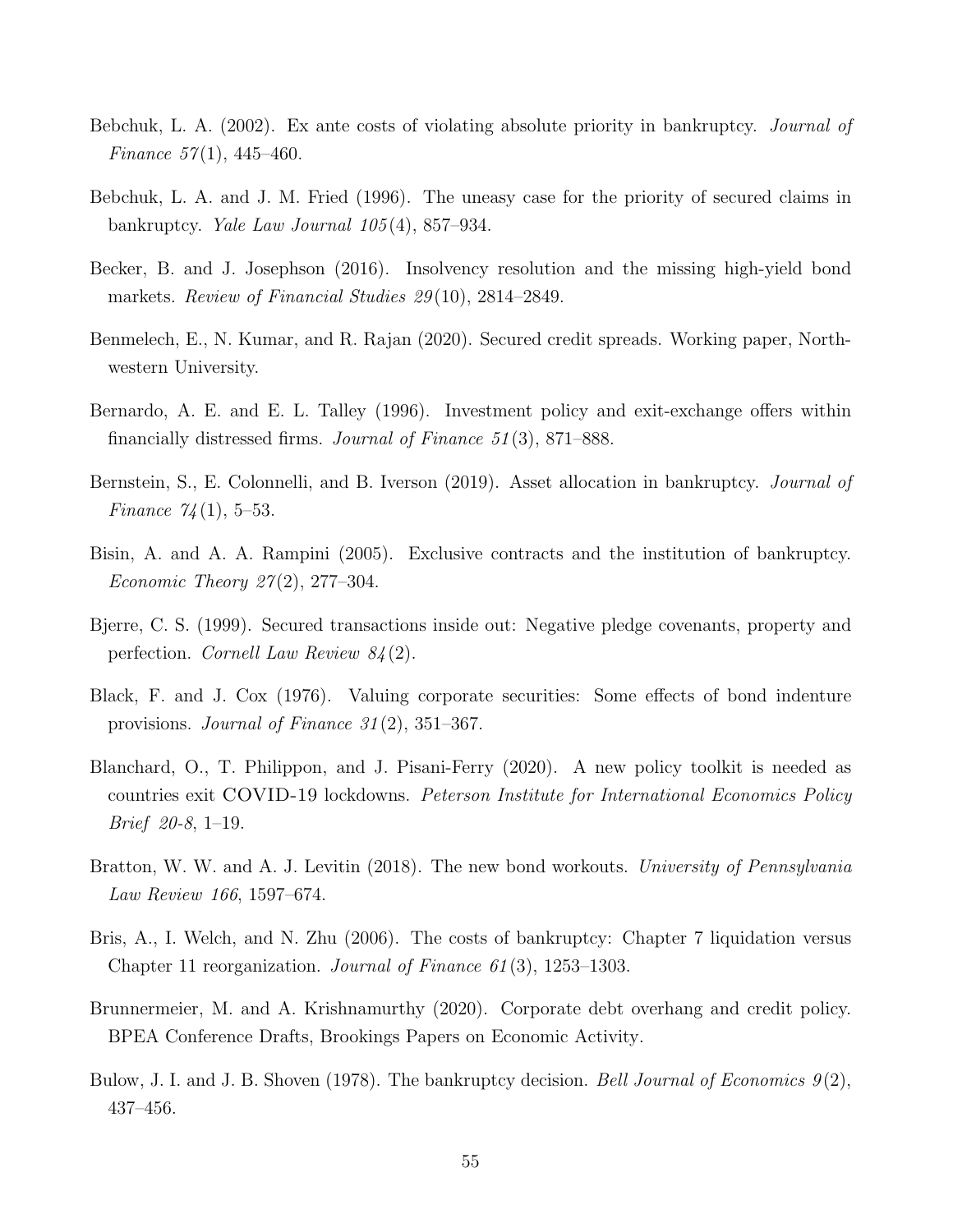- Campello, M., T. Ladika, and R. Matta (2018). Renegotiation frictions and financial distress resolution: Evidence from cds spreads. Review of Finance 23 (3), 513–556.
- Casey, A. J., F. Tung, and K. Waldock (2020). Restructuring support agreements: An empirical analysis. Working paper.
- Chaney, T., D. Sraer, and D. Thesmar (2012). The collateral channel: How real estate shocks affect corporate investment. American Economic Review 102 (6), 2381–2409.
- Chatterjee, S., U. S. Dhillon, and G. G. Ramãrez (1995). Coercive tender and exchange offers in distressed high-yield debt restructurings an empirical analysis. Journal of Financial Economics 38 (3), 333–360.
- Cole, M. (2002). Limiting liability through bankruptcy. *University of Cincinnati Law Review 70*, 1245–1295.
- Colla, P., F. Ippolito, and K. Li (2020). Debt structure. Journal of Law, Economics, & Organization  $12(1)$ .
- Davydenko, S. A., I. A. Strebulaev, and X. Zhao (2012). A market-based study of the cost of default. Review of Financial Studies 25 (10), 2959–2999.
- DeMarzo, P., A. Krishnamurthy, and J. Rauh (2020). Debtor-in-possession financing facility (DIPFF) proposal. Working paper, Stanford GSB.
- Diamond, D. W. (1993). Seniority and maturity of debt contracts. *Journal of Financial Eco*nomics 33(3), 341–368.
- Donaldson, J. R., D. Gromb, and G. Piacentino (2020a). Conflicting priorities: A theory of covenants and collateral. Working paper, Washington University in St. Louis.
- Donaldson, J. R., D. Gromb, and G. Piacentino (2020b). The paradox of pledgeability. *Journal* of Financial Economics 137 (3), 591–605.
- Donaldson, J. R., L. Kremens, and G. Piacentino (2021). Sovereign bond restructuring: Flexibility vs. commitment. Working paper, Washington University in St. Louis.
- Donaldson, J. R. and G. Piacentino (2020). Netting. Working paper, Washington University in St. Louis.
- Dou, W. W., L. A. Taylor, W. Wang, and W. Wang (2020). Dissecting bankruptcy frictions. Working paper, Jacobs Levy Equity Management Center for Quantitative Financial Research, The Wharton School.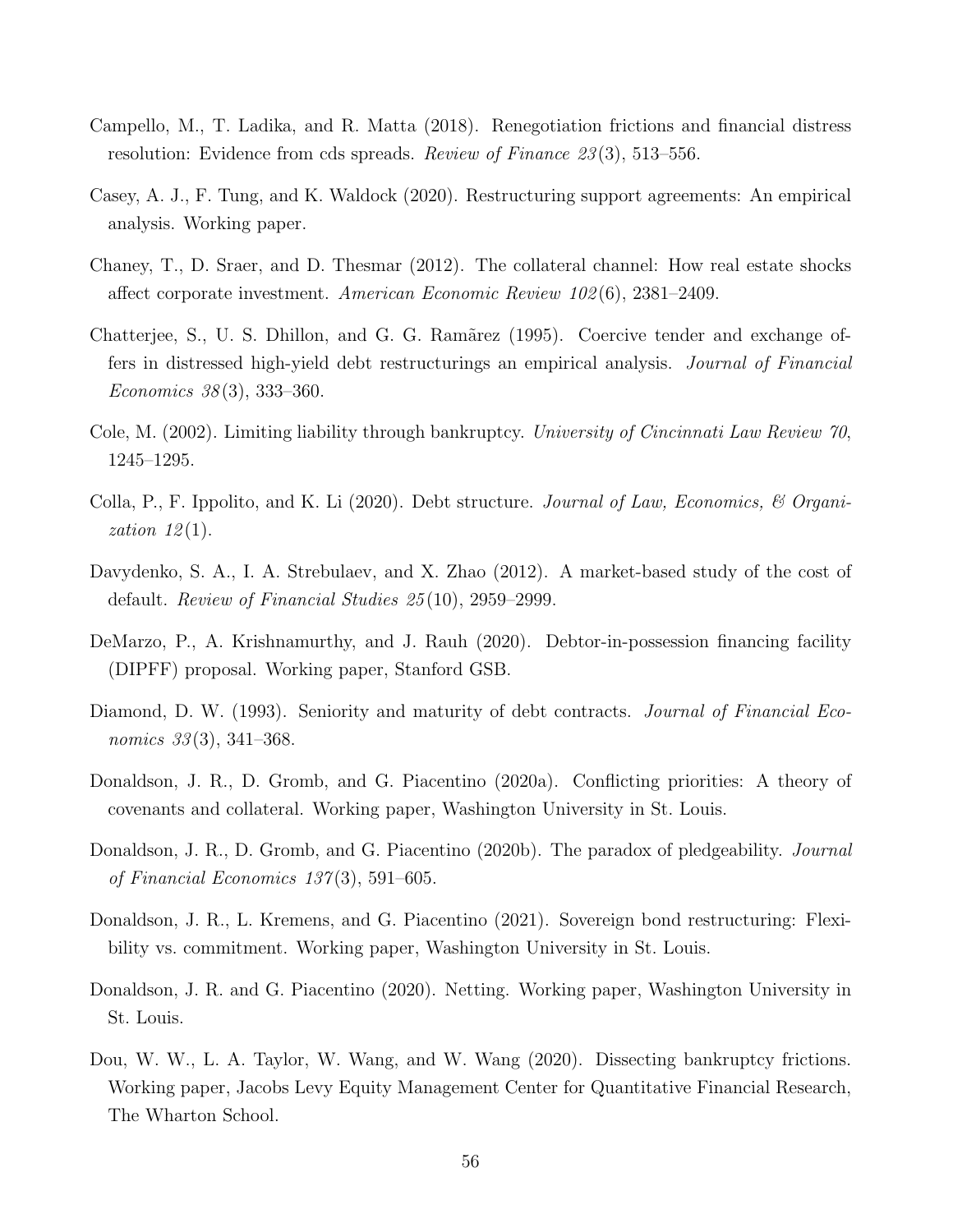- Eberhart, A., W. Moore, and R. Roenfeldt (1990). Security pricing and deviations from the absolute priority rule in bankruptcy proceedings. Journal of Finance 45 (5), 1457–1469.
- Eckbo, E., K. Li, and W. Wang (2019). Rent extraction by super-priority lenders. Working paper, Tuck School of Business.
- Fan, H. and S. Sundaresan (2000). Debt valuation, renegotiation, and optimal dividend policy. Review of Financial Studies 13 (4), 1057–1099.
- Favara, G., E. Schroth, and P. Valta (2012). Strategic default and equity risk across countries. *Journal of Finance*  $67(6)$ , 2051–2095.
- Franks, J. and W. Torous (1989). An empirical investigation of U.S. firms in reorganization. Journal of Finance 44 (3), 747–769.
- Franks, J. R. and W. N. Torous (1994). A comparison of financial recontracting in distressed exchanges and Chapter 11 reorganizations. *Journal of Financial Economics 35* (3), 349–370.
- Gertner, R. and D. Scharfstein (1991). A theory of workouts and the effects of reorganization law. *Journal of Finance*  $46(4)$ , 1189–1222.
- Giambona, E., F. Lopez-de Silanes, and R. Matta (2019). Stiffing the creditor: The effect of asset verifiability on bankruptcy. Working paper, Syracuse University.
- Giammarino, R. (1989). The resolution of financial distress. Review of Financial Studies  $\mathcal{Z}(1)$ , 25–47.
- Gilson, S. C., K. John, and L. H. Lang (1990). Troubled debt restructurings: An empirical study of private reorganization of firms in default. Journal of Financial Economics  $27(2)$ , 315–353.
- Greenwood, R. and D. Thesmar (2020). Sharing the economic pain of the coronavirus. Working paper, Harvard Business School.
- Grossman, S. J. and O. D. Hart (1980). Takeover bids, the free-rider problem, and the theory of the corporation. *Bell Journal of Economics* 11(1), 42–64.
- Hart, O. (1995). Firms, Contracts, and Financial Structure. Oxford University Press.
- Hart, O. and J. Moore (1994, November). A theory of debt based on the inalienability of human capital. Quarterly Journal of Economics 109 (4), 841–79.
- Hart, O. and J. Moore (1995). Debt and seniority: An analysis of the role of hard claims in constraining management. American Economic Review 85 (3), 567–85.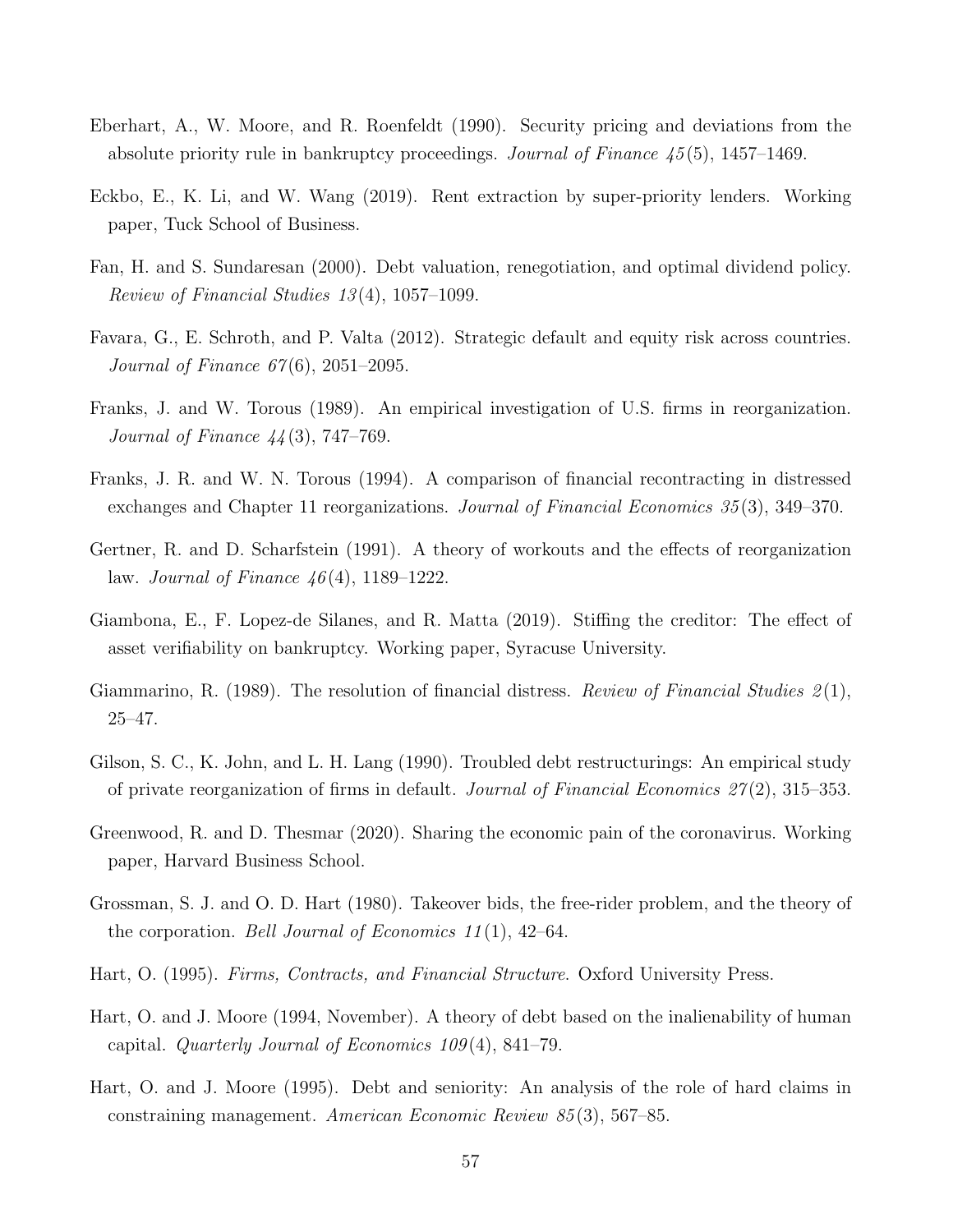- Hart, O. and J. Moore (1998). Default and renegotiation: A dynamic model of debt. Quarterly Journal of Economics 113(1), 1–41.
- Haugen, R. A. and L. W. Senbet (1978). The insignificance of bankruptcy costs to the theory of optimal capital structure. Journal of Finance  $33(2)$ , 383–393.
- Haugen, R. A. and L. W. Senbet (1988). Bankruptcy and agency costs: Their significance to the theory of optimal capital structure. Journal of Financial and Quantitative Analysis  $23(1)$ , 27–38.
- Hotchkiss, E. S., K. John, R. M. Mooradian, and K. S. Thorburn (2008). Chapter 14 Bankruptcy and the resolution of financial distress. In B. E. Eckbo (Ed.), *Handbook of Em*pirical Corporate Finance, pp. 235–287. San Diego: Elsevier.
- Hynes, R. and S. Walt (2020). Revitalizing involuntary bankruptcy. Iowa Law Review 105, 1127–1185.
- Iverson, B. (2018). Get in line: Chapter 11 restructuring in crowded bankruptcy courts. Management Science 64 (11), 4967–5460.
- Iverson, B., J. Ellias, and M. Roe (2020). Estimating the need for additional bankruptcy judges in light of the COVID-19 pandemic. Harvard Business Law Review, forthcoming.
- James, C. (1995). When do banks take equity in debt restructurings? *Review of Financial* Studies  $8(4)$ , 1209–1234.
- Jensen, M. C. (1986). Agency costs of free cash flow, corporate finance, and takeovers. American Economic Review 76 (2), 323–329.
- Jiang, W., K. Li, and W. Wang  $(2012)$ . Hedge funds and chapter 11. Journal of Finance  $67(2)$ , 513–560.
- Jostarndt, P. and Z. Sautner (2009, 11). Out-of-court restructuring versus formal bankruptcy in a non-interventionist bankruptcy setting. Review of Finance  $1/4$  (4), 623–668.
- Kahan, M. and B. Tuckman (1993). Do bondholders lose from junk bond covenant changes. Journal of Business  $66(4)$ , 499-516.
- Latham & Watkins Capital Market Practice (2020). Restructuring high yield bonds: Navigating the downturn and staying nimble in response to market changes. Client Alert No. 2747, June 2, 2020.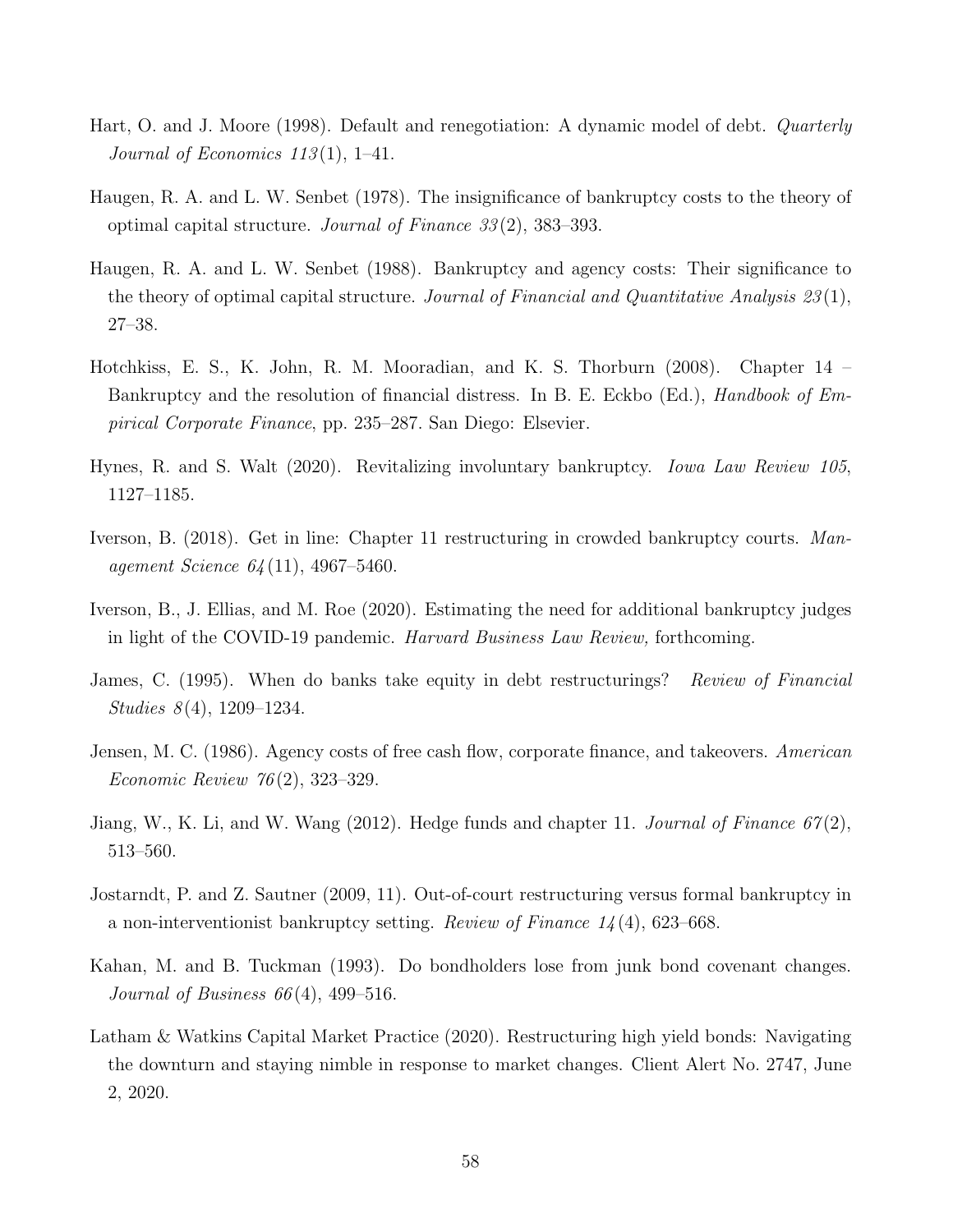- Leland, H. E. (1994). Corporate debt value, bond covenants, and optimal capital structure. *Journal of Finance*  $49(4)$ , 1213–1252.
- Levin, R. and H. J. Sommer (Eds.) (2020). *Collier on Bankruptcy* (16th ed.). New Providence, NJ: LexisNexis.
- Miller, H. and R. Berkovich (2006). The implications of the Third Circuit's Armstrong decision on creative corporate restructuring: Will strict construction of the Absolute Priority Rule make Chapter 11 consensus less likely? American University Law Review 55 (5), 1345–1426.
- Miller, H. R. and J. Marcus (1989). The crumbling debtor leverage in chapter 11 cases—an implementation or perversion of the bankruptcy reform act of 1978. ALI ABA Course of Study, American Law Institute - American Bar Association.
- Mnookin, R. H. and L. Kornhauser (1979). Bargaining in the shadow of the law: The case of divorce. Yale Law Journal 88, 950–97.
- Moody's (2006). The Risk of Voluntary Strategic Bankruptcy: Implications for U.S. Corporate Bond Ratings. Special Comment, February 2006.
- Moody's (2017). A Closer Look at Distressed Exchanges. Data Report, 19 December 2017.
- Moody's (2020). Recoveries in a Pandemic-Driven Default Cycle. Sector In-Depth Report, 20 May 2020.
- Mooradian, R. and H. Ryan (2005). Out-of-court restructurings and the resolution of financial distress: Section  $3(a)(9)$  compared to investment-bank-managed exchange offers. *Journal of* Business 78 (4), 1593–1624.
- Mooradian, R. M. (1994). The effect of bankruptcy protection on investment: Chapter 11 as a screening device. *Journal of Finance*  $49(4)$ , 1403–1430.
- Morrison, E. R. and A. C. Saavedra (2020). Bankruptcy's role in the COVID-19 crisis. In K. Pistor (Ed.), Law in the Time of COVID-19, pp. 127–140. New York, NY: Columbia Law School.
- Myers, S. C. (1977). Determinants of corporate borrowing. Journal of Financial Economics  $5(2)$ , 147–175.
- Picker, R. C. (1992). Voluntary petitions and the creditors' bargain. *Cincinnati Law Review 61*, 519–541.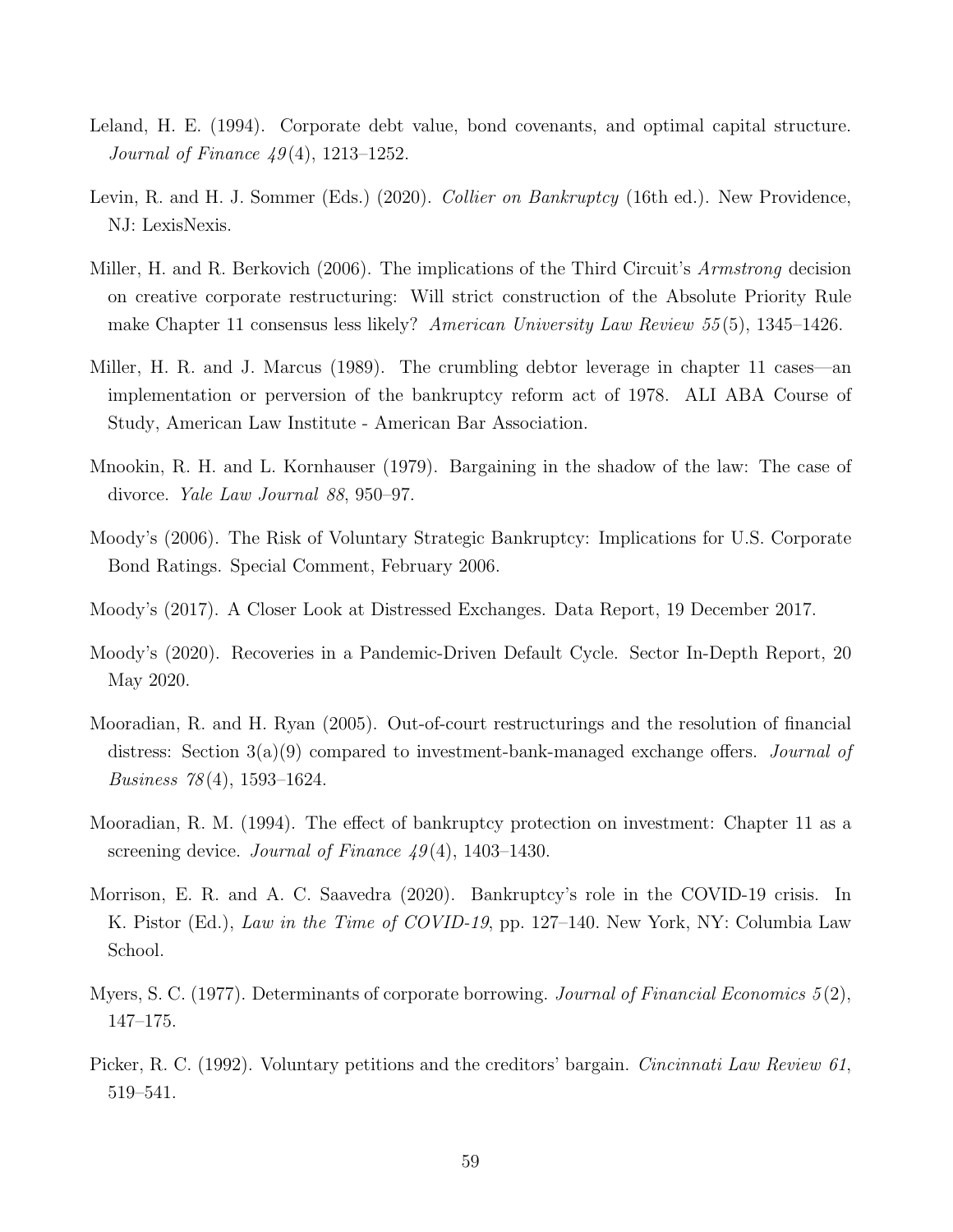- Povel, P. (1999). Optimal "soft" or "tough" bankruptcy procedures. Journal of Law, Economics,  $& Organization\ 15(3), 659-684.$
- Roberts, M. and A. Sufi (2009). Renegotiation of financial contracts: Evidence from private credit agreements. Journal of Financial Economics 93 (2), 159–184.
- Roe, M. J. (1983). Bankruptcy and debt: A new model for corporate reorganization. Columbia Law Review 83 (3), 527–602.
- Roe, M. J. (1987). The voting prohibition in bond workouts. *Yale Law Journal 97*, 232–279.
- Roe, M. J. and F. Tung (2016). Bankruptcy and Corporate Reorganization, Legal and Financial Materials. St. Paul, MN: Foundation Press.
- Sautner, Z. and V. Vladimirov (2017). Indirect costs of financial distress and bankruptcy law: Evidence from trade credit and sales. Review of Finance 22 (5), 1667–1704.
- Schoenherr, D. and J. Starmans (2020). When should bankruptcy law be creditor- or debtorfriendly? Theory and evidence. Finance working paper no. 512/2017, ECGI.
- Shleifer, A. and R. W. Vishny (1992). Liquidation values and debt capacity: A market equilibrium approach. Journal of Finance  $47(4)$ , 1343–66.
- Sufi, A. (2007). Information asymmetry and financing arrangements: Evidence from syndicated loans. Journal of Finance  $62(2)$ , 629–668.
- Titman, S. (1984). The effect of capital structure on a firm's liquidation decision. Journal of Financial Economics  $13(1)$ , 137-151.
- von Thadden, E.-L., E. Berglöf, and G. Roland  $(2010)$ . The design of corporate debt structure and bankruptcy. Review of Financial Studies 23 (7), 2648–2679.
- Waldock, K. (2020). A typology of U.S. corporate bankruptcy. Working paper.
- Weiss, L. A. (1990). Bankruptcy resolution: Direct costs and violation of priority of claims. Journal of Financial Economics 27(2), 285–314.
- White, M. J. (1980). Public policy toward bankruptcy: Me-first and other priority rules. *Bell* Journal of Economics  $11(2)$ , 550–564.
- White, M. J. (1983). Bankruptcy costs and the new bankruptcy code. *Journal of Finance*, 477–488.